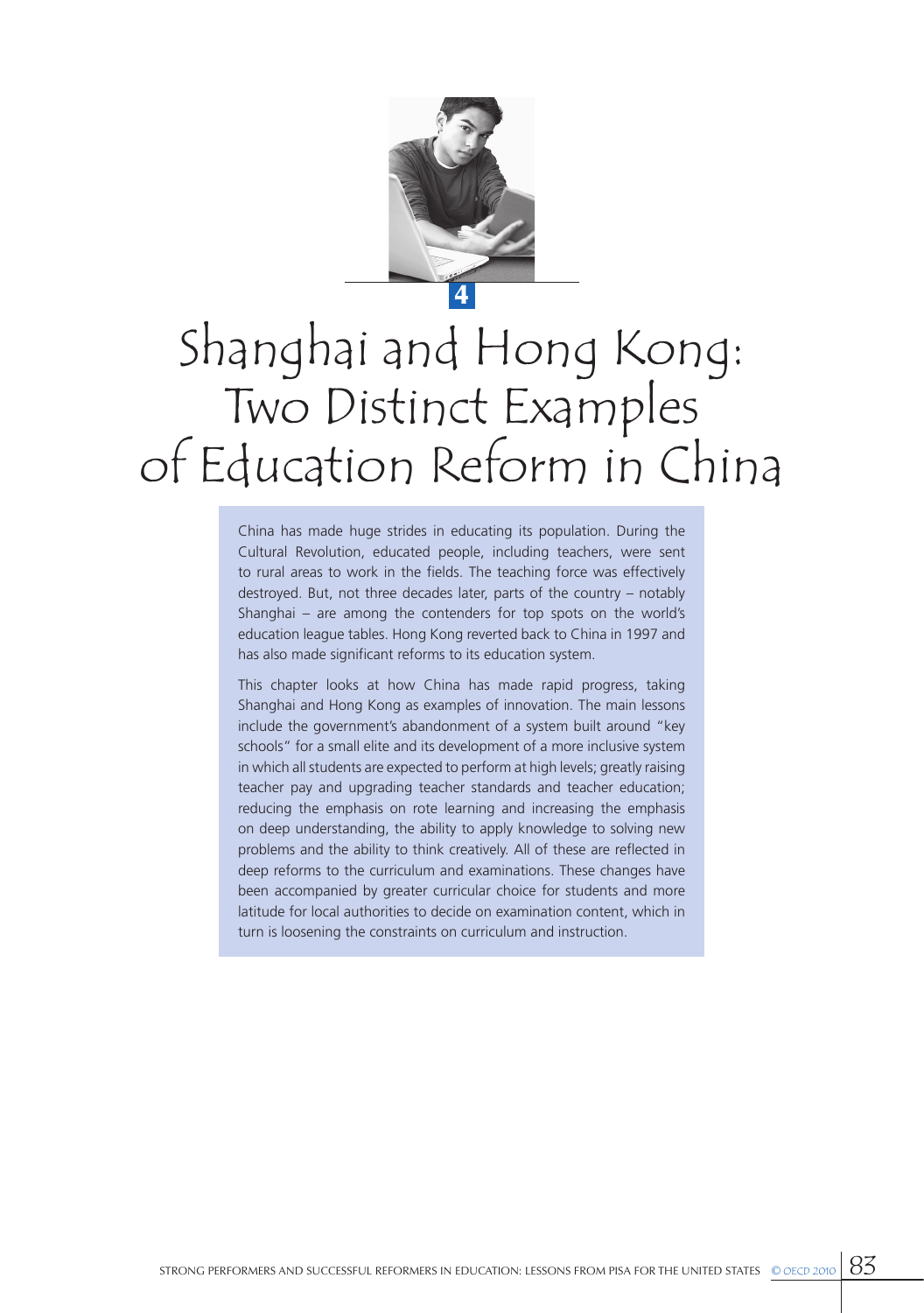## **INTRODUCTION**

Despite China's emergence as one of the world's most influential economies, relatively little is known in other countries about China's educational system and how its students learn. People might have gained some insights either through the achievements of its students in universities abroad, or from their high scores in all kinds of tests. Otherwise, the prevailing impression is that students in China learn by rote, and that much in the schools is about memorising and cramming for examinations.

This chapter seeks to provide a more nuanced and accurate picture of education in China, using Shanghai and Hong Kong as examples. Shanghai is one of China's most developed urban areas, while Hong Kong, despite having the same cultural background, is a rather different society under the "one country, two systems" political arrangement. However, as China encompasses such a diverse spectrum of economies, societies and cultures, Shanghai and Hong Kong can provide a very powerful window into education into China, but may not be representative of all parts of the country.

Nevertheless, in both cases, student learning is the focus, with other dimensions – such as teaching and teachers, school facilities and systemic strategies – providing the context and supporting various aspects of student learning.

#### CHINA'S EDUCATION SYSTEM: THE CULTURAL CONTEXT<sup>1</sup>

China has a long tradition of valuing education highly. This began with the Civil Examination system, established in 603 AD, which was also exported to Japan and Korea later in the 7th century. It was a very competitive yet efficient system for selecting officials, and was known for its rigor and fairness. These examinations evolved over many dynasties before their abolition in 1905.

The system had three tiers of examinations, at county, provincial and national levels. There were variations, but the general mode was basically an essay test, where the candidates were confined for days in an examination cell, fed with good food, and required to write essays of political relevance. To do this, they had to be familiar with the classics, basically the *Four Books* and *Five Classics*, and refer all arguments to these works – hence the requirement for "rotelearning". Good calligraphy and writing styles were also part of the basic requirements. The final level of selection was usually held in the Examinations Department, which was often part of the imperial organisation. Whoever gained the appreciation of the Emperor, who was virtually the chief examiner, would be the champion, followed by a few runnersup. These winners were appointed to various official posts according to their examination results.2

A few "beauties" of this system made it sustainable for almost two centuries. First, it was simple, requiring only performance in the examinations. Teachers were only affordable by wealthy families, so no formal institutions such as schools existed. It was basically a self-study system, or a "self-motivated distance learning system", in contemporary jargon. It was low-cost for both the government and the household because it involved only an examination, and the textbooks (the standard classics) were common in household collections. Apart from the exclusion of women (Elman, 2000), which was part of the broader ideology at the time, there were no entrance requirements, so it was thought that family background would not matter. Indeed, Chinese folklore over hundreds of years, reflected in novels, operas, dramas and all art forms, includes stories about scholars from poor families who endured years of hardship and poverty, became champions in the Civil Examination, were appointed ministers, married princesses and enjoyed glorious home-coming ceremonies. The Civil Examination drove almost all families, regardless of socioeconomic status, to have high hopes for their children's future (*i.e.*, the boys), and such hopes translated into hard work and adaptability to difficult learning environments. This cultural tradition exists throughout the entire Chinese population. However, it has also led to the emphasis (almost the exclusive emphasis) on examination results for validating genuine learning or knowledge. In a way, for more than 16 centuries, generation after generation of young people were trained only to face the challenges of examinations.

This cultural respect for "education" hence carries a special meaning for China: education (basically examination preparation) is viewed as the sole route for upwards social mobility, the only hope for an individual's future. This is translated into a zest for credentials and the predominance of examinations to win them.

What are the consequences of this historic cultural emphasis on exams and credentials?

*•* Education was seen as the major path to climb the social ladder and change one's social status. This was intertwined with the supreme status given to civil servants (officials). And because of the Civil Examination, only scholars could become officials. A circular causality is at work here, where social status, officialdom, scholarship, and education became synonymous in people's minds.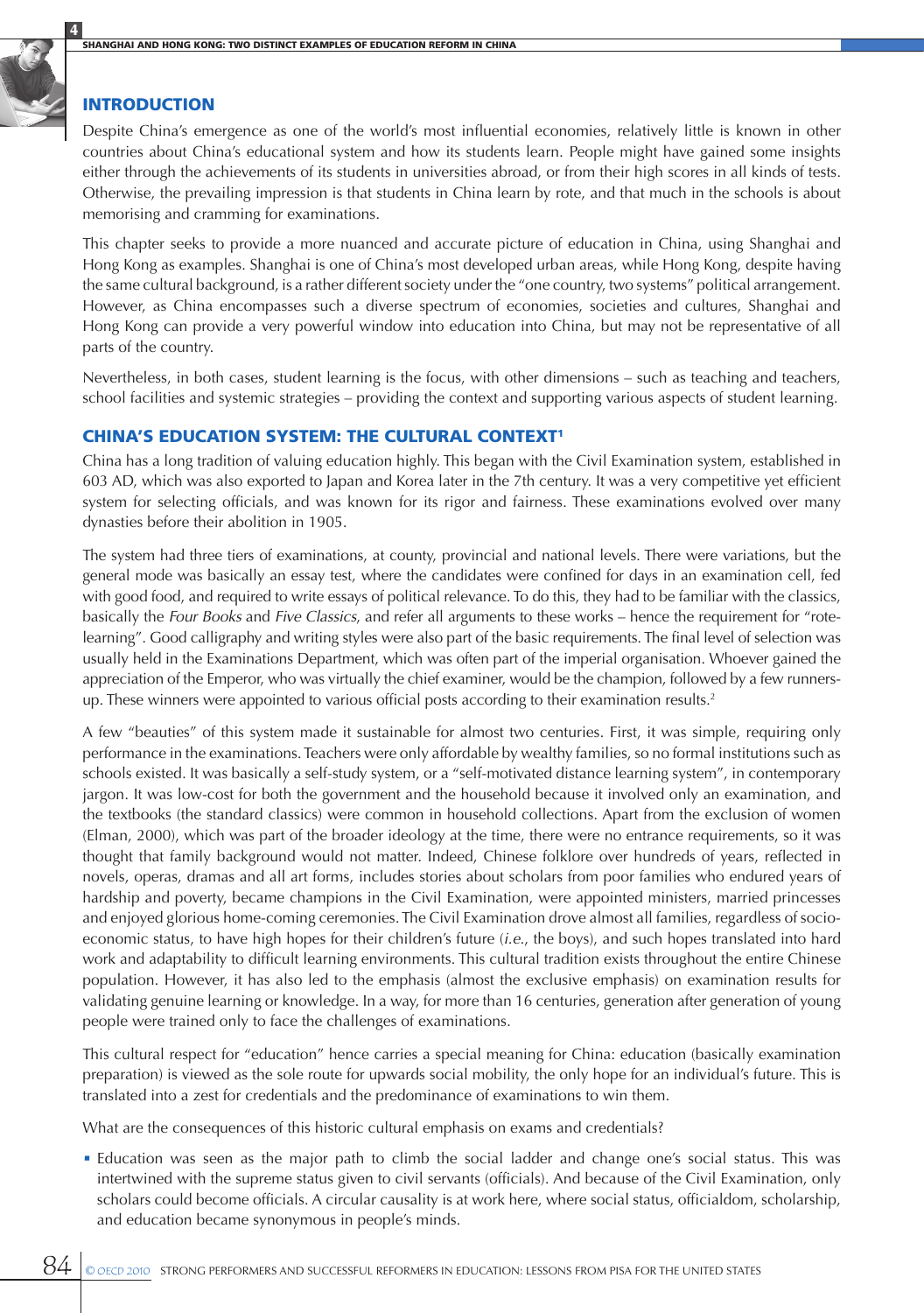

- Despite the meagre odds of moving to the top, the chances of success mobilised the entire population to take examinations. This was strongly augmented by the assumption that working hard pays off. While other factors, such as family background and innate ability, are not controllable, working hard was something anyone could do. Some corollary observations may help explain the culture of education in contemporary China and to a large extent in other East Asian cultures.<sup>3</sup>
- **•** Success in examinations is therefore still seen as the only respectable success, unlike in other societies where military capacity (such as with the *samurai* in Japan), or economic wealth can also attract social respect.4
- *•* As a result of this history, reading, learning and education are often taken as synonyms in Chinese. Reading is regarded as the only effective means of learning, and for that matter of memorisation. "All are low but reading" is the saying; hence the tradition of "rote learning" as perceived by outside observers.
- The reality, however, was that achievements in education were decided by the subjective favour of the emperor or the chief examiner. Therefore successful essays conveyed ideas that would appeal to authority. This tradition may help explain the cultural aspect that favours political correctness over scientific objectivity.
- The importance attached to examination results also underpins the prevailing mentality among teachers, students and parents, in which the direct relevance of the curriculum is less important than achieving high scores.
- *•* As most research results concur, motivation in education in China (and also in Japan and Korea) is basically extrinsic, prompted by family or social expectations (Chapter 6). In most cases, intrinsic motivation or genuine interest in the subject matter *per se*, are not the driving factors.
- *•* This also underpins the fundamental source of examination pressure. In all these East Asian societies, frequent and intense examinations and tests in schools and high-stakes public examinations prevail throughout the entire education system, leading to all kinds of private tuition and tutorial schools to prepare students for examinations.
- The Civil Examinations tradition also explains the culture of hard work and tolerance of hardship. "Only those who could tolerate the bitterest among the bitter would come out as a man above men," as the saying goes.
- This tradition also underpins the belief that effort is more important than innate ability. "Diligence can compensate for stupidity" is a common Chinese belief, a view not shared by many other cultures.

The social emphasis on education has always made it easy for Chinese-based societies (such as mainland China, Hong Kong, Chinese Taipei and Macao) to develop their education systems, as there is popular support for expanding education to reach more people. However, at the same time, genuine attention to quality learning is often a challenge for education reformers in these societies.

## China's education system: the historical context

This system has undergone several stages of development: the rather rigid Russian model of the 1950s, the period of "renaissance" in the early 1960s, disastrous damage during the Cultural Revolution (1966-1976), rapid expansion during the 1980s and 1990s, and the move towards massive<sup>5</sup> higher education in the 21st century. With perhaps the exception of the Cultural Revolution, education in general has trended upwards, both in scale and quality.

## **The Cultural Revolution: 1966 to1976**

It is essential to understand the context in which China's education reform started in the early 1980s. The death of Mao Zedong in 1976 marked the end of the Cultural Revolution. Formally the Proletariat Cultural Revolution, it was started by Mao in 1966 as a national-scale political campaign to eliminate all bourgeois influences in the country's "superstructure" (as opposed to the economic infrastructure). Violent activities sought to remove and destroy all symbols of bourgeois culture, such as music, drama, opera and novels, and to make sure their replacements were rooted in proletariat ideology. Activities in all these art forms had to start again from scratch, using a few "model" prototypes created from pure proletariat ideology. It became a social campaign and intellectuals were the most vulnerable.

Among the revolution's consequences was the closing down of conventional schools. They were replaced with schools led by political teams of workers, peasants and soldiers, and the curriculum was totally revamped to reflect the essence of "class struggle." There were several attempts to resume schooling, but with little effect. Higher education institutions were suspended, replaced by new institutions admitting only workers, peasants and soldiers regardless of their academic merits. Professors and intellectuals were sent to factories, villages and remote places to be "re-educated." The concept reflected a utopian ideal of egalitarianism, where everybody produces for the state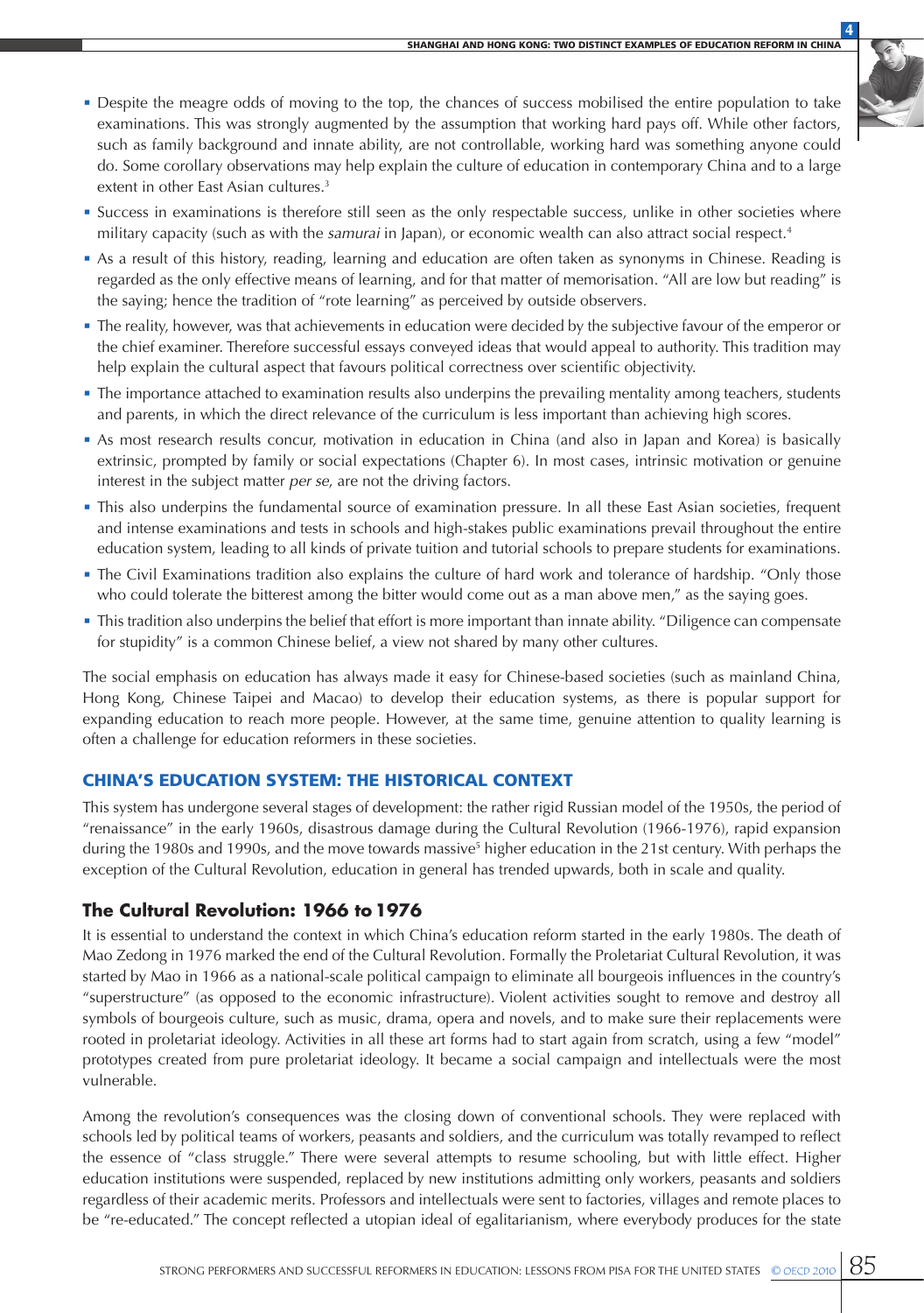and the state distributes its wealth equally among its citizens. But the reality was total stagnation of the economy, a society of "equal poverty", as economists recognised in hindsight. It is no exaggeration to say that China had to rebuild the entire education system in the late 1970s and early 1980s from the ruins left by the Cultural Revolution.

## **The reconstruction of education: Late 1970s through the 1980s**

The end of the Cultural Revolution brought about unprecedented changes in China. In 1978, Deng Xiaoping started an economic reform in which peasants were given land and allowed to keep their crop surpluses. Commercial activities began to take place. Schools resumed normal activities. A milestone in education development at that time was the resumption of university admissions in 1977 (which doubled the intake) and 1978, when most of those enrolled were mature students who had been deprived of learning opportunities during the Cultural Revolution.

At the same time, peasants were eager to build their own schools in the villages. This led to a decision in 1980 to allow local non-government financing of schools as a way of mobilising community resources. This paved the way for a major reform and decentralisation of education in 1985. There was an immediate mushrooming of schools and the target of universal primary education was achieved in just a few years. The same reform also called for universal nine-year education as a national target, with benchmarks every year towards its accomplishment.

In 1986, China enacted the *Law of Compulsory Education*, which required every child to complete nine years of formal schooling – six years of primary school and three years of junior secondary school.<sup>6</sup> By the mid-1990s, China had basically achieved this goal.

At about the same time, in 1980, cities like Shanghai, with a large non-state enterprises sector, started pioneering new types of vocational schools that did not guarantee or assign jobs. This was a significant step away from the strict manpower planning that had been an integral part of the planned economy. By 1997, formal assignment of jobs to graduates disappeared from all levels of the education system. It was also in 1982 that China for the first time established its degree system for higher education, following the Western model.

It was not until 1988, however, that China moved away from uniform national textbooks to experiment with diversity in textbooks; until that point cultural tradition stated that these textbooks were the most essential instrument for student learning and were provided by the state almost free. (This was very different from practices in other developing countries of similar economic status). Textbook diversification allowed for diverse interpretations of the centralised syllabuses, and there were attempts, for example in Shanghai (see next section), to create new syllabi within the centralised framework.

## **Quantitative expansion: 1990 to the present day**

China has now passed the stage of quantitative expansion in basic education. Official statistics (for 2009) show a net enrolment of 99.4% at the primary school level, the envy of many countries. The gross enrolment ratio for junior secondary school was 99%.<sup>7</sup> In the same year, gross enrolment at senior secondary level, both general and vocational, was 79.2%. The general (*i.e.* academic) senior secondary schools enrol 52.5% of students at this level, putting about half of senior high school students in the academic stream (Figure 3.1). However, the figures may conceal regional disparities. In most urban areas, gross enrolment at the senior secondary level is 100% or above, which means that the number of students enrolled exceeds the number in the appropriate age group.

The 1985 reform, as mentioned earlier, established the framework for decentralised local school finance and governance. Almost as a textbook example, decentralisation led immediately to huge regional disparities because of the differences in local economies. After several back-and-forth debates and adjustments about degrees of decentralisation, the *Revised Law of Compulsory Education*, enacted in 2006, established differential subsidies from the central government to different regions of varied economic capacities.8 This marked the government's determination to sustain universal basic education, and hence paved the way for more energetic reforms in educational quality.

## **The 21st century: Focus on higher education**

If the highlight of the 1980s and 1990s was expansion of basic education to the entire population, then the emphasis of the first decade of the 21st century has been the expansion of higher education. Starting in 1998, China broke away from its long-standing policy of restricting higher education to a small percentage of the population and launched a spectacular expansion. In 1999, all institutions across the nation were required to increase intake by 50%. This was followed by jumps of 25% in 2000 and 22% in 2001.9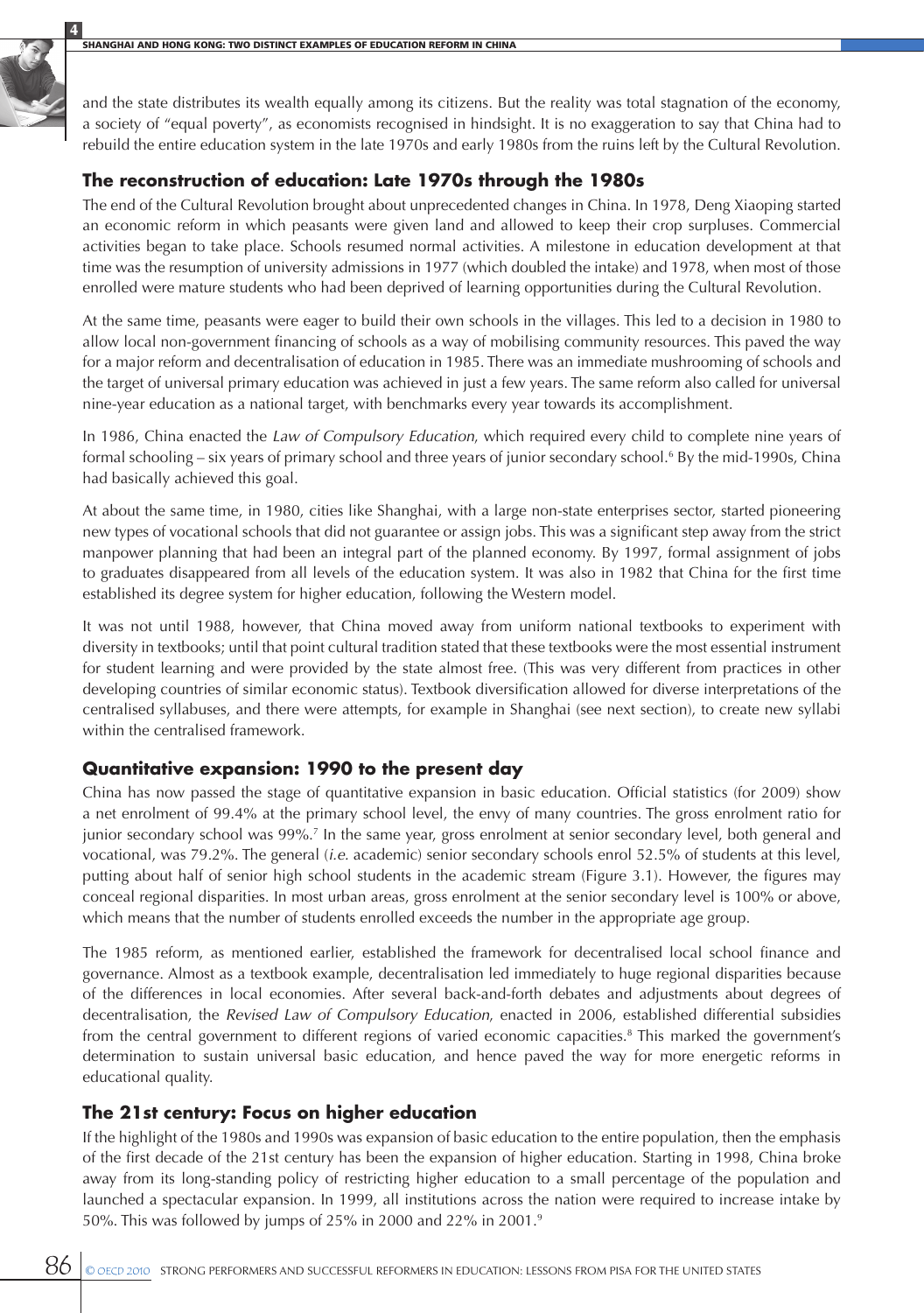| <b>China's education system organisation</b> |             |                   |                     |
|----------------------------------------------|-------------|-------------------|---------------------|
|                                              |             |                   |                     |
| <b>Tertiary</b>                              |             |                   | Non-formal/Lifelong |
| Senior Secondary (3 years)<br>General        | Specialised | Vocational Crafts |                     |
| Junior Secondary (3 years)                   |             |                   |                     |
| Primary (6 years)                            |             |                   |                     |
| Pre-School (3-4 years)                       |             |                   |                     |

*•* Figure 4.1 *•* 

Despite government intentions to pause this expansion, higher education has now gained its own momentum, and all kinds of non-government initiatives, such as private institutions and self-financing programmes, are flourishing at their own pace. The net result is that the higher education student population grew from less than 6 million in 1998 (before the expansion) to 29.8 million in 2009. Although the enrolment ratio still stood at a low 24.2% in 2009 (Ministry of Education, 2010a), China nonetheless has the largest number of higher education students in the world, much higher than the United States (around 18 million in 2007), which was the second largest, and above India (around 13 million in 2007) (UNESCO Institute of Statistics, 2009).

The expansion of higher education has immense implications for the entire education system. On the one hand, there is visible graduate unemployment, particularly in the major metropolitan areas, including Shanghai. Analysts often argue that this is mainly due to the unwillingness of graduates to take jobs with less satisfactory incomes or in less developed regions, and hence this should not deter further development of higher education.<sup>10</sup> And indeed the job situation does not appear to hamper parents' and young people's aspiration for more higher education. On the other hand, the rapid expansion of higher education has created a new level of desire for academic studies, inducing remarkably high enrolment in general (academic) senior secondary schools and lowering enrolment in vocational schools.

In all these expansions, private institutions emerge in great numbers, although in terms of percentage and student populations they are still the minority. However, the trend is irreversible. It is also noticeable that private institutions in mainland China are formally called *minban* schools, which means "community" schools, or more accurately, "non-government schools". The nomenclature is justifiable, because in China, public and private distinctions are rather blurred. For example, many private schools are headed by former government officials, or government departments may run private schools for income.

The quantitative picture would not be complete without including China's complex structure of lifelong learning, which includes full-time sabbatical study, evening spare-time programmes, distance learning programmes and self-study examinations. Such learning opportunities often lead to formal credentials such as certificates and diplomas, and sometimes to degrees. Operators range from major institutions of higher education (as their extension programmes), to individual professionals and private for-profit enterprises.

# Teachers and teaching

Teachers have always been a major issue in China. Educational expansion in the 1980s immediately led to an enormous shortage of teachers. In the Cultural Revolution, many young people with some education (such as primary or junior secondary) were branded intellectuals and sent to rural villages. They were seen as the most educated in the villages, and became teachers. Most of them were untrained, under-qualified and paid little.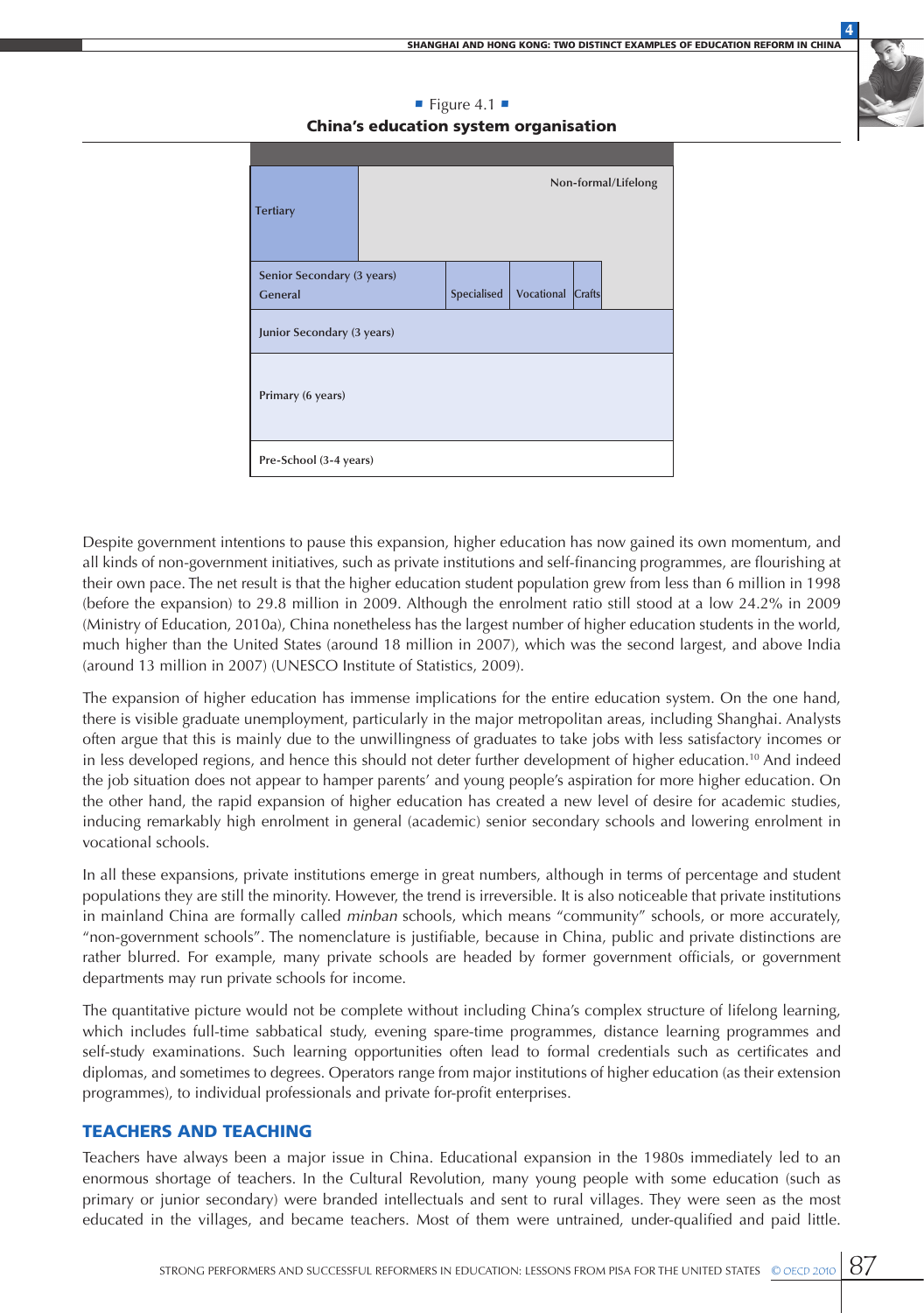They were generally called *minban* (community) teachers, but many were very competent and popular nonetheless. A policy in the 1980s aimed to retrain these teachers and put them on the public payroll. The success of this policy, however, has caused an exodus of teachers fleeing back to cities in search of better living and working conditions. Village schools now often resort to hiring even less qualified teachers using the "supply teachers" category that is meant for temporary substitutes. This is a structural problem that has yet to be solved. The disparity in competence among the vast number of China's teachers is perhaps a driving reason for the development of a comprehensive and effective system of organising teaching, as will be discussed below.

The situation in cities is more definite and positive. Since 1997, when universities began to charge fees, a state policy has given early admission to student teacher candidates. Hence, "normal" (teacher training) universities enjoy priority admissions and attract better students. In major cities, such as Beijing and Shanghai, where the economy is more open and incomes fluctuate more, teaching stands out as a preferred occupation attracting a more stable income. Over the years, because of the improvement in teachers' salary scales, teaching has risen up the ladder of preferred occupations.

It has to be added that while teachers in mainland China do not receive very high salaries, they often have other significant income on top of their salaries. This may come from additional assignments beyond normal responsibilities, income generated outside school (from private tutorials or invited talks), or school "bonuses" (*e.g*. sponsoring fees collected from students who come from other neighbourhoods or whose test scores are below the official admissions cut-off).

Class sizes in mainland China are generally large: the national norm is 50 students. However, in rural areas where good schools are sparse, it is not unusual to see classes of over 80 or in the extreme case, over 100. Parents often indicate their preference for better schools and better teachers over smaller classes. However, in major cities (and Shanghai is typical), recent drastic declines in population have forced local governments to adopt small classes so as to minimise teacher layoffs. This has significantly reduced teachers' workload and created room for student activities during lessons that would be impossible in large classes.

China has also developed a rather rigorous framework and system of teaching. At the grassroots level, subject-based "teaching-study groups" engage in study and improvement of teaching on a daily basis. For example, a physics teacher of Senior Secondary 2 (SS2) involved in a teaching-study group typically teaches 12-15 classes per week, teaching only one programme (*e.g.* SS2 Physics) and nothing else. There are timetabled sessions when the study group will meet, often with related personnel such as laboratory assistants, to draw up very detailed lesson schemes for a particular topic the following week. Teachers are expected to teach according to the scheme, which is then translated into more detailed lesson plans by and for individual teachers.

The lesson plan serves not only as a guide for the teacher during the lesson, but also as documentation of the teacher's professional performance. In many cases, teachers are observed by the school principal or by district education officers when they are being considered for promotions or awards. In short, a Chinese teacher sees a lesson more as a show or a performance, and puts in many hours of preparation to cover the standard 40-minute period.11

The "teaching-study group" is supervised for each of its subject areas by the "teaching-study office" in the Education Bureau (in a rural country or city district), which is in turn supervised by the relevant "teaching-study office" in the Education Department in the provincial or municipal government. Professionally, all these "teaching-study" setups work under the Basic Education Department II within the central government's Ministry of Education. The Basic Education Department II is charged with all matters related to curriculum development, textbook production, pedagogy enhancement and school management for the whole nation. In a way, teaching in China is much more centrally organised than in many other systems.

During actual teaching, teachers may observe each other or may be observed by peers (in the case of a new teaching topic because of curriculum change, for example), by new teachers (so they can learn from more experienced teachers), by senior teachers (for mentoring), or by the school principal (for monitoring or for constructive development purposes). Sometimes, teachers are expected to teach demonstration lessons (called public lessons) for a large number of other teachers to observe and comment upon. This structured organisation of teaching in China is thus not only a means for administration; it is also a major platform for professional enhancement.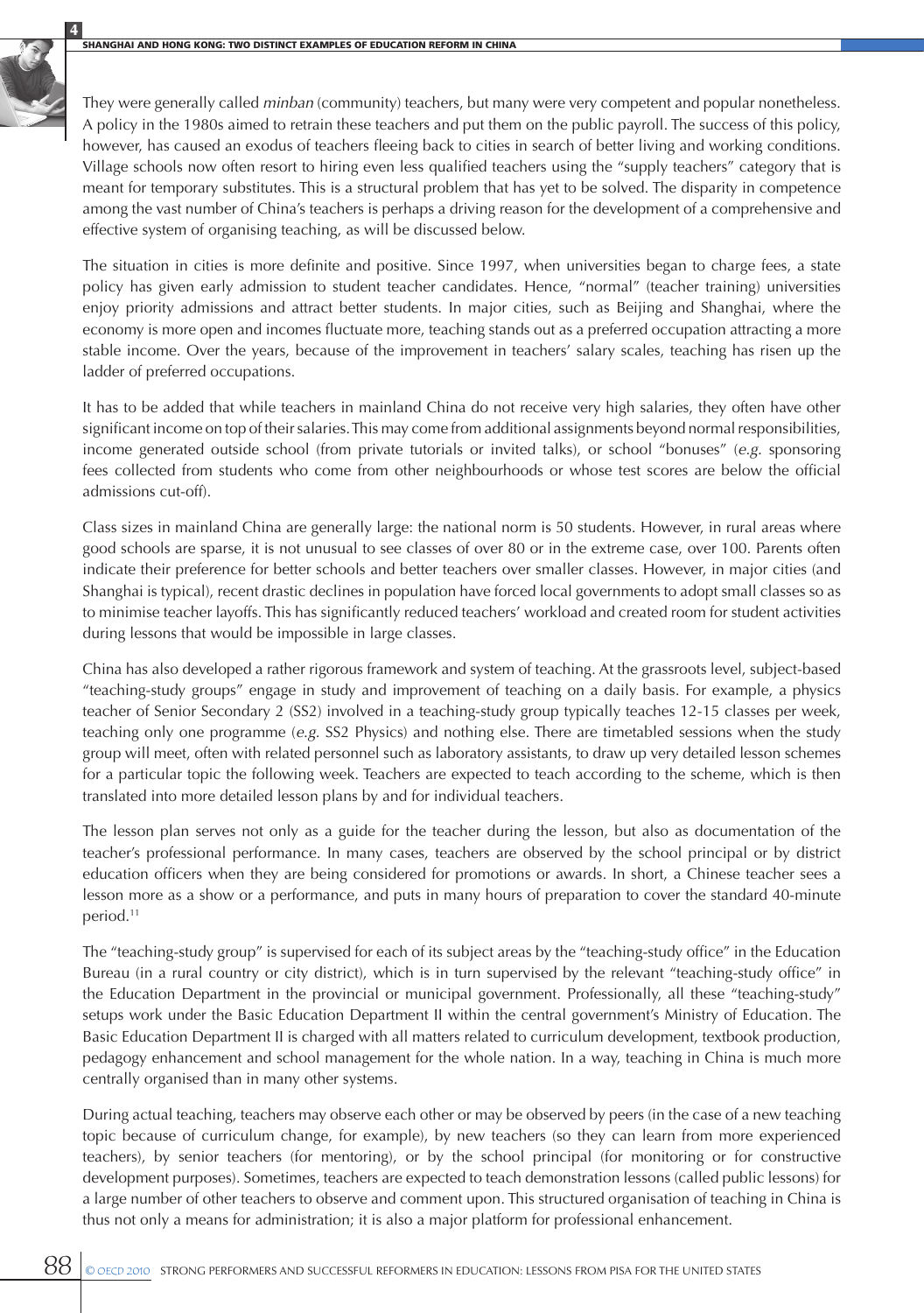Such teaching protocols are present throughout China, from remote villages to prosperous cities. These practices are taken for granted as the basic protocol for teaching. Observers may see this as a matter of quality assurance, but it serves also the fundamental purposes of professional development and pedagogical advancement. The steps are built into teachers' career ladders.

Teachers in China are classified into four grades as an indication of their professional status. Promotion from one grade to the next often requires the capacity to give demonstration lessons, contributions to induction of new teachers, publications in journals or magazines about education or teaching, and so forth. Of course, many other aspects of education are unique to China, but the teaching protocols are perhaps among the most relevant to this chapter.

This picture of teaching in China would not be complete without mentioning that almost all the officers in the government education authorities, both at municipal and district levels, started as school teachers. Most of them distinguished themselves as teachers or school principals with strong track records. This perhaps explains their devoted professional attention to teaching and learning amidst all the administrative chores and political issues they normally contend with. They manage, however, to maintain this teaching focus while at the same time relying on a strategic vision that enables them to navigate a policy arena which goes well beyond education.

#### **CONTINUOUS CURRICULUM REFORM**

Ongoing reform is another dimension in the larger context of China's education system that merits attention. China has launched a series of reforms since the early 1980s; indeed, reform is a sustained concept in education. As noted earlier, major milestones include the nationwide reform in 1985 that decentralised finance and administration; a 1988 move to encourage local production of textbooks (rather than requiring a uniform set of textbooks across the nation); a spectacular expansion in higher education in 1999, together with a major re-design of higher education entrance examination in the same year; legislation in 2002 to encourage private schools; and a major policy move in 2006 to alleviate disparity in financial support for education.

The latest initiative is a major national comprehensive campaign to improve education in the next decade – the Outline for Medium and Long-term Development and Reform of Education (announced in July 2010). This prescribes education developments up to 2020. One of its ambitions is to introduce universal pre-school education. This is likely to pose new challenges given the nation's diverse conditions and concepts about early childhood development. The strategy also highlights the need to overcome educational disparity and the importance of respect for diversity and individual needs. It is generally regarded as a strategic plan for moving into an era of quality, equity and individuality in planning education.

Examinations have long been a focus of attention in China in any attempt to reform education. Teaching and learning, in secondary schools in particular, are predominantly determined by the examination syllabi, and school activities at that level are very much oriented towards exam preparation. Subjects such as music and art, and in some cases even physical education, are removed from the timetable because they are not covered in the public examinations. Schools work their students for long hours every day, and the work weeks extend into the weekends, mainly for additional exam preparation classes. As noted earlier, private tutorials, most of them profit-making, are widespread and have become almost a household necessity. In the past two decades, the national policy agenda has sought to move the system away from examination orientation, but the call has seldom met with significant success. The most recent appeal along this line is the move to reduce students' workload, which is regarded as a major task in the coming decade of education development.

Examination pressure remains a major concern to educators, parents and policy makers. Some provinces forbid the holding of formal classes over the weekends. There is a general belief that emphasis on examinations jeopardises the genuine development of young people and is detrimental to the entire national population, but few effective solutions have emerged to reduce or minimise examination pressures. Educators jokingly describe the situation as follows: "High-sounding appeals to promote quality education, down-to-earth preparation for examinations."

Nevertheless, committed reformers continue to make great efforts to reform the curriculum at the national level. A major document issued in 2001 calls for the following changes (Ministry of Education, 2001):

- **•** To move away from pure knowledge transmission towards fostering learning attitudes and values.
- *•* To move away from discipline-based knowledge, towards more comprehensive and balanced learning experiences.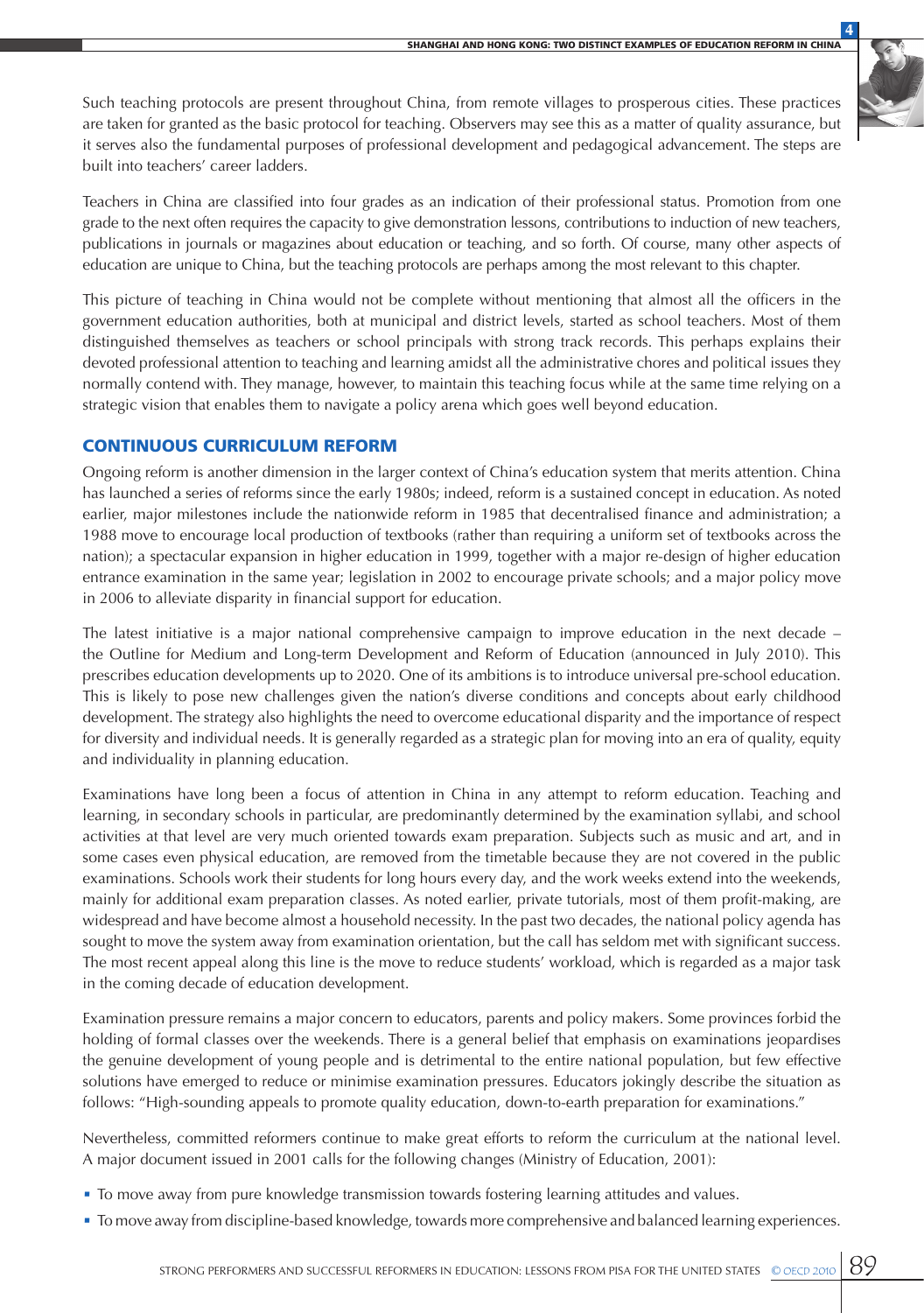- 
- To move away from pure "bookish" knowledge and to improve relevance and interest in the content of a curriculum.
- *•* To move away from repetitive and mechanistic rote-learning towards increased student participation, real-life experience, capacity in communications and teamwork, and ability to acquire new knowledge and to analyse and solve problems.
- To de-emphasise the screening and selective functions of assessments and instead to emphasise their formative and constructive functions.
- To move away from centralisation, so as to leave room for adaptation to local relevance and local needs.

Concrete changes include dilution of the disciplined structure of "subjects" so as to re-organise content according to life-relevance and progression in learning; the introduction of new integrated contents at the cross-over between natural sciences and humanities; the creation of elective arts modules as a compulsory part of the curriculum; to change examination formats from fact regurgitation to analyses and solutions for stated problems; and so forth.

It is clear that the reform discourse is one of "student learning"; a discourse that is shared by other similar reforms in Singapore and Hong Kong at almost the same time. The reform is strongly underpinned by the concepts of constructive learning. It is not just an improvement of the existing conventional curriculum, but an overhaul of the fundamental concept of curriculum, and hence it challenges basic assumptions about education and curriculum. It means not doing what has traditionally been done, but doing more, better and differently. Hence, it is curriculum reform in the genuine sense.

Understandably, this approach has received strong opposition from leading scientists in the academic establishment. They argued that such a curriculum would damage the integrity of the disciplines and would hinder the nation in producing new scientists. The constructive interpretation of learning has also led to debates among education researchers and policy advisors. Some interpret constructive learning as pure empirical experience, which deprives students of learning from earlier learning outcomes. Others regard constructive learning as the only effective approach to human learning, and insist that it should be the core tenet of curriculum reform.

The net result is progress in curriculum reform, but its momentum is very much hampered by academics' conceptual opposition, as well as by front-line teachers who have found the new curriculum difficult to handle when preparing their students to do well in public examinations. Nonetheless, the reform is gradually gaining ground.

The following discussion focuses on education and learning in two major Chinese cities: Shanghai and Hong Kong. Both are vibrant economies and have undertaken major comprehensive education reforms in the past two decades. While they have both inherited the same cultural traditions about education, the two cities work under different political and ideological frameworks. Nevertheless, their reform efforts share a similar discourse of making student learning central, but their different assumptions about the role of government have led them to adopt rather different approaches.

#### Shanghai: a leader in reform

Shanghai is the largest city in China, with a population of 20.7 million, of whom 13.8 million are permanent residents, and 5.4 million are temporary. In addition, there are around 1.5 million who are mobile (without a Shanghai home; Shanghai Municipal Statistics Bureau, 2010). The city is one of four municipalities with the status of a province (the others are Beijing, Tianjin and Chongqing). In 2009, Shanghai's GDP was USD 11 563 per capita. While its population and land account for 1% and 0.06% of the nation respectively, it contributes one-eighth of China's income (Information Office of Shanghai Municipality and Shanghai Municipal Statistics Bureau, 2010). In 2009, the contribution of the service sector to economic growth in Shanghai was around 60%, the highest in mainland China.

While Beijing is China's political centre, Shanghai is its undeniable business centre. Shanghai is also the country's most international and open city. This is attributable to its prosperous and colonial past before the change of government in 1949. It was among the first ports forced open by international powers in the mid-19th century.<sup>12</sup> After 1978, as China opened up to trade and began the transition to a market economy (the "socialist market economy"), Shanghai took on a new role in almost all fronts, including education.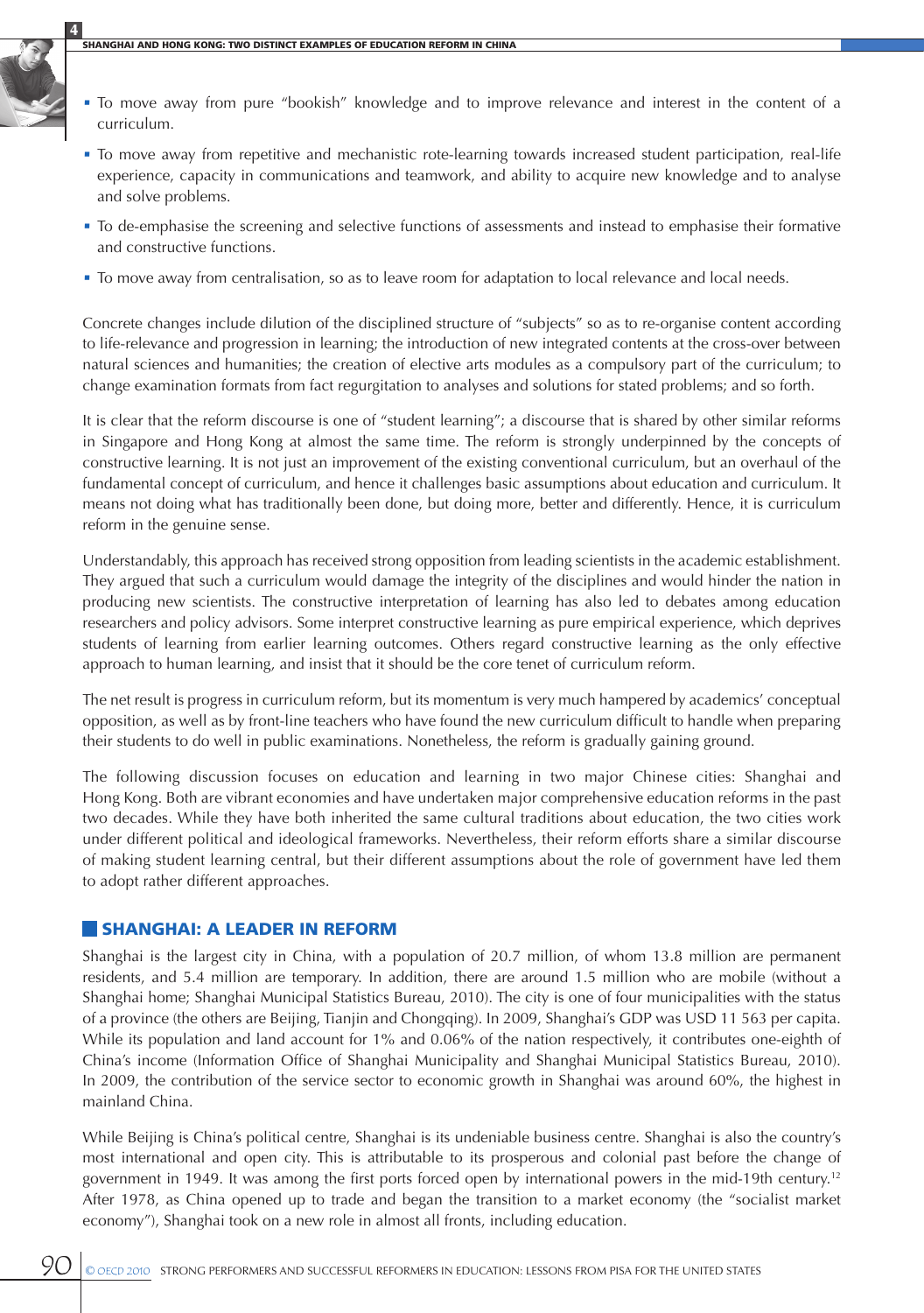# **Ahead of the pack in universal education**

Shanghai is among the most internationalised cities of mainland China, but cultural traditions about education still prevail. Popular support for education means the city has had little difficulty in launching universal education. However, Shanghai also struggles with undue examination pressure, which is still a major item on the reform agenda.

Shanghai was among the first cities to achieve universal primary and junior secondary education and was also among the first to achieve almost universal senior secondary education. According to the *Shanghai Yearbook 2009* (Shanghai Municipal Government, 2010), enrolment at the age of compulsory education was above 99.9%, and 97% of the age cohort attended senior secondary school (general and vocational). It is notable that enrolment for preschool programmes was 98%, which already surpasses the new national preschool education goal for 2020.

Statistics also show that over 80% of the city's higher education age cohort are admitted into higher education in one way or another (compared to the national figure of 24%; Ding, 2010). In other words, all those who would like to attend higher education are able to do so. There were 61 higher education institutions in Shanghai in 2009, plus quite a few private institutions yet to be officially recognised. There would be higher education over-supply if only residents of Shanghai were counted,<sup>13</sup> but Shanghai institutes also admit students from all over the nation.<sup>14</sup> Indeed, Shanghai has always been a preferred place to pursue higher education, perhaps second only to Beijing, and has attracted the best students from the national pool of elite candidates.

If it were not for the admission quota put aside for Shanghai high school graduates, the city could have attracted more and better candidates from the entire nation. Graduates from Shanghai's institutions are allowed to stay and work in Shanghai, regardless of their places of origin. For that reason, many "education migrants" now move to Shanghai mainly for to educate their children.<sup>15</sup> Of course, many Shanghai students attend higher education in other cities, usually Beijing.

Nevertheless, Shanghai is indeed an education hub in China, and is very high on the aspiration ladder for potential candidates. This situation has greatly strengthened the competitiveness of the city's higher education institutions. What is remarkable, however, is that even with the very generous admissions quota for local students, this sense of competition is still very keen. Reformers had thought that when the system became less selective, undue competition would also be reduced. This does not seem to have happened.

There are varied interpretations of this phenomenon, which is common to many Asian societies. One is that the Chinese perceive society as a vertical hierarchy<sup>16</sup> and always seek to enter the best institution despite broader access to higher education in general. Indeed, institutions are ranked in parents' minds. By the same token, parents would like to see their children ranked highest in their classes, and anything less than 100% is perceived as undesirable.<sup>17</sup> Another interpretation is that the cultural tradition cherishes hard work, and that to "study" (or "reading books" in the ancient tradition) is their "responsibility". Parents and teachers like to keep students busy studying and do not feel comfortable if students spend less time studying. Hence, despite the increase in higher education opportunities, examination pressure persists in Shanghai as in other parts of China.

The cultural heritage also works in positive directions. Shanghai is home to quite a few experimental programmes that are seen as pioneers in developing quality education as opposed to examination pressure. One such example is "success education" (Box 4.1).

#### Box 4.1 Success education

Shanghai's Zhabei district is characterized by high crime and poor educational performance. In 1994, Liu Jinghai became the principal of the Zhabei District School No. 8, a school that had been among the poorest-performing in the district. Mr. Liu applied a strategy called "success education" that he developed through years of research. The strategy encourages teachers to instill low-performing pupils with greater confidence in their abilities to become potential achievers. This program has transformed School No. 8, placing it in rank 15 out of 30 schools in the district. Around 80% of School No. 8 secondary graduates go on to university, compared with a municipal average of 56%. In 2005 the Shanghai Education Authority asked Mr. Liu to help turn around 10 other low-performing schools in Shanghai through "commissioned administration" whereby teachers from School No. 8 work with partner schools applying administrative and pedagogical practices of success education.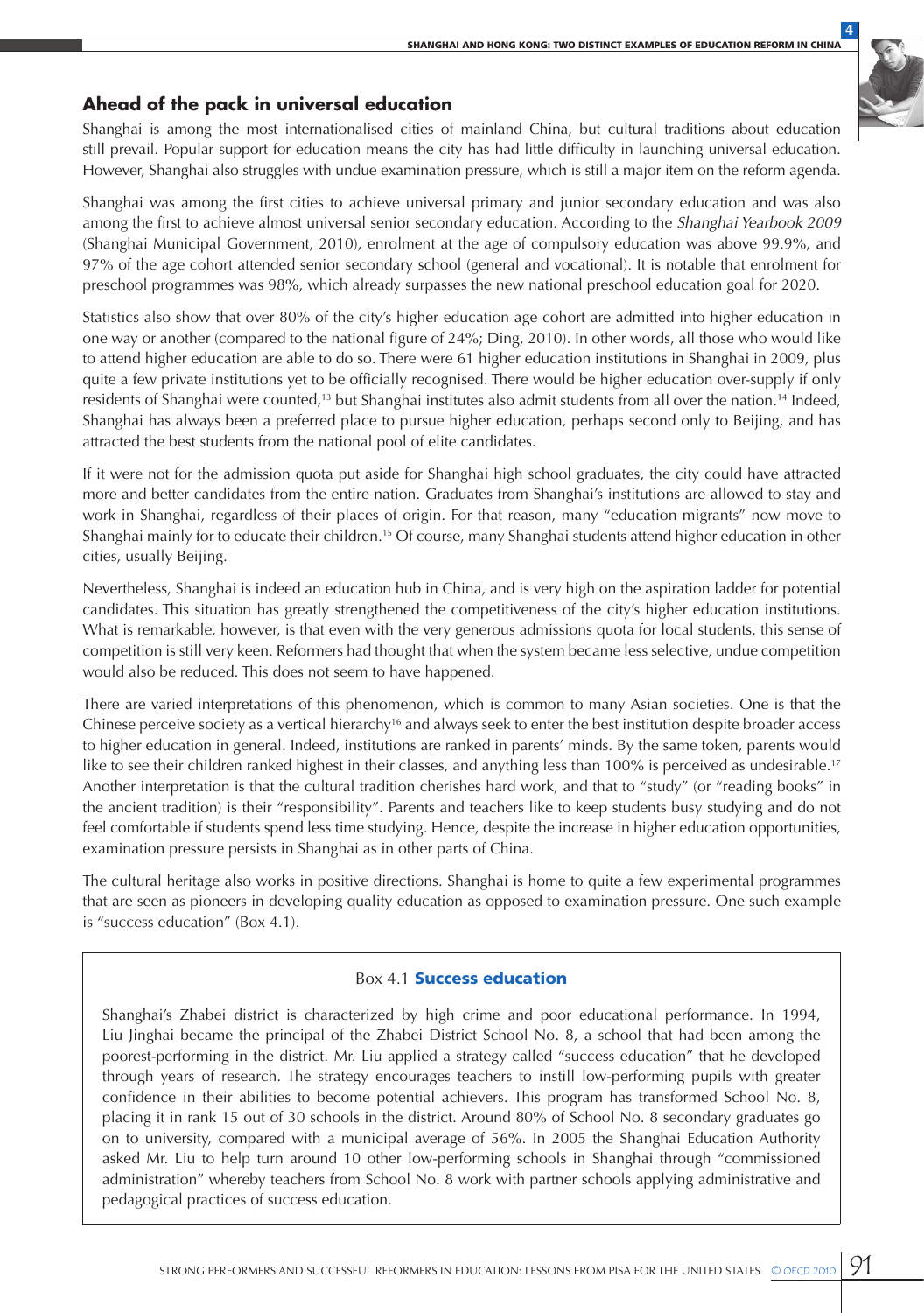# **Reforming exams in Shanghai**

Shanghai has opted to modify the mode and contents of examinations so they serve the purpose of curriculum and pedagogy reform. In Chinese phraseology, public examinations are the baton that conducts the entire orchestra – rather than removing the baton, the alternative is to modify the baton so that it conducts good music.

In 1985, Shanghai was given the privilege of organising the higher education entrance examination for universities under its jurisdictions. Since then, a lot of effort has gone into reforming assessments and examinations. Generally, exam changes match reform expectations in curriculum and pedagogy. As an example, integrated papers are required that cross disciplinary boundaries and test students' capacity to apply their knowledge to real-life problems. As another example, examination questions provide students with information not covered in the syllabuses and so test their abilities in applying what they know to new problems. Multiple-choice questions have disappeared from the city's public examinations.

### **Student engagement**

One of the most essential influences of China's cultural heritage is the intensity of students' engagement in learning. Typically in a Shanghai classroom, students are fully occupied and fully engaged. Non-attentive students are not tolerated. In one mathematics lesson observed for this research, a lesson which was by no means unique, students at Junior Secondary II were learning about parabolas. Students covered 15 problems at their desks, plus selected students gave blackboard demonstrations. This is rather different from classrooms in other cultures, where students may not be required to be fully engaged or attentive throughout the entire lesson. Such intense concentration is considered a student's responsibility in Chinese culture.

Student engagement in learning is not limited to lessons. Homework is an essential part of their learning activities and in a way governs their lives at home after school. Parents expect students to do homework every evening and are prepared to devote their family lives to student study, again as part of ancient tradition. Homework is such a burden to students that many local authorities in China have stipulated a maximum amount of homework (measured in hours) that schools are allowed to assign. Shanghai was among the first areas to impose such limits as a municipal policy.

The intensity of students' engagement goes well beyond the schools. A rather comprehensive "remedial system" of tutorial schools caters to the demands of exam preparation.18 In the absence of formal statistics, it is estimated that over 80% of parents send their children to tutorial school. Such schools are mostly for-profit, operate after school hours or at weekends, and tend to use small groups to focus on particular subjects. Parents see such tutorial schools as essential for enabling students to pass the public examinations with flying colours. Teachers are not totally against such schools either, because they also think that passing examinations is the prime aim of student study. Even parents who are against examination cramming often send their children to tutorial schools, almost as a matter of insurance. Those who go to such classes are not all weak students: even very strong students like to reinforce their strengths to achieve higher scores in the examinations.

Apart from the "remedial system", there is also the "supplementary system"<sup>19</sup> of institutions or programmes outside schools, where young people can learn music, fine arts, sports, martial arts (*gungfu*) and all kinds of subjects not offered by schools. The most popular are piano, flute, ballet, Chinese calligraphy and Chinese painting. Parents are very prepared to invest in these expensive learning activities.

Students' engagement in learning does not stop at academic study. They are obliged to take part in all kinds of other activities (*e.g* see Box 4.2). In Shanghai schools, for example, there is a municipal requirement that every student should engage in at least one hour per day of physical education. They start with a morning exercise before class; there is an "intermission exercise" in the middle of the morning, and other physical activities are held after school. Some schools practise "eye exercises" where student massage essential acupuncture points in order to prevent eyesight deterioration. Students also engage in all kinds of extracurricular activities in sports and the arts, where they are expected to learn organisation and leadership. Students take turns at "daily duties" in cleaning the classrooms and nearby corridors, for example. Students are also assigned teamwork in keeping the campus tidy. They are also organised to visit rural villages or deprived social groups as a matter of social or service learning. All these activities are co-ordinated by the municipal education authority.

Students are often overwhelmed by all these learning activities, both within and outside schools. This is why the national 2020 planning document calls for a "reduction of student workload." Shanghai is already much more aware of this issue than many other places in China, and good schools often refrain from holding classes during evenings and weekends, and parents do not normally press for heavier workloads.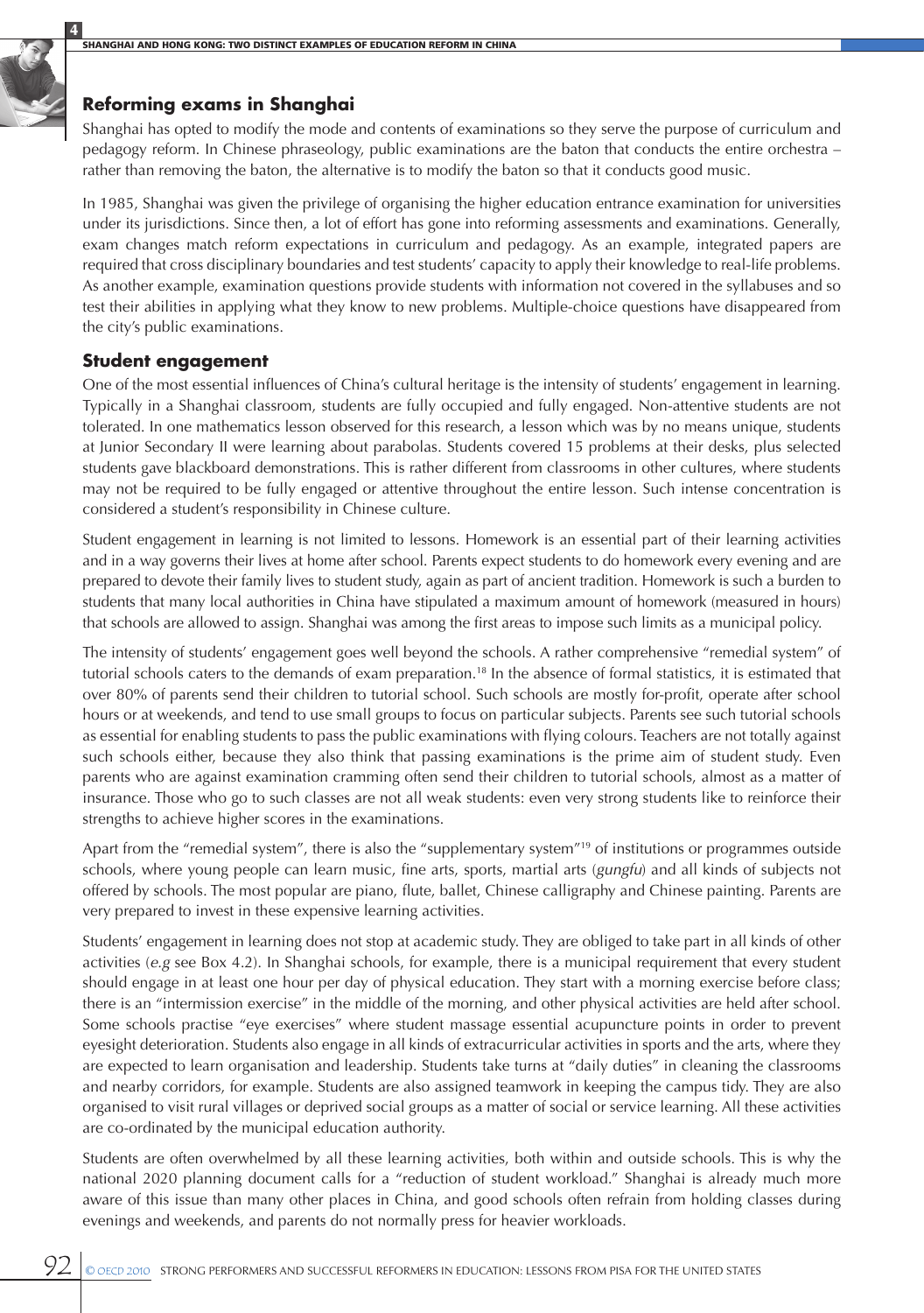#### Box 4.2 Oriental Green Ark

A spectacular facility established by the Shanghai municipal Education Department is an education base known as the Oriental Green Ark. This huge education park occupies more than 60 000 acres and includes activity centres, physical challenge centres, military training, museums, villas and hotels, as well as a convention centre. The villas and hotels follow the concept of a global village, with each block in the style of a particular nation. Every student in Shanghai primary and secondary schools experiences the Oriental Green Ark at least once as an organised school visit. It is interesting that many parents also send their children to the Ark through individual bookings at their own cost. Children see it as an alternative amusement park.

Compared with other societies, young people in Shanghai may be much more immersed in learning in the broadest sense of the term. The logical conclusion is that they learn more, even though what they learn and how they learn are subjects of constant debate. Critics see young people as being "fed" learning because they are seldom left on their own to learn in a way of their choice. They have little direct encounters with nature, for example, and little experience with society either. While they have learned a lot, they may not have learned how to learn. The Shanghai government is developing new policy interventions to reduce student workload and to refocus the quality of student learning experiences over quantity. Challenges from a changed and changing society maintain tension between such intense engagement and genuine learning in the broader sense.

# **Curriculum reforms**

Shanghai has always been seen as a pioneer in education reform, with reform of the curriculum taking centre stage. Curriculum reform in Shanghai follows the general framework of national reform, described earlier. But Shanghai is often given the privilege of experimenting with reforms before they are endorsed for other parts of the nation. Since 1989, Shanghai has launched two waves of curriculum reform. Their essence has been to overcome "examination orientation" practices in schools in order to build quality education (Ding, 2010).<sup>20</sup>

The first phase of curriculum reform started in 1988, with an attempt to allow students to select courses of personal interest. A curriculum comprising three blocks was established: compulsory courses, elective courses and extracurricular activities. Accordingly, textbooks and teaching materials were produced and phased in.

Curriculum reform moved into its second phase in 1998, to integrate natural science with the humanities, the national curriculum with school-based curriculum, and knowledge acquisition with active inquiry. The purpose was to transform students from passive receivers of knowledge to active participants in learning, so as to improve their capacity for creativity and self-development and to fully achieve their potential. Traditional subjects were reorganised into eight "learning domains": language and literature, mathematics, natural science, social sciences, technology, arts, physical education, and a practicum. Schools were encouraged to develop their own curricula specific to their individual conditions. Museums and other "youth education bases" (such as the Oriental Green Ark, Box 4.2) have now become crucial places in which the new curriculum is also implemented.

The new curriculum has three components: the *basic curriculum*, to be experienced by all students, mainly implemented through compulsory courses; the *enriched curriculum*, which aims to develop students' potential and is realised mainly through elective courses, and *inquiry-based curriculum,* which is mainly implemented through extra-curricular activities. The inquiry-based curriculum asks students, backed up by support and guidance from teachers, to identify research topics based on their experiences. It is hoped that through independent learning and exploration, students can learn to learn, to think creatively and critically, to participate in social life and to promote social welfare. Since 2008, the new curriculum has been implemented throughout the city.

Overall, the curriculum reform involves broadening students' learning experiences, enhancing the relevance of subjects by relating them to broader human and social issues, and concentrating on the development of "capability" rather than accumulation of information and knowledge. These are reflected in the reform of examinations as well as reform in pedagogy.

The overhaul of curriculum is supported by changes in teacher education and professional development. Over the years, teachers' threshold qualifications have been significantly elevated. Twenty years ago, primary school teachers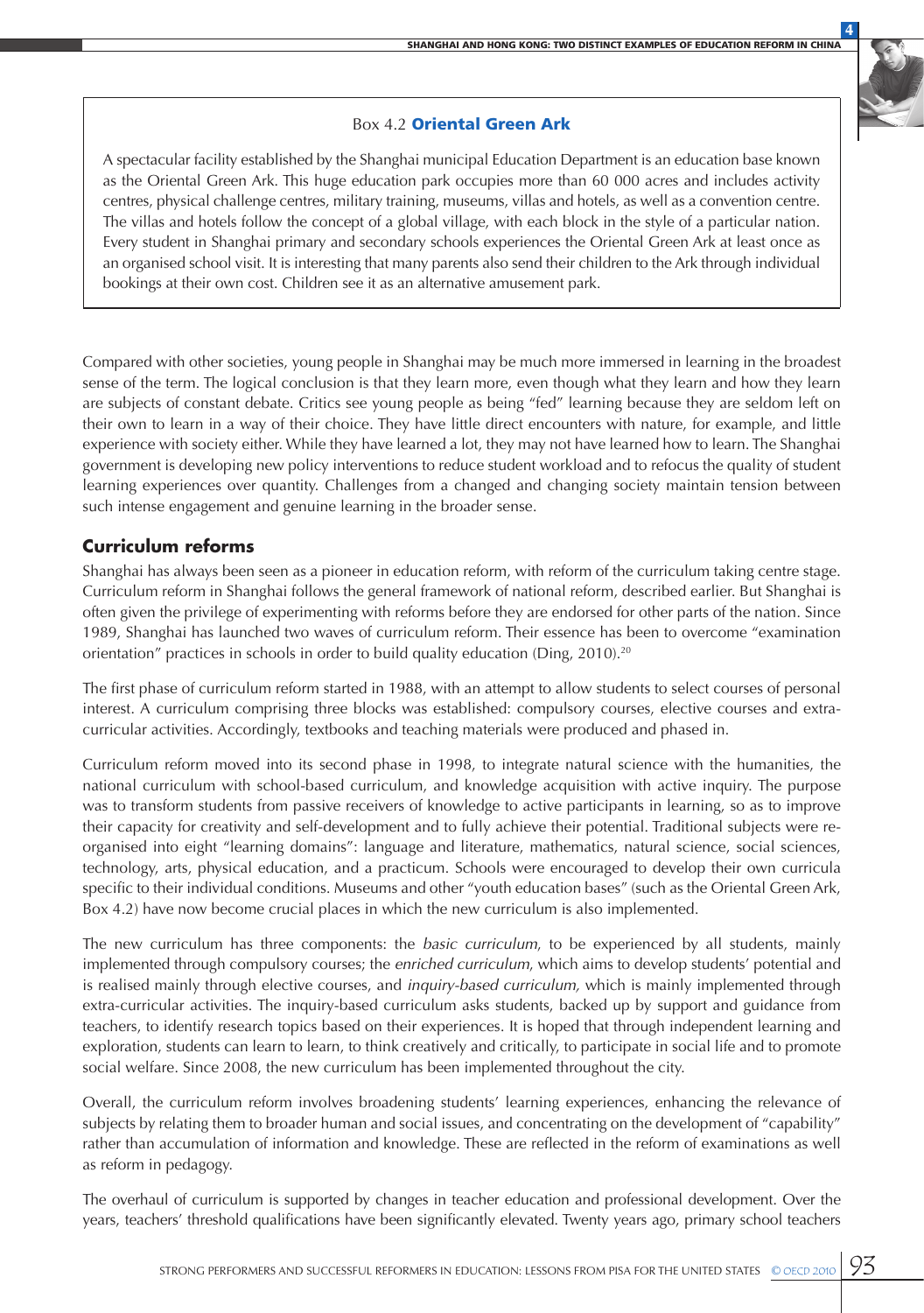were trained in teacher-training schools at the level of senior secondary schools. Junior secondary teachers received diplomas from sub-degree programmes. Less than 20 years later, all primary school teachers now must have a subdegree diploma, and all teachers in secondary schools are degree-holders with professional certification. Many teachers have master's degrees. Shanghai was the first district in China to require CPD (continuous professional development) for teachers. Every teacher is expected to engage in 240 hours of professional development within five years.

In order to facilitate the sharing of good practices of curriculum design, development and implementation, a webbased platform<sup>21</sup> was constructed and put into use in 2008. Included on the website are resources for curriculum development and learning, success stories of curriculum implementation, and research papers on teaching and learning. The draft version of Shanghai's plan for educational reform and development for 2020, which has been put out for public consultation, calls for school-based curricula and proposes a credit system at the senior secondary level to make learning more individualised and flexible.

In parallel to the curriculum reforms are changes to teaching practice. These reforms aim to change classroom reality to better facilitate student learning. One very significant change has been implemented in recent years through the slogan "return class time to students". This calls for an increase in time allocated to student activities in classes relative to teachers' lecturing. This has caused a fundamental change in the perception of a good class, which was once typified by good teaching, with well-designed presentations by the teachers. Videos of model teaching concentrated on teachers' activities. Now, model classes are filmed with two cameras, one of which records student activities. Teachers' performances are now also evaluated by the time given to student participation and how well student activities are organised. A similar slogan is "to every question there should be more than a single answer." This poses a challenge to the orthodoxy and authority of teachers over the information they teach.

These changes add up to a sea change in classroom pedagogy. The use of slogans is a Chinese tradition, and proposed changes become a campaign. The slogans are carefully crafted to capture the very essence of the proposed change and to be easily understood and followed by grassroots teachers. This is particularly powerful in the rural schools, where most theories are still foreign ideas. The use of slogans in pedagogy reform is also based on the culture of what could be called "constructive conformity" in China. That is, teachers do not mind imitating other teachers' good practices, and indeed creative practices are meant to be copied. This is very different from the meaning of creativity in, say, the United States, where practices are called creative when they are different from others.

Redesigning examinations is another crucial element of Shanghai reform. In 1985, as noted earlier, Shanghai received permission to start an independent higher education entrance examination. This was a big step forward in two senses. First, admissions to higher education are a complex annual exercise on a national scale, and setting up a separate local examination was a deviation from the uniform system. Shanghai's experiment indeed heralded a trend in exam decentralisation, which is key to localised curricula. Second, Shanghai saw public examinations (in this case the higher education entrance exam) as key in the design of any new curriculum. Moving away from the central national entrance examination allowed Shanghai to have a comprehensive platform in reforming its curriculum.

Since 2001, the entrance examination has taken the form of "3+X": the three core subjects of Chinese language, English language and mathematics, plus the "X" of any other subject(s) as required by individual institutions or faculties. The "X" component may take the form of a paper-and-pencil examination, an oral examination, a test of practical skills and so on. The content may cover one discipline, one kind of ability, or several disciplines or abilities. Individual institutions decide on the weighting of the three core subjects and the "X" component. For example, at Shanghai University for Science and Technology, the three core subjects contribute to 40% of the candidate's overall scores and the "X" component is 60%.

In 2006, Fudan University, Shanghai Jiaotong University and six vocational higher education institutions started to organise their own entrance examinations and to set their own admission requirements. The two universities admitted 578 new students through self-organised examination. In 2007, another three institutions set their own entrance examinations (Shanghai Municipal Education Commission, 2008). The overall trend and intention is to diversify higher education entrance examinations so as to reduce the pressure from a single uniform exam. To lower exam pressures further, Shanghai has moved to allow admissions based on school recommendations at both senior secondary and university entrance levels. Other selected institutions, presumably the stronger, have also been given the autonomy to set their own admission criteria and entrance examinations. More recently, students are allowed to do self-recommendation for admissions at higher levels of education.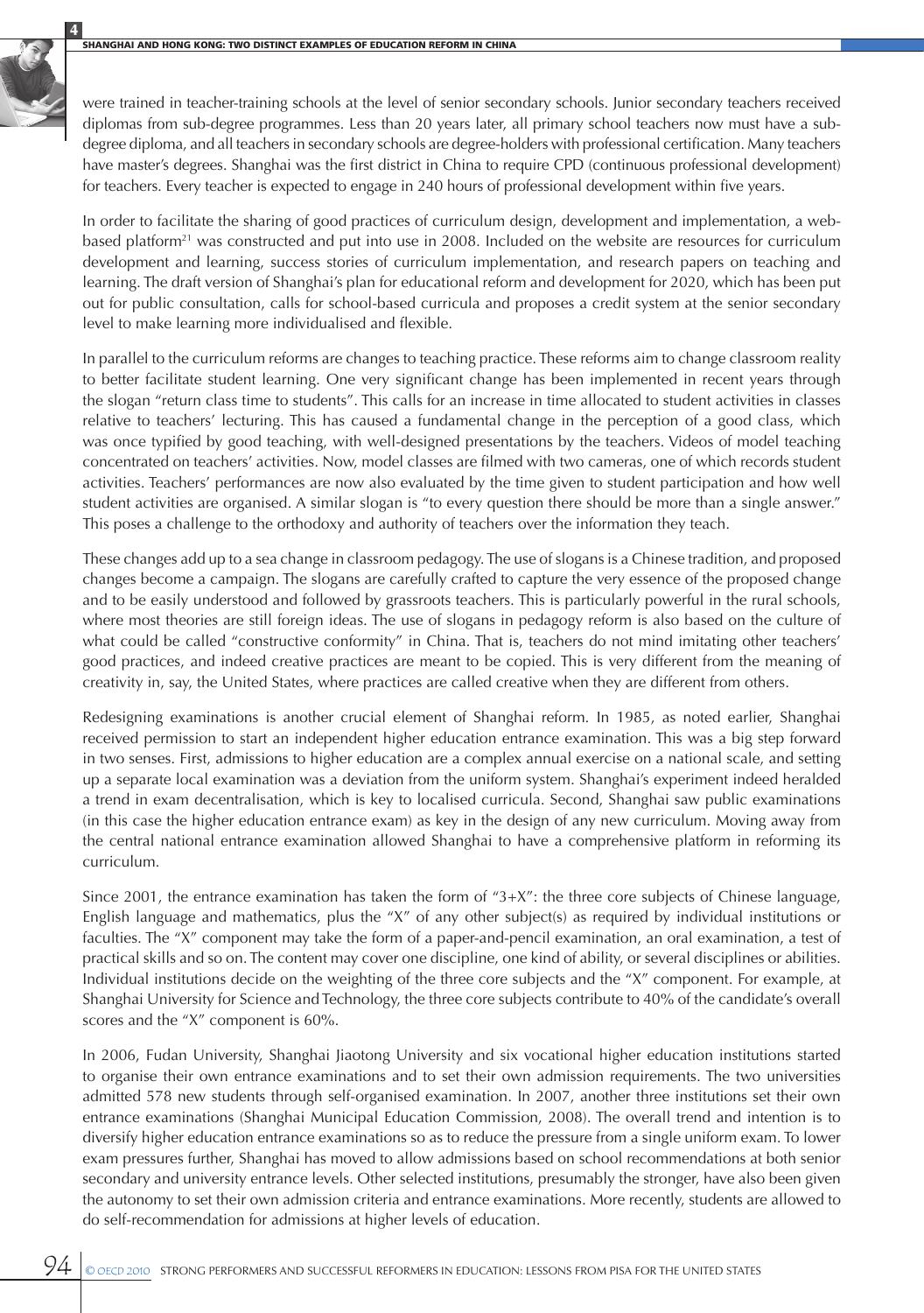#### **Overcoming disparity and inequality**

China has in recent years joined the international community in realising the importance of overcoming disparity and inequality in education (and indeed in society at large). This is of particular significance since success in the overall reform has been based on a break from the extreme egalitarianism that prevailed during the Cultural Revolution. The breakthrough brought about by Deng Xiaoping, architect of the reform, was partly due to the concept of "let a few become rich first." Disparity was at that time seen as an incentive to the growth of national wealth and a cure to national poverty.

There has long been the concept of "key schools" in China. Key schools are selected by education authorities to be given additional resources and assigned better teachers. National key schools are very rare now, but provincial/ municipal key schools and county/city district key schools persist. There are also key universities with privileged resources, although the term is no longer used to describe them. The key schools admit better students who then do better in terms of selection into higher-level key schools or universities. A senior secondary key school may have 100% of its graduates entering good universities, while a school at the bottom of the non-key category might not send any students to such institutions. This notion is taken for granted in a society conceived as a hierarchy, as noted earlier. Parents do not question the existence of such a system; they only think how their own children might win the competition to get into key schools.

In 1982, a national policy shift sought to remove the label of key schools at the primary level, but they still exist at junior-secondary and senior-secondary levels. Even at primary levels, "experimental" schools or schools under other labels, while lacking the title of key school, are privileged with better resources and better teachers.

Because of high demand under the key school system, it became necessary to have a highly selective public examination at the end of primary schooling to allocate students to junior secondary schools of different categories, and another public examination at the end of junior secondary schooling to allocate students to senior secondary schools. This explains the examination pressure that prevails over all sectors and all levels of the education system.

#### *Neighbourhood attendance*

In 1994, Shanghai was the first jurisdiction in China to introduce neighbourhood attendance at primary and junior secondary levels, requiring students to attend their local schools and in effect eliminating the notion of key schools at these levels. This was a challenge to society and caused some uneasiness among parents, who were bewildered that their children could no longer compete for admission to the better schools. The social pressure was so great that eventually a compromise was reached: students could choose schools in other neighbourhoods by paying a sponsorship fee. This is often known as the Chinese version of "school choice," which was a hot issue in America. Parents see the additional fees as fair, because otherwise preferential admissions could go to parents with political power or personal connections.

Neighbourhood attendance also caused concern among teachers who were not used to teaching classes of mixed abilities. Now, however, teachers seem to be proud of being able to handle children of diverse backgrounds and different abilities, realising that diversity and disparity within schools are common features in contemporary societies. Neighbourhood attendance has allowed public examinations to be removed at the end of primary schooling, releasing primary teaching from examination pressure. As an immediate result, innovations and creativity now flourish in primary schools. Policy makers often see this as an essential factor in making Shanghai a champion of curriculum and pedagogy reforms.

#### *Migrant children*

Neighbourhood attendance also prepared the school system to face the challenges of migrant children, who became a major national problem in the late 1990s. In the 1980s, migrant workers flooded in from rural villages to work in urban areas. Most are low-wage labourers in factories, while others are contract workers on construction sites. Still others created small businesses to tap the urban market. Migrant workers have contributed immensely to China's economic growth, but their children and their education have become a national problem.

To date, around 30 million children of school age belong to migrant families all over China. This is 20% of the entire student population at the basic education level. In other words, one in every five school children comes from a migrant family. About 20 million are with their parents in cities, but the other 10 million have been left behind in villages without parental care. Both categories pose serious educational as well as social problems and have become a major issue on the government's agenda. They are also one of the major issues China pledged to tackle in its 2020 education plan.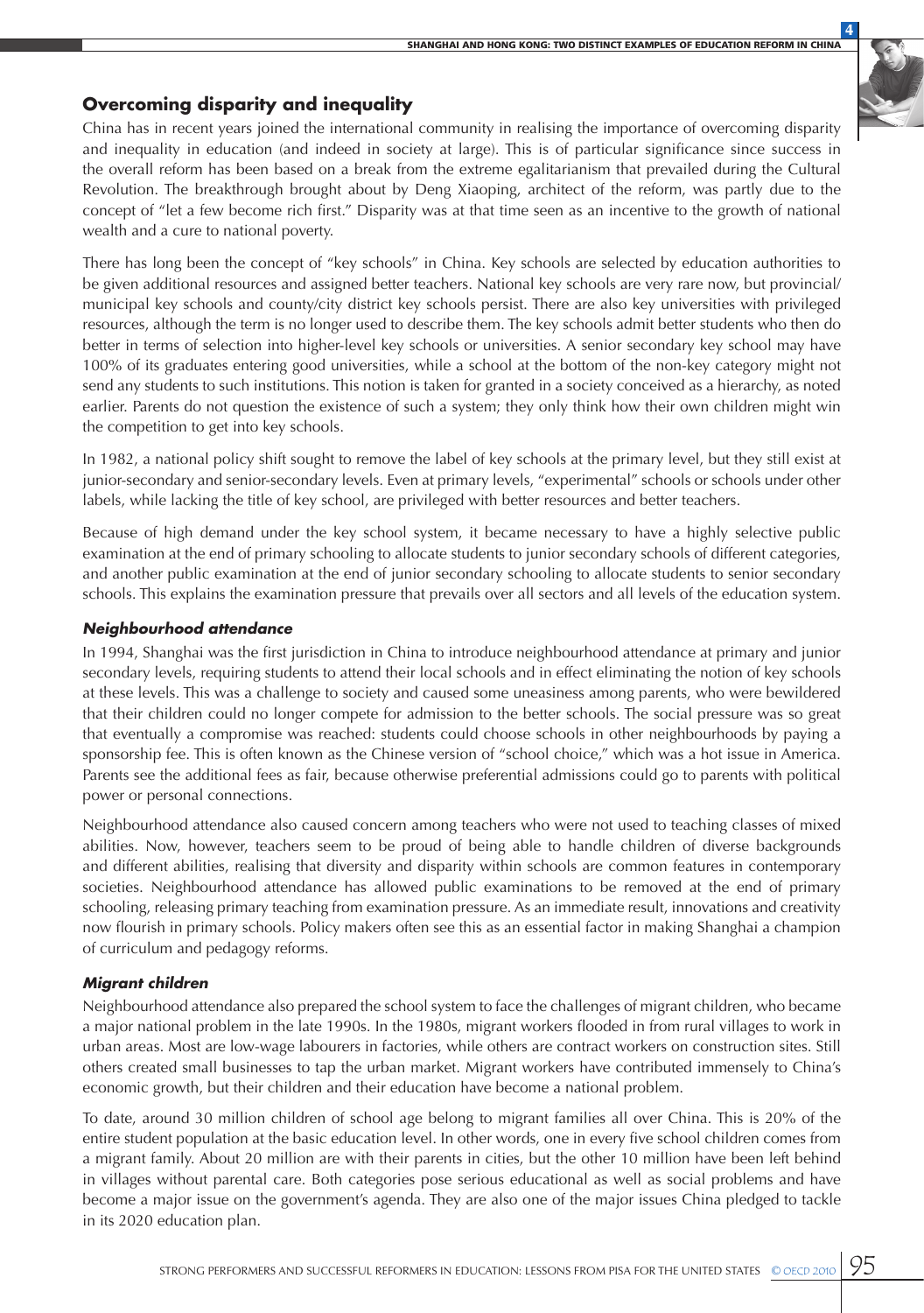Shanghai is one of the principal recipients of migrant workers because of its active industrial and commercial economies. Statistics in 2006 indicated that 80% of migrant children were of school age, and those who studied in Shanghai schools were 21.4% of the entire student population at the basic education level (Ding, 2010). Since 2002, national policy has been based on two statements (known as the policy of "Two Mainly"):22 "Education of migrant children is mainly the responsibility of the recipient city", and "Migrant children should be educated mainly in public schools". These policies became necessary at a time when recipient cities did not want to spend local taxpayers' money on migrant children and when parents in public schools did not want to their own children to be mixed with migrant children. The national policy is interpreted differently in different cities.

Shanghai is among the cities that have dealt with migrant children with reason and sympathy. The city's spectacular economic growth can be very much attributed to the contribution of migrant workers, and it followed that their children should be well treated. Interviewees in this study also gave this reason for Shanghai's policies on migrant children's education:

Shanghai has historically always been a city of migrants. Children of the migrants today will stay on and become *bona fide* citizens of Shanghai. How they are treated today will determine how they feel towards and contribute to the future of Shanghai.<sup>23</sup>

An article in a recent issue of *Shanghai Education*, a very popular teachers' magazine, argued that migrant children from rural villages would have positive effects on urban children. The migrant children brought in characteristics such as frugality and perseverance, while urban children from one-child families may be quick in mind and broad in knowledge but spoilt in their personalities. Hence the article argues for "bilateral integration" so that children of all origins can benefit from each other's company.

In a way, Shanghai has established the notion that migrant children are "our children" and works constructively to include them in its educational development. Meanwhile, at the system level, the admission of migrant children to public schools helps solve the problem caused by the acute decline of school-age children among the permanent residents.

#### *Strengthening weak schools*

Another major undertaking in Shanghai has been to improve the school system by converting "weaker schools" to stronger schools. Since the 1980s, several rounds of school renovation attempted to ensure that schools were in sound physical condition. In the mid-1990s, the demographic decline began to show, which gave the government a good opportunity to further improve the schools (Jin, 2003). In 1999, Shanghai started a second wave of school renovation, upgrading school buildings and facilities according to a "standard programme." A total of 1 569 schools were either re-organised or closed, accounting for three-quarters of all schools in Shanghai. A third wave of school renovation started in 2002, and one-third of junior secondary schools in Shanghai benefited. The second and third rounds included other reform measures, such as strengthening the team of teachers or selecting a strong principal.

With the improved economy, the Shanghai municipal government has been keen to improve households' capacity to support children's education. Since 2006, all students receiving compulsory education have been exempted from tuition and miscellaneous fees. Since 2007, all students in compulsory education have been provided with free textbooks and exercise books (Shanghai Municipal Education Commission, 2009). Although basic education is free and compulsory, the quality of schools varies, and that affects the quality of education children receive. Indeed, public schools in Shanghai have long been criticised for the disparity among them.

In order to reduce this disparity, the Shanghai government has adopted several strategies.24 The first, as mentioned earlier, is *school renovation*. The government evaluates schools in terms of their infrastructure and educational quality, and then classifies them into Levels A, B, C and D. Level A schools meet the government's standards for both infrastructure and quality, while Level D schools meet neither standard. With the decrease in the number of school-age children, quite a few Level C and D schools were closed. Others were merged into Level A or B schools or reorganised in the second and third waves of renovation. When the third renovation wave ended in 2005, Level C and D schools disappeared and all public schools became Level A or B. In junior secondary education, 64% of public schools are Level A.

The second strategy is known as *financial transfer payment*, which is the mobilisation of public funding with positive discrimination. Statistics showed that per-student expenditure in rural areas was only 50% to 60% of that in the city.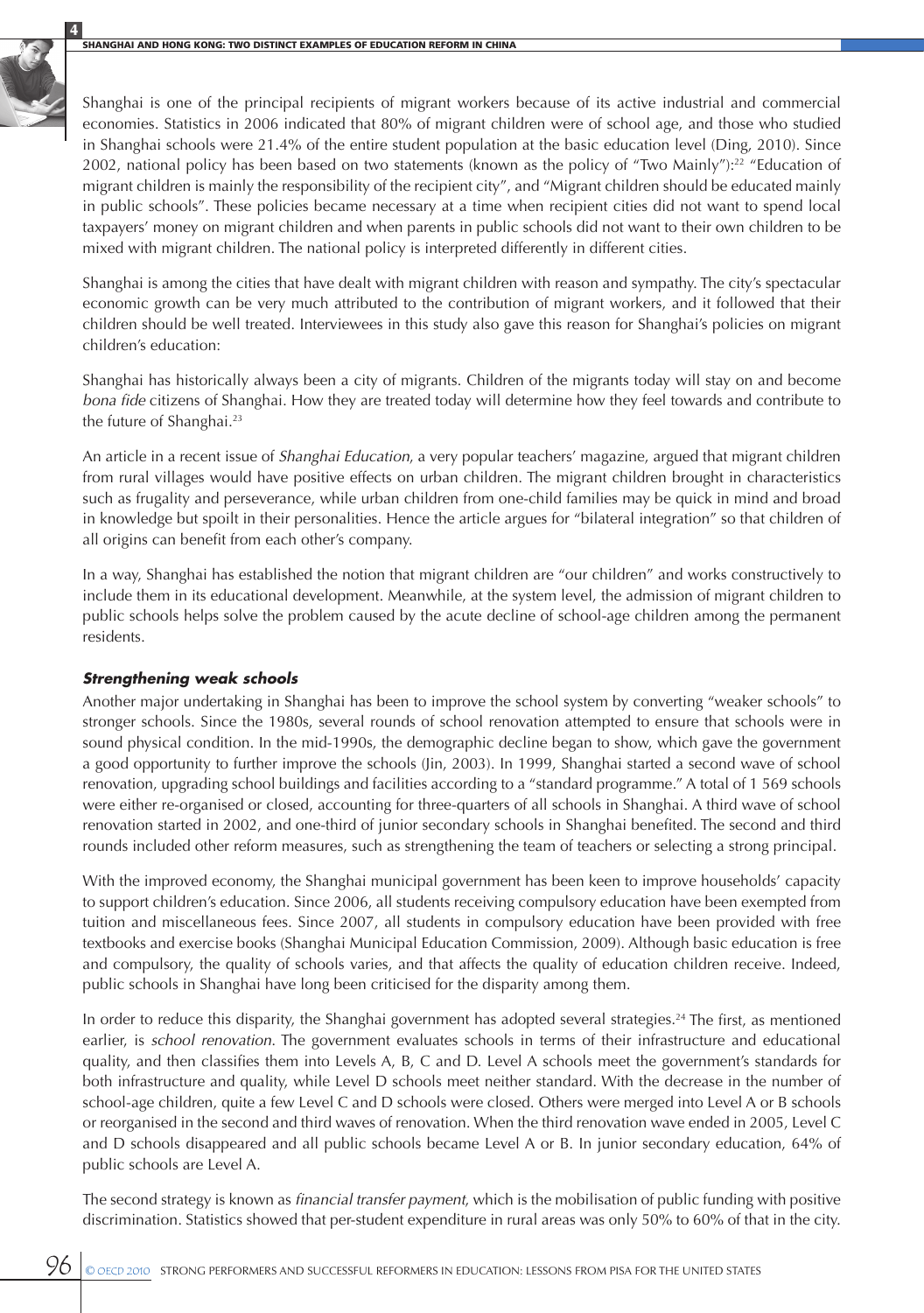Rural schools also had far lower capital spending than downtown schools on average (Shanghai Municipal Education Commission, 2004). The strategy was then to set a minimum standard for per-student public expenditure at different levels, and to transfer public funds to the deprived areas. Between 2004 and 2008, over USD 500 million was transferred to rural schools to help them build new facilities and laboratories, update older ones, purchase books and audiovisual materials, and increase teacher salaries.

The third strategy is to *transfer teachers* from urban to rural areas and *vice versa*. It was often difficult for rural schools to recruit teachers, and they also suffered from high teacher turnover. For example, it was reported that in Qingpu District, a rural area, 160 experienced teachers in relatively poor junior secondary schools resigned between 1997 and 2002.<sup>25</sup> To reverse the situation, the government transferred a considerable number of teachers from urban public schools to rural schools, along with some outstanding urban principals (Shanghai Municipal Education Commission, 2008). Meanwhile, young and middle-aged principals and teachers from rural schools were transferred to urban schools. They are expected to return to the rural schools to enrich them with their new urban experiences.

The fourth strategy is to *pair off* urban districts with rural districts. In 2005, the educational authorities of nine urban districts signed three-year agreements with educational authorities of nine rural districts. The authorities exchange and discuss their educational development plans and join hands to deal with problems such as teachers' capacity building. Teachers' Professional Development Institutes affiliated to both authorities share their curricula, teaching materials and good practices. Moreover, some 91 schools paired up as sister schools, and a substantial number of teachers undertook exchange programmes among the sister schools (Shanghai Municipal Education Commission, 2009). The first round of the three-year "pairing off" programme ended in 2008, and the second round is under way.

The fifth strategy is relatively new but has gained increasing attention. It is called *commissioned administration*, a kind of school custody programme in which the government commissions "good" public schools to take over the administration of "weak" ones. Under this scheme, the "good" public school appoints its experienced leader (such as the deputy principal) to be the principal of the "weak" school and sends a team of experienced teachers to lead in teaching. It is believed that the ethos, management style and teaching methods of the good schools can in this way be transferred to the poorer school.

In 2007, the Shanghai municipal government asked 10 good schools in downtown and other educational intermediary agencies to take charge of 20 schools providing compulsory education in 10 rural districts and counties. The good schools/agencies and the rural schools signed a two-year contract that required the former to send senior administrators and experienced teachers to the latter. The city government bears the cost of the partnership (Shanghai Municipal Education Commission, 2008); Shanghai Municipal Education Commission, 2009). Such an arrangement not only benefits the poor schools; it also gives the good schools more room to promote their teachers.<sup>26</sup>

The sixth strategy is to establish a *consortium* of schools, where strong and weak schools, old and new, public and private are grouped into a consortium or cluster, with one strong school at the core (Box 4.3).

#### Box 4.3 The Qibao Education Group

Qibao is a suburb of Shanghai. Its secondary school, established in 1947, has become known for the humanist values that permeate all aspects of school life. It is also known for the percentage of its graduates admitted to good universities. Some graduates from Qibao have been directly admitted to Harvard University. Since the 1960s, Qibao Secondary School has been identified as an "experimental school" or a "demonstration school" because of its effective leadership, and it has been famous in the realms of science education, sports, arts and music, and technology. Under the leadership of Principal Qiu Zhonghai, the Qibao Education Group was established in 2005 with Qibao Secondary School as the core. To date it hosts six schools. Three other public schools were renamed and "adopted" by Qibao, while two private secondary schools, one junior and one senior, were newly established by the group. All six schools have demonstrated continuous improvement since becoming members of the Qibao Group.

Source: A focus group discussion with administrators of the group, 2010.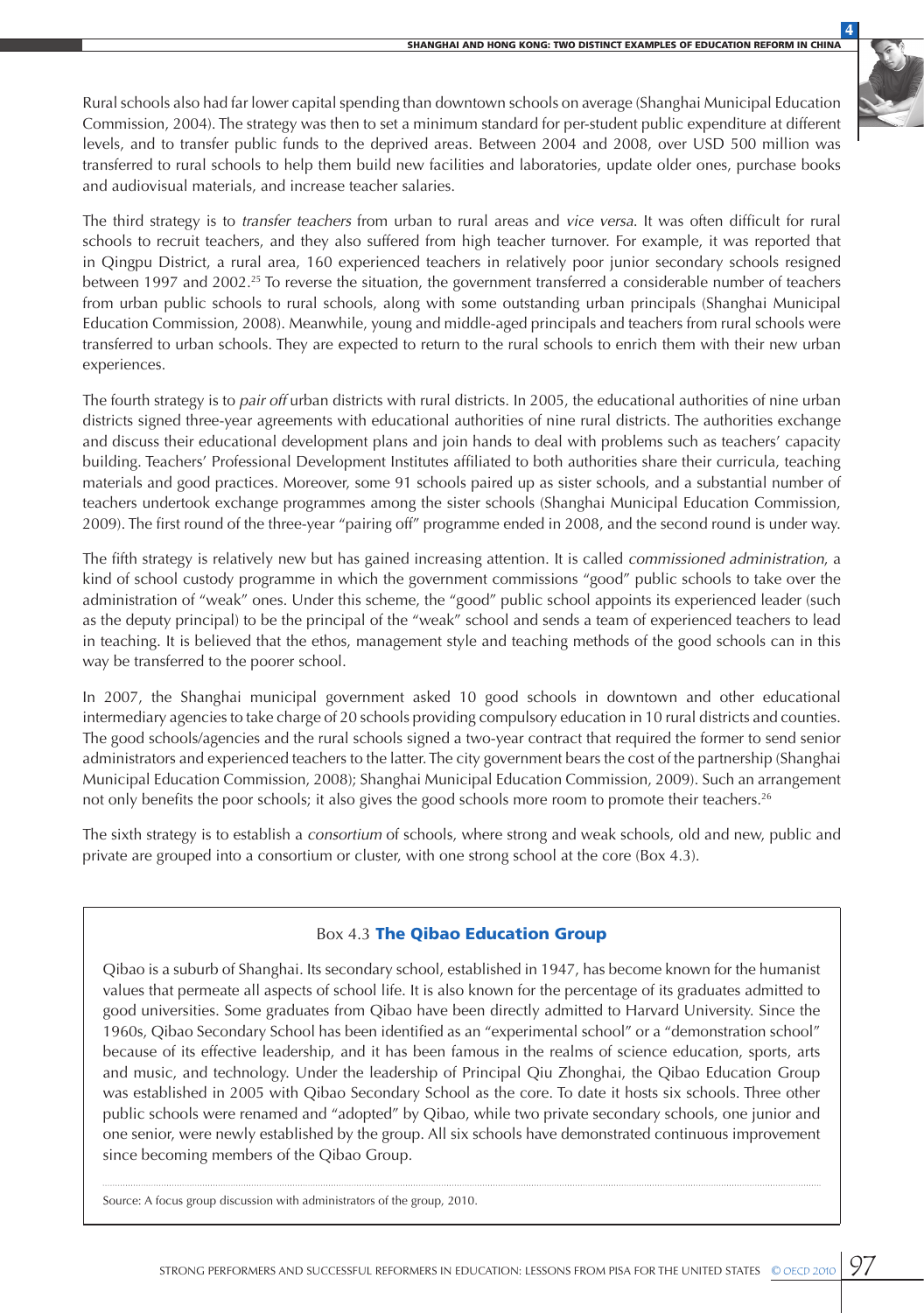## **Achievements and challenges in Shanghai's education system**

External observers might see the development and practice of education in Shanghai as very effective. Shanghai participated in PISA 2009 and achieved very high average results overall (Table 4.1, OECD, 2010). Although these results were not yet available at the time of this study, there was consensus among all those interviewed (see list at end of chapter) on some positive developments including some improvements on local measurements of student learning. Local experts believe that this is evidence of successful reforms, whereby students are now exposed to a much broader knowledge base and are trained to integrate their knowledge and tackle real-life problems. Students have also become used to identifying questions of interest to themselves, and to make open-ended explorations. All these changes are markedly different from the traditional Chinese pattern in which students learn subjects by heart and regurgitate such knowledge in examinations.

|                    | <b>PISA 2000</b> | <b>PISA 2003</b> | <b>PISA 2006</b> | <b>PISA 2009</b> |
|--------------------|------------------|------------------|------------------|------------------|
|                    | Mean score       | Mean score       | Mean score       | Mean score       |
| Reading            |                  |                  |                  | 556              |
| <b>Mathematics</b> |                  |                  |                  | 600              |
| Science            |                  |                  |                  | 575              |

#### **Table 4.1** Shanghai-China's mean scores on reading, mathematics and science scales in PISA

Source: OECD (2010), *PISA 2009 Results: What Students Know and Can Do: Student Performance in Reading, Mathematics and Science (Volume I), OECD Publishing.* Source: OECD (2010), *PISA 2009 Results: What Students Knov*<br>StatLink *看信*国 http://dx.doi.org/10.1787/888932366674

However, none of the interviewees was satisfied with the quality of Shanghai's education system. As one experienced educator insightfully expressed it, the changes in student learning were brought about chiefly by organised and structured top-down reforms, implemented either through examinations or policy shifts.27 Such measures may be well designed, but students are still not given much autonomy in their study. Schools with outstanding characteristics are still rare, and examination pressure still prevails.

There is little expectation of any fundamental change in the near future, given that in comparison to injustice from abuses of power or payments of money, examination scores are seen to be "scientific," "reliable" and hence "fair." However, the dictates of the examinations have left students with little time and room for learning on their own. "There is an opportunity cost in terms of time and space," said the interviewee. "Students grow within narrow margins" and are not fully prepared for their lives and work in the future. This is seen as a deep crisis, exacerbated by the reality of single-child families.

#### **HONG KONG'S EDUCATION SYSTEM: ONE COUNTRY, TWO SYSTEMS**

Hong Kong was originally a small fishing island that was ceded to the British government in 1842 after China's defeat in the Sino-British War ("The Opium War"). In further treaties in the late 19th century, China also lost the Kowloon Peninsula and the New Territories to Britain on a 99-year lease. Hong Kong maintained its colonial status at the end of the Second World War when all other "unequal treaties" with China were terminated. In 1997 the 99 year lease ended. Following a surprise suggestion from Deng Xiaoping to British Prime Minister Margaret Thatcher, Hong Kong's sovereignty was returned to China under the "one country, two systems" notion.

Under this arrangement, China resumed its sovereignty over Hong Kong, but Hong Kong remained a separate jurisdiction, governed by a "Basic Law" and enjoying autonomy in all areas except military defence and diplomatic relations. As a Special Administrative Region of China (SAR), Hong Kong maintains an independent legislature, with a distinct currency and policies of its own, independent from the national government in Beijing. In the realm of education, for example, Hong Kong maintains its own system of education under an Education Bureau (EDB) which reports only to the Hong Kong government and Hong Kong taxpayers, without direct relations with the Ministry of Education in Beijing. Meanwhile, Hong Kong is free to engage in bilateral relations with other jurisdictions and assume membership in other international organisations for finance, commercial, education, culture and so forth. Hong Kong's education system has been and remains quite distinct from that of the rest of China, with a unique history, structure and reform trajectory.

Hong Kong has a population of around 7 million living in a small area of 1 000 square kilometres. Its average GDP per capita is often above USD 42 000, bringing it within the world's top ten richest nations on most lists.<sup>28</sup> The service sector of the economy accounts for 92% of Hong Kong's economic growth. Across the border on the Chinese mainland, an estimated 80 million people work for Hong Kong investors.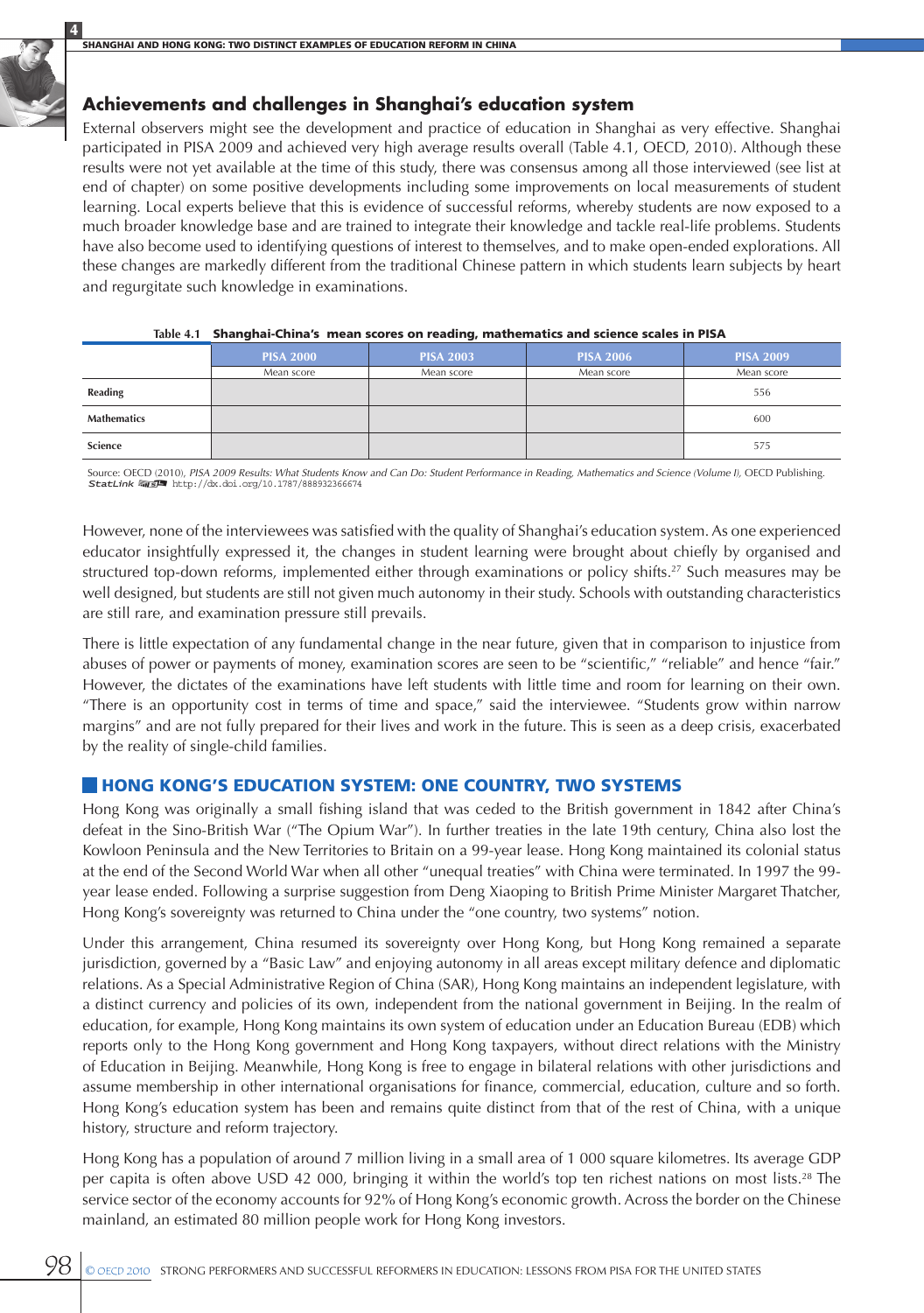The population is predominantly ethnic Chinese. Caucasians from Western countries living in Hong Kong are small in number but mostly work for influential multinationals. The ethnic Chinese derive from immigrations at different periods of history. Increasingly, they come from mainland China, either as immigrants who stay on or as tourists or migrants who reside in Hong Kong temporarily. Small but significant portions of the population are from Indonesia and the Philippines, most with temporary permits to work as domestic helpers. Traditionally, residents of South Asian origin include businessmen from India, manual or service workers from Pakistan and former Ghurkas from Nepal. Hong Kong residents, both men and women, have life expectancies that are among the longest in the world.

Hong Kong hosts an education system comprising around 1 100 schools. However, the number is shrinking because of dramatic declines in population. Each age cohort has declined from around 9 000 members in the early 1980s to around 4 000 in recent years. The fertility rate is around 0.9 children per woman, far less than the "replacement" level of 2.1 children per woman.

Hong Kong's education system is very much part of the British colonial legacy. The school system still maintains the British approach of five-year secondary schooling (Forms 1-5), which ends with a Certificate of Education Examination, the crucial certification for a student's future. The certificate is a gateway for all young people, either to work or further study. It is followed by a two-year matriculation education (known as Forms 6 and 7) in preparation for the A-Level examinations, which aim at admissions to higher education (Figure 4.2a). However, this system is facing an overhaul, as we will discuss below.



#### *•* Figure 4.2a *•*

# Hong Kong's education system organisation until 2012

\* Technical and Vocational Education and Training.

# **The post-war years: The foundations of an elitist system**

Whilst the school system on the Chinese mainland only began after 1905 with the abolition of the Civil Examinations, Hong Kong already had schools in place long before that and they were not influenced by changes on the mainland. The leading elite Hong Kong schools followed the model of the British "public" (*i.e.*, private) schools. Nonetheless, the Hong Kong population has always been predominantly Chinese, and the schools have largely been adapted to the Chinese culture. This was also aided by British colonial localisation policies, particularly after the Second World War. Hence, it is fair to say that the Hong Kong education system is very much a hybrid of Chinese culture and British traditions and schools enjoy the best of both worlds.

Hong Kong's education remained rather elitist even after the Second World War and until the 1960s. There was only one university, the University of Hong Kong, which took in only 100 to 200 students each year. A rather stringent primary school examination later evolved into the Secondary Schools Entrance Examination, so that the traditional examination pressure prevailed at the primary level, even though primary schooling was already widespread. The post-war baby boom caused school attendance to soar, but secondary schools remained very selective.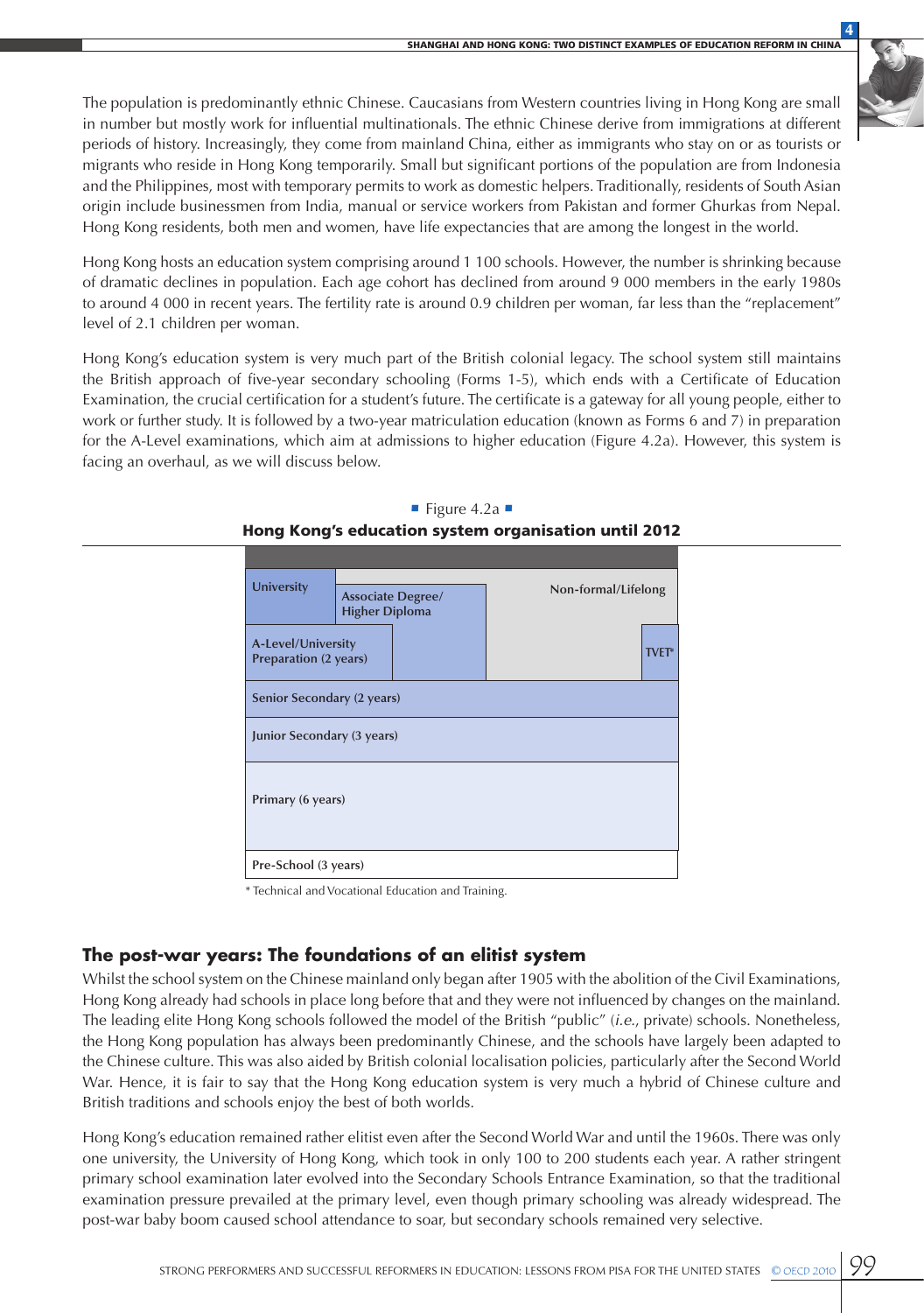There have never been many government schools in Hong Kong. However, since the 1950s, the government has been subsidising non-government school-sponsoring bodies (mainly churches, charitable organisations and other associations or agencies) and with them formed a public school system. Many such schools once operated under marginal conditions (such as on the rooftops of public housing), but were given land and buildings in the 1970s and 1980s. Now they enjoy state-of-the-art facilities. In brief, the Hong Kong government provides most of the capital cost and almost the full recurrent cost of public schools, but expects the non-government sponsoring bodies to run them. The sponsoring bodies abide by a Code of Aid, a kind of contractual agreement with the government. In a way, the "aided schools" are near to the US concept of charter schools, except that the Code of Aid governs operational procedures rather than performance.

Hong Kong still has quite a few elite schools whose graduates are favoured candidates for admission to the best universities in the world. It is notable that such students are not necessarily from wealthy families. Hong Kong strongly exemplifies the Chinese belief that young people achieve because of hard work, regardless of family background. However, its schools are not only strong in academic achievements; often they are also champions in sports and music, and most graduates have become leaders in higher education, mainly because of their vibrant and autonomous student organisations. The Hong Kong schools breed leaders.

Private schools, many of them for-profit, mushroomed in the 1970s to respond to the shortage of school places. Such schools tended to offer low-quality education and as a result gradually disappeared during the 1980s because of expansion in the public sector. Since the turn of the century, however, a new breed of elite private schools has been established as international schools, though admitting mainly local students.

#### **The push for universal education: 1960s onwards**

In 1965, new legislation introduced compulsory six-year primary education. Actual primary enrolment was already near 100%.29 This was followed by heated debate about whether to offer three years of free schooling after the primary level. There was tension between government expansion plans and escalating social aspirations for more education. The tug-of-war was about the speed of expansion. Government plans, bold as they were, attempted to maintain a pyramidal structure in response to the manpower needs of the manufacturing industrial economy, the main thrust of Hong Kong's economic "miracle" in the 1970s and 1980s. That is, the government maintained a very small percentage in the enrolment of higher education, while steadily expanding senior secondary education and providing universal education for primary and junior secondary. Meanwhile, social equity goals emerged in the 1970s, leading to calls for universal secondary education. Due to international pressures, mainly from the General Agreement on Tariffs and Trade (GATT), Hong Kong introduced nine-year compulsory education in 1978.<sup>30</sup>

The next step was to abolish the Secondary Schools Entrance Examination. This could be regarded as an historic first step to release the schools from formal public examinations, at least at the primary level. However, schools remain different in their standards. The replacement for exams as placement mechanisms was a "scientific" approach that combined school internal assessments, an aptitude test to scale the internal assessments across schools, a classification of students into five capacity bands, and parental choice after random picks by computers. In the end, however, the best students were still admitted to the best schools. The public examination was gone, but schools still managed to create all kinds of tests as a tangible yardstick for performance. Drilling survived, and the situation did not change until the comprehensive reform discussed below.

The aspiration for education did not stop at the introduction of nine-year compulsory schooling. It was a textbook example of how increased supply led to increased demand. Without much intervention from the government, enrolment in secondary education was again near universal by the end of the 1980s. This was augmented by a rather sophisticated system of vocational education (programmes for apprenticeship, craftsmen and technicians) with the milestone establishment of the Vocational Training Council in 1982.

The next battle was for higher education expansion. Until the early 1980s, Hong Kong maintained a small gross enrolment ratio of 1-2%, with a 3% increment in the intake each year. Local enrolments were limited to two universities, and those who could afford it would go abroad to study in overseas institutions. There were several attempts to expand access to higher education, but government determination to do so came only in 1988. That year saw an exodus of emigrants because of the forthcoming handover in sovereignty to China, as well as other political change. This situation prompted the Hong Kong government to expand its formal higher education intake to 18% of the eligible population. Another tug-of-war ensued between government policies and social aspirations, now focused on this tertiary education level. By the early 1990s, however, the 18% target was achieved.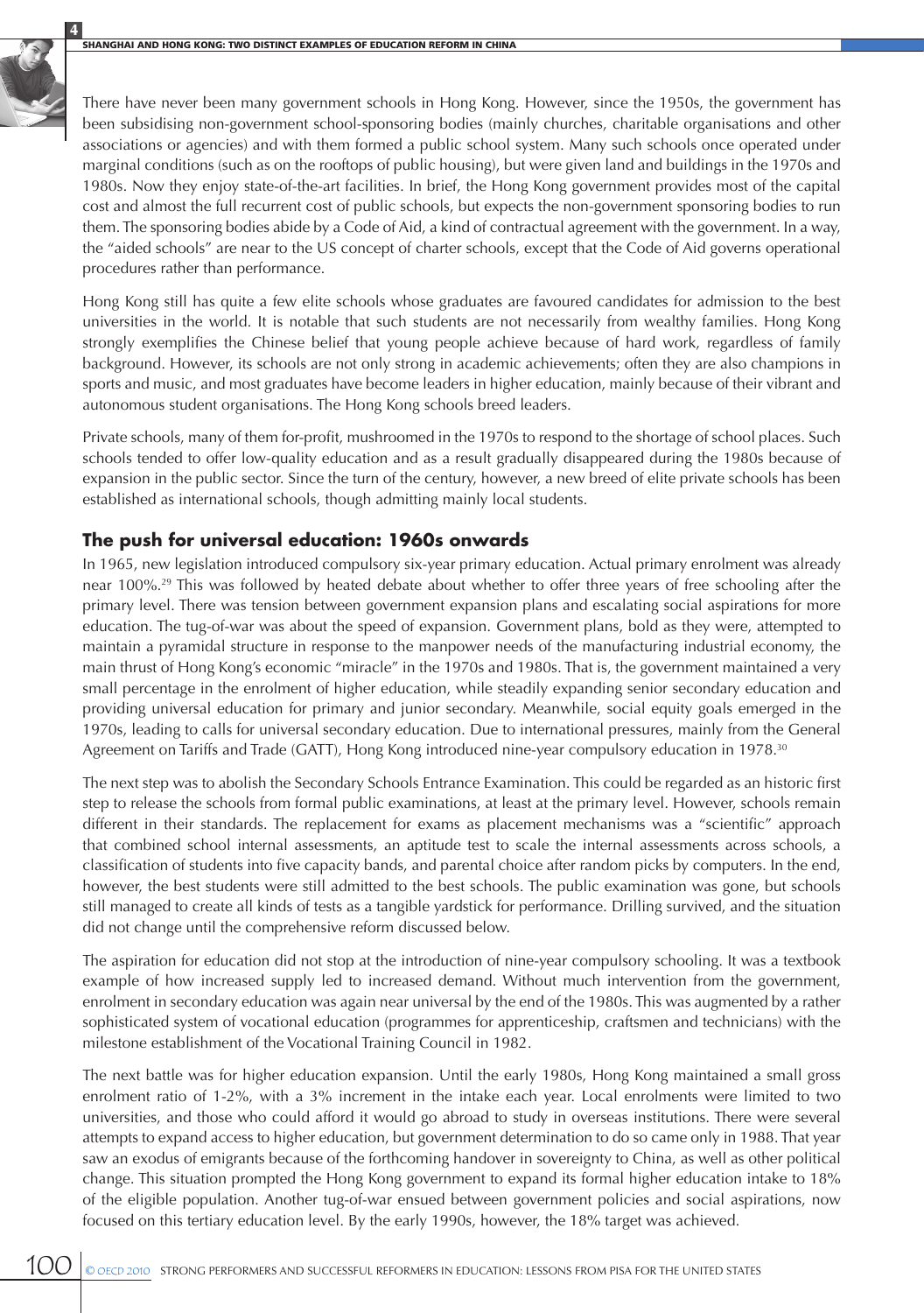## **The 1990s to the present day: The movement towards comprehensive education reform**

From the late 1990s the discourse in Hong Kong shifted from one of expansion to one of "what should education offer." A comprehensive education reform began in 1999. This initiative emerged at a time of rather comprehensive dissatisfaction with the education system. Parents were not satisfied with the education schools were providing and were often upset by unpleasant experiences their children were undergoing, particularly in the newer public schools. For example, children were working on homework until almost midnight, and most of what they did was little more than regurgitation. They subjected their children, unwillingly, to tough competition in order to move to better schools. Those who could afford it sent their children to international schools that were liberal in their philosophies and where children seemed happier. Teachers in turn were dissatisfied with their students, thinking standards and motivation were declining. Employers were also dissatisfied with the quality and calibre of graduates from local institutions, finding them less prepared to engage in an increasingly complex workplace. They were turning to recruiting returnees from studying overseas.

In hindsight, this dissatisfaction can be explained by a few crucial factors. First, schools were unprepared for an intake that suddenly changed from a select few to almost everybody. The system now had greater student "mixability", but teachers still maintained approaches generally used for teaching the elite, in which only the capable students would benefit and the slower students were abandoned. Second, the sense of responsibility changed following the introduction of compulsory education. While students could be blamed for performing poorly in schools they had struggled to enter, when education became compulsory blame was laid on schools and teachers, even though they had been badly prepared. Third, although there had been successful reforms in curriculum and pedagogy (such as the introduction of integrated science in junior secondary schools and the change to an "activities approach" in primary classes, both in the 1970s), the general environment still favoured a conventional curriculum and didactic teaching. This was reinforced by the highly competitive public examinations and keen selection process for higher education. Fourth, and perhaps most fundamentally, employment patterns had undergone major changes. While young people with only a nine-year education could previously easily find employment as blue-collar unskilled labourers in manufacturing plants, such factories had mostly moved across the border into southern China where labour costs were much cheaper (thanks to China's open policies). The corresponding expansion of Hong Kong's service sector was accompanied by an expectation of higher knowledge in its labour force.

In sum, at the end of the 20th century Hong Kong's education system faced a multitude of structural crises, partly due to the efforts to accommodate more children and partly due to changes in society's expectations for education.

Seen from this perspective, the apparent failure of the system at that time was less a problem of government incompetence or ill-management than a demonstration of the widening gap between a rapidly changing society and the static approaches to education. The solution was not to do more and better of what schools had been doing, but to put education in a different framework. That was the starting point for Hong Kong's comprehensive education reform which began in 1999 and continues today.

The reform was led by the Education Commission, the overseeing advisory body in education policies. The Commission's core comprised four people: the Chair, who was head of a major international bank; a university professor with world-wide experience; an insightful school principal; and the Permanent Secretary for Education, who was a committed reformer.

The reform started with a "mobilisation phase". Some 800 community leaders were invited to a major gathering to air their concerns. The meeting started with a presentation titled "Questioning Education," which asked over 100 questions with no answers. Participants assumed the roles of parents, employers and corporate citizens, and expressed such anger that they fuelled the Education Commission with determination to never go back to the old ways. A subsequent campaign encouraged every school to establish a paper "tree of hope" onto which students hung tags with statements beginning, "I have a hope: Education should be …"

The design phase followed. A document that asked questions about the "Aims of Education" was published. It described recent changes in society and proposed a list of fresh aims for education. Upon public invitation, more than 40 000 suggestions were submitted. It became a community campaign and greatly enriched the Education Commission's understanding of how society was changing and its implications for education.

Meanwhile, as part of the learning process, the Education Commission carried out a series of innovative consultations to aid their decision making. Major professional bodies were interviewed to solicit their views. A typical example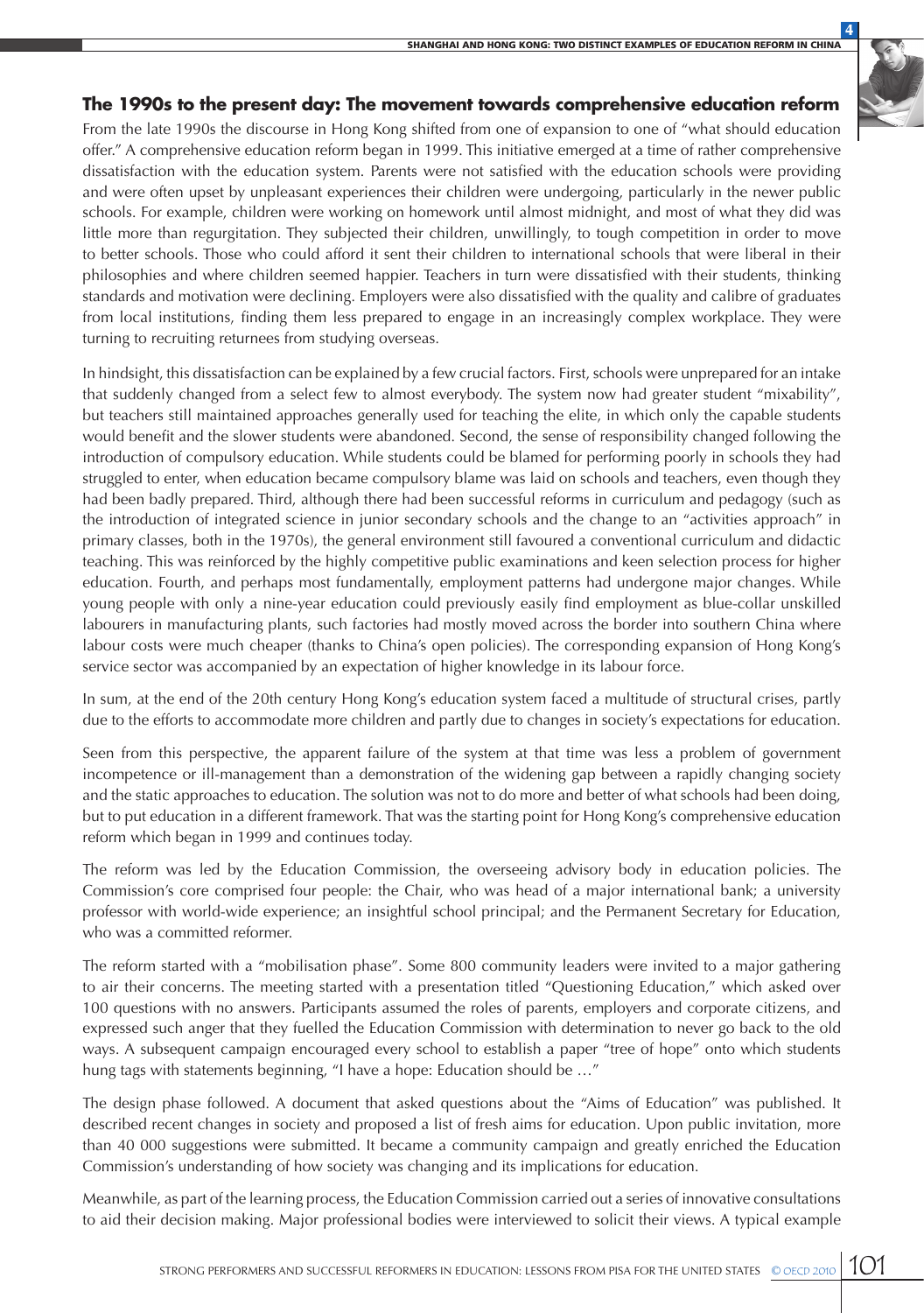was the Society of Accountants, which suggested that the best action for a university to take towards accounting was to "not teach it".<sup>31</sup> Another study looked at manpower aspirations among small and medium enterprises (SMEs) that were becoming the backbone of Hong Kong's economy. This was a genuine learning process for the Education Commission, which was discovering that fundamental changes were occurring in society and the workplace, but that the general design for education had not kept pace.

The Education Commission also studied education reform in other systems, as well as patterns of lifelong learning in OECD countries,<sup>32</sup> and supply and demand in the local market for lifelong learning. The Commission looked at ways to retrain the newly unemployed and visited trade unions in order to understand the trends of employment in various industries.

By the end of this stage, it was relatively clear that the reform, despite its comprehensive nature, would have to concentrate on three aspects: the system's structure, its curriculum and assessments. Subcommittees were established to design these different aspects of the reform.

In 2001, as a first step in the reform, public assessments after primary schooling were abolished with immediate effect. This caused some confusion among school principals and teachers, who had to seek new frames of reference. However, the move has proved critical to primary schools, allowing teachers to develop more relevant school-based learning activities and changing the general discourse in primary schools from one of examinations and drills to one of learning. As a result, in less than a decade, secondary schools are seeing more active learners coming out of primary schools, with improvements in student performance as assessed in consecutive international comparisons in reading literacy. For example, in PIRLS (Progress in International Reading Literacy Study), Hong Kong's primary schoolchildren's performance in reading literacy was elevated from 14th in 2001 to 2nd in 2006 in the international rankings (Mullis *et al.,* 2006)*.* At the secondary school level, PISA measures learning outcomes for 15 year-olds, showing fairly consistent and high results across the three skills tested, including reading (Table 4.2; OECD, 2010).

#### **Table 4.2** Hong Kong-China's mean scores on reading, mathematics and science scales in PISA

|                    | <b>PISA 2000</b> | <b>PISA 2003</b> | <b>PISA 2006</b> | <b>PISA 2009</b> |
|--------------------|------------------|------------------|------------------|------------------|
|                    | Mean score       | Mean score       | Mean score       | Mean score       |
| <b>Reading</b>     | 525              | 510              | 536              | 533              |
| <b>Mathematics</b> |                  | 550              | 547              | 555              |
| Science            |                  |                  | 542              | 549              |

Source: OECD (2010), *PISA 2009 Volume I, What Students Know and Can Do: Student Performance in Reading, Mathematics and Science, OECD Publishing.* Source: OECD (2010), *PISA 2009 Volume I, What Students Kn*<br>S**tatLink 編詞 h**ttp://dx.doi.org/10.1787/888932366674

In 2002, a crucial reform document – *Learning to Learn –* was published (Curriculum Development Institute, 2001). The title carries two major messages: the change of focus from "teaching" to "learning," and a new emphasis on the process of learning rather than memorising facts. This document, still the basic reference for the entire reform effort, was informed by the contemporary theories of learning. In layman's language, these theories hold that:<sup>33</sup>

- **•** Learning is the active construction of knowledge by the learner.
- *•* Learning is a process, achieved through activities called learning experiences.
- *•* Similar experiences may lead to the construction of different kinds of knowledge, *i.e*. to people learning differently.
- *•* Learning is for understanding.
- Understanding is demonstrated by the effective application of the knowledge thus constructed.
- Effective learning experiences often require integration of knowledge.
- *•* Learning is therefore best in real-life experiences with actual effects.
- Learning is also a social action, best achieved in groups.
- *•* Human learning is motivated by a sense of improvement.

This is just a synopsis of the general principles of theories of constructive learning. The reform exercise in Hong Kong incorporates the common denominator of theories about learning, rather than committing itself to any particular school of "constructivism."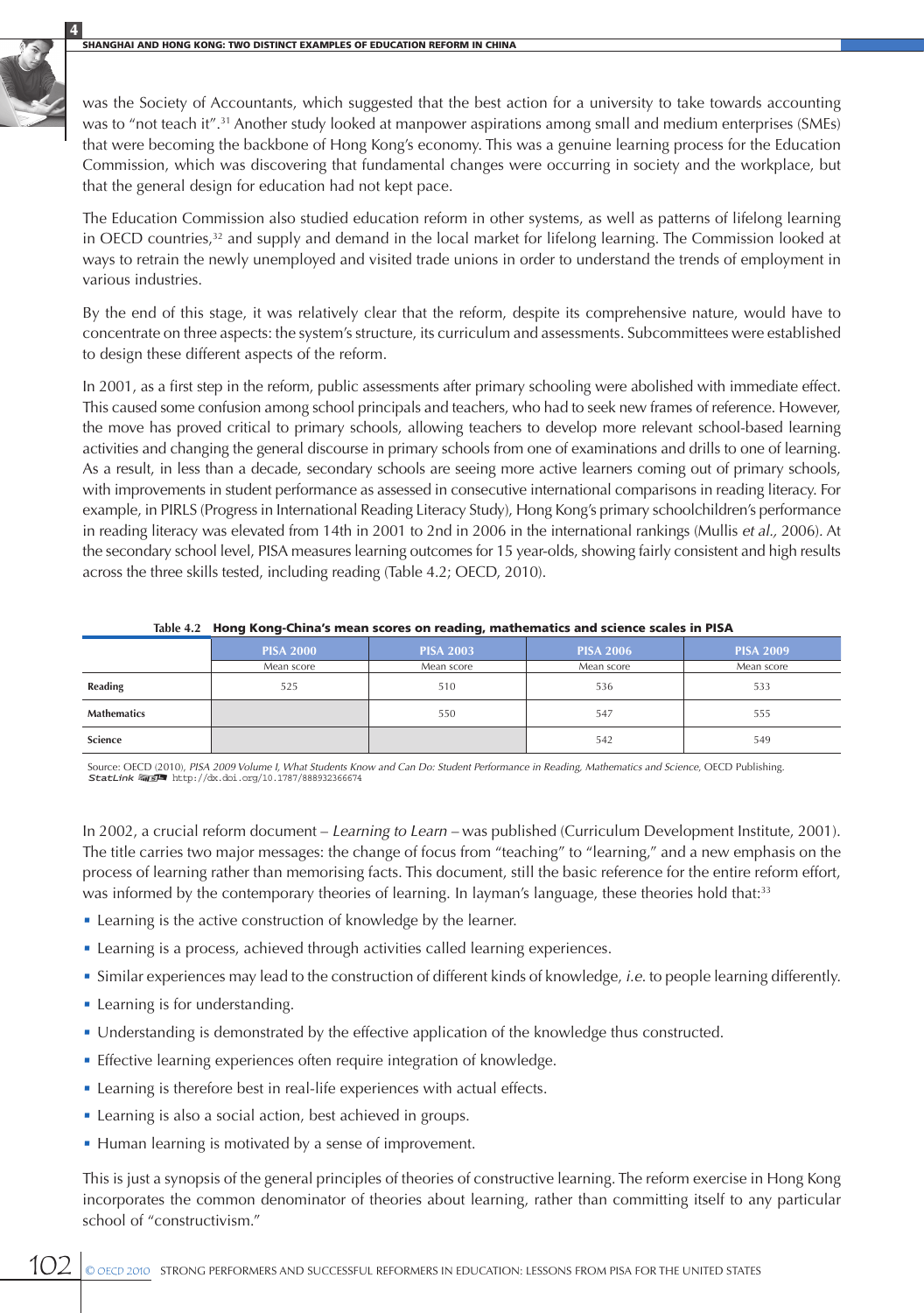### *The consequences of reform for secondary school and higher education*

Although the change in curriculum was at all levels, the consequences have been most noticeable at senior secondary level:

- The secondary school curriculum is designed according to what learning experiences students need, rather than being guided by manpower needs in the economy.
- *•* The curriculum is decided in secondary schools before seeking endorsement from universities. The latter's concern is to select the best students, while the curriculum reform aims for lifelong benefits for students.
- The secondary school curriculum is framed around eight key learning areas (KLA), rather than "subjects": Chinese Language, English Language, Mathematics, Science and Technology, Social Science and Humanities, Sports and Arts, Applied Learning (to allow students to gain real-life workplace experiences) and Other Learning Experiences (including service learning, workplace visits and overseas experiences). The latter two are new to both teachers and schools.
- A long process of negotiation with higher education institutions resulted in a compromise in which secondary school students going on to university are expected to perform in four areas: Chinese, English, Mathematics, and a new subject called Liberal Studies (see next point). Institutions and programmes may also ask for one other "subject." This reflects a change among higher education institutions from basing their student selections on the number of subjects studied (as if that would guarantee better academic performance) to understanding the benefit of requiring less and allowing broader learning experiences among their candidates.
- *•* Liberal Studies has introduced a new area of assessment in secondary education in Hong Kong: a learning experience with timetabled slots and no syllabus – only broad topics. Assessment is meant to be flexible. In effect, teachers allow students to design their own learning schemes in which they rely mostly on current affairs and nontextbook information, and develop high-order or critical thinking. This includes asking sensible questions; finding directions for analysis, synthesis and conceptualisation; and proposing hypotheses or theories.

All these overhauls to the curriculum are carried out in the context of structural change to the school system, where junior-secondary, senior-secondary and higher education will shift from  $5$  years  $+ 2$  years  $+ 3$  years (following the British model) to 3 years + 3 years + 4 years, so that achieving a bachelor's degree will now take four years instead of three (Figure 4.2b).

|                            |                                                   | Non-formal/Lifelong |
|----------------------------|---------------------------------------------------|---------------------|
| <b>University</b>          | <b>Associate Degree/</b><br><b>Higher Diploma</b> | <b>TVET*</b>        |
| Senior Secondary (3 years) |                                                   |                     |
| Junior Secondary (3 years) |                                                   |                     |
| Primary (6 years)          |                                                   |                     |
| Pre-School (3 years)       |                                                   |                     |

### *•* Figure 4.2b *•* Hong Kong's education system organisation after 2012

\* Technical and Vocational Education and Training.

The focus in higher education now is how to make the best use of the additional year in the new system. Almost all institutions have decided not to extend specialised studies in the additional year but to offer alternative learning experiences, following the spirit of the reform in secondary curricula. Such alternative learning experiences include a new common core curriculum, all kinds of experiential learning and expansion of overseas exchanges.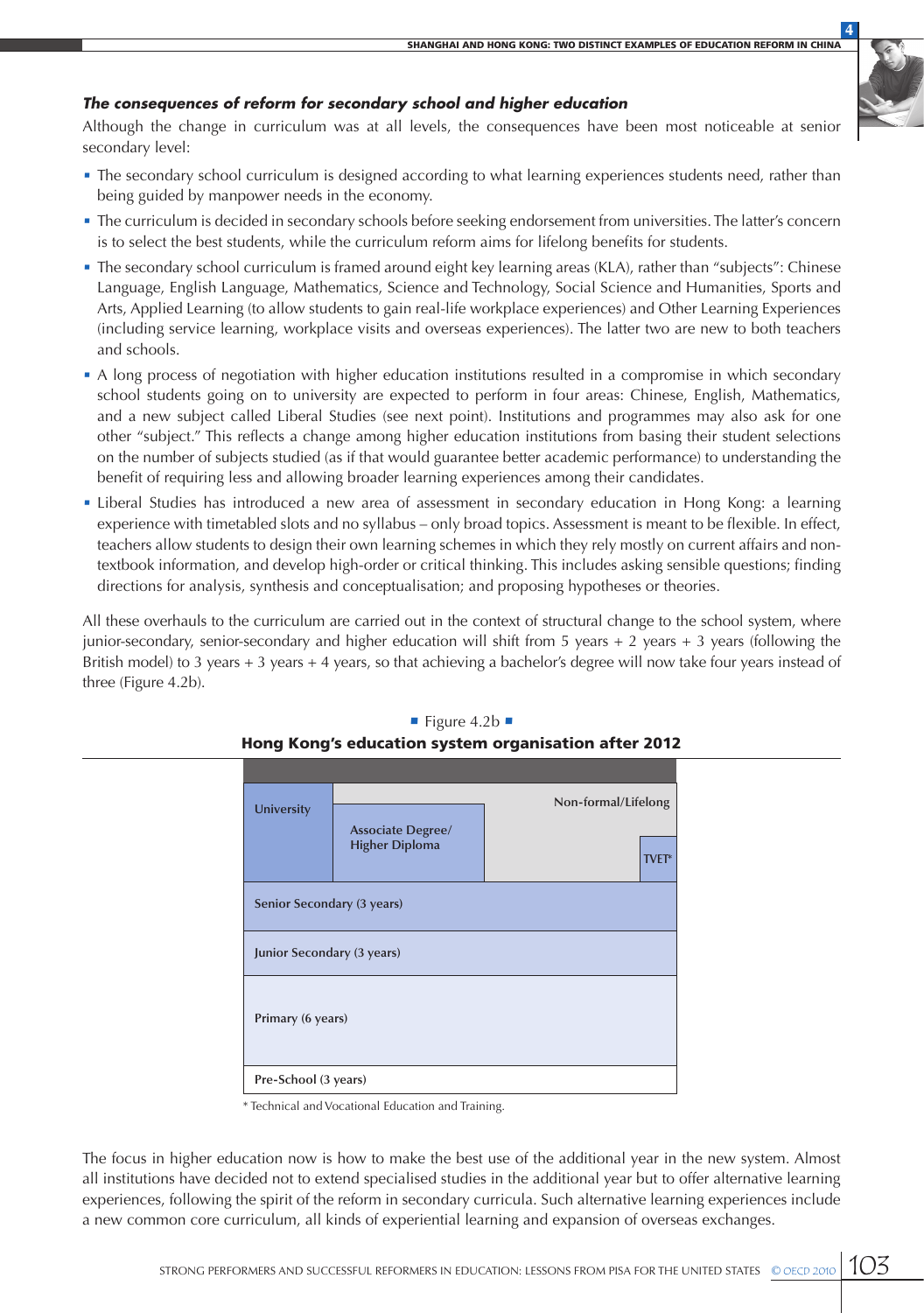It is conceivable that after 2012, the higher education scene will be very different. After years of discussion and design, the New Senior Secondary (NSS) curriculum was launched towards the end of 2009 in anticipation of a new public examination in 2012, when university entrance requirements will change accordingly. As this chapter is being written, both secondary and higher education institutions are busy preparing for the change.

Critical to the reform is construction of a new assessment system to facilitate the changes in curriculum and pedagogy. This is underway, and faces the dual task of reflecting the new philosophy of learning and gaining international recognition for university admissions.

## **Key factors in managing the reform**

The Hong Kong education reform has benefited from a long lead time, well-designed preparations and good management of perceptions.

#### *Preparation*

Starting in 2005, four years before implementation of the new curriculum, the government organised meticulous activities to prepare schools for it. In a typical exercise, representatives from 12 schools would gather in a hotel for at least one whole-day "retreat". Each delegation would have six members: the supervisor, one school board member, the principal, the vice-principal and two senior teachers. The retreat usually started with a talk from a prominent community leader on how "society has changed". The Curriculum Development Institute then outlined the curriculum reform, and each school delegation was asked to discuss their initial strategies for implementing it. The school groups then exchanged views.

Forty-five such sessions were held and all schools were covered. The government then went on to do similar training sessions with middle managers, such as subject department heads. Such perception-management exercises have eased schools into the changes, allowed them to develop ownership of the reforms, and minimised unnecessary resistance during the long reform process. This was essential given that the increased workload and disturbance for schools were by no means trivial. The bulk of preparation for the reform stayed with the schools. The reform could be seen as a combination of centralised design, school-based implementation and professional support.

#### *Managing perceptions*

Another crucial factor has been the inclusion of the media in the entire process. At the early stages of designing the reform, seminars were held for reporters on the fundamental principles of the reform philosophy. There were constant interactions with chief editors of the major media to involve them in engaging the public in the reform. However, since the process has already taken 11 years, changes in personnel both in government and the media have required a special effort to sustain the relationships.

Media relations are only one aspect of "perception management" for the reform. Through the years, despite the different reform phases, consistent themes have been *i)* societal change; and *ii)* concentration on student learning. In the earlier years of consultation and design, many documents started with the phrase "Society has changed!" People from all walks of life contributed to the theme. Meanwhile, emphasis on student learning and sustained discussions continuously enriched that theme. Numerous seminars and conferences were held on various aspects of education, but these two themes remained constant.

However, there is no uniform model of reform implementation. Indeed, its very core was respect for individual needs, and hence the evolution of schools into more autonomous entities. Under the general theme, and with the pulling force of the public and university entrance exams, schools have developed rather diverse approaches to implementing the reform. Nonetheless, because of the change led by the reform, schools across the board have developed their own mechanisms of collective decision making and division of labour which respect their individual school cultures.

#### Achievements and challenges in Hong Kong's education system

The Hong Kong education system has been reformed several times, but people tended to shun the word "reform" until the most recent overhaul. Overall, the Hong Kong government is known for its philosophy of positive non-intervention, although that has often been challenged in recent years. In the two decades after the war, the Hong Kong government did not intervene in the school system beyond providing subsidies. Even in later years, when government action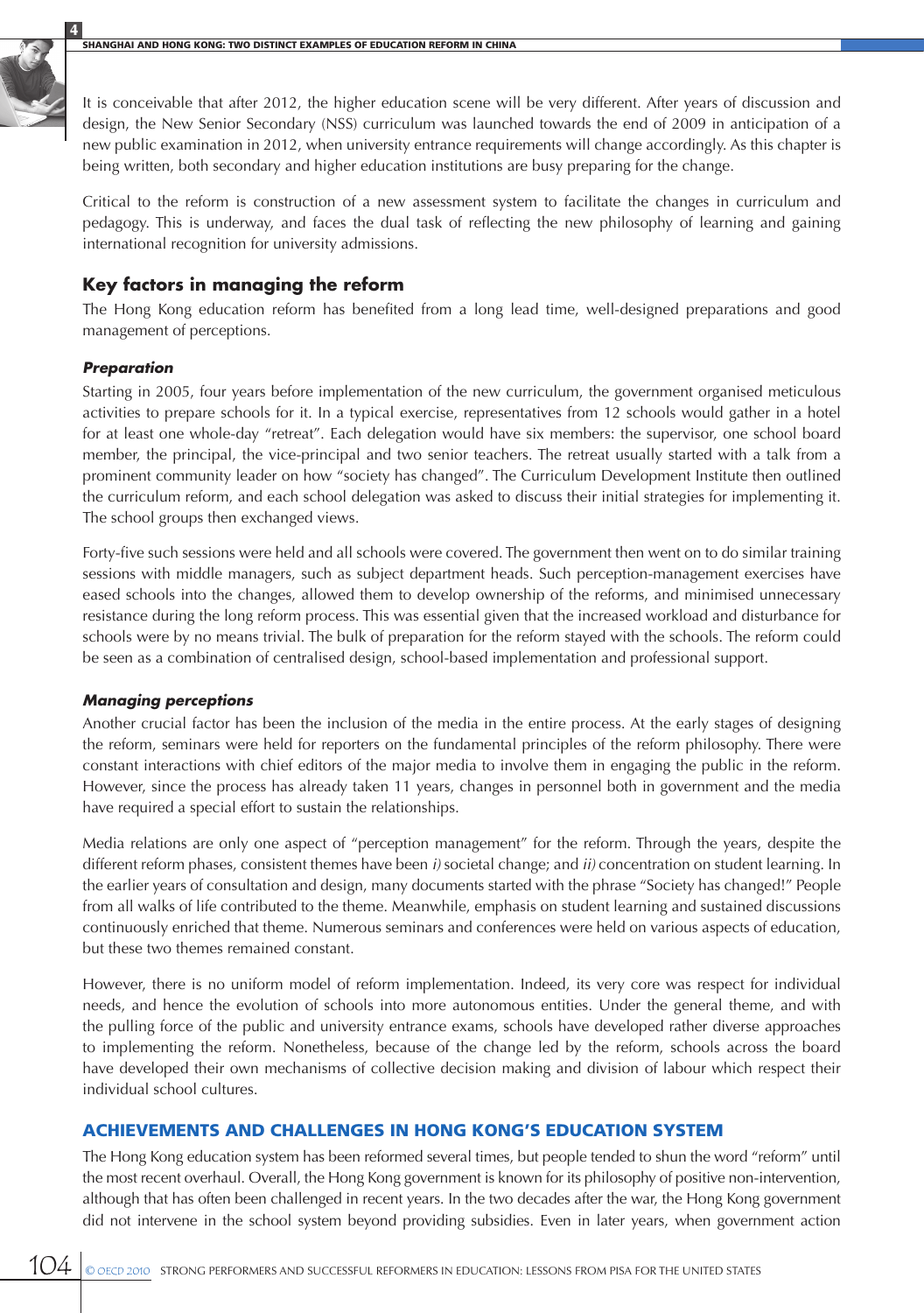in developing and reforming education became significant, the general understanding remained that government intervention should be minimal. This philosophy could be called the "governmentality" of Hong Kong, to use Foucault's term.34 This is fundamentally different from other jurisdictions where governments see themselves as the comprehensive controllers of all things happening in schools. However, the notion is very much challenged by critics who not only do not believe in the concept but also doubt whether it is actually practised by the Hong Kong government. However, the vaguer notion of "small government, great market" is still something that Hong Kong honours.

The philosophy of "positive non-intervention" becomes a challenge because Hong Kong celebrates school autonomy and denounces anything that would downplay school-based endeavours. The result is great disparity among its schools. Another consequence is that unlike practices in Shanghai and Singapore, where weaker schools are often the focus of attention and measures are taken to strengthen them, Hong Kong is reluctant even to rank schools. The result has been that some public schools receive standard public funding yet deliver sub-standard educational services. Parents see this as unfair. Changing the situation may not be straightforward, however, because it entails a different kind of accountability to allow the government to actively intervene.

Nevertheless, Hong Kong's comprehensive reform is succeeding because of its strong rationale: fundamental change in society requires new ways of looking at human learning. The reform challenges the very basics of student learning and how such learning can best be achieved.

# Lessons from Shanghai and Hong Kong

Shanghai and Hong Kong represent two different approaches to education, which makes it worthwhile to look at them separately. Yet despite the differences, the students of both cities consistently perform well in international comparisons, as the PISA results testify. It is interesting to compare some of the common features of the two cities: they share a cultural heritage that treasures education, yet their students suffer from tremendous examination pressure. They share a colonial past, although colonial rule in Hong Kong lasted much longer. Both are major metropolitan centres in China, and indeed in Asia, and both prosper because of the vibrant cultures produced by highly-educated citizens.

However, the cities have followed very different development paths over the past six decades. Shanghai became a major industrial centre under the government of the People's Republic, and later, at the opening of China, moved on to become the city with the most remarkable development in the service sector. Before 1997, Hong Kong remained outside China, and hence was relatively immune from its political fluctuations. It hosts the country's freest market and has become the centre of finance and management for the whole of Asia.

Both societies felt the need for fundamental reforms of their education almost at the same time. The reform in Shanghai was part of a national undertaking. The reform in Hong Kong was, however, due to specific needs within the local system.

Shanghai belongs to an organised society and approached education reform in an organised way. It would be inaccurate to describe the Shanghai reform as top-down, because unmistakable and remarkable initiatives emerged from the grassroots. However, the municipal government did not only design the reform but also effectively intervened in the process, for example in running schools and improving teaching.

Hong Kong is almost the opposite. Its reform provides schools with a platform, supports them with resources and modifies the public examination as well as university admissions, but leaves the process of reform to the schools. Teachers may find this difficult because changes in the curriculum and examinations have made their familiar paths invalid. But the reform has pushed schools and teachers to take a professional stand, exercise professional autonomy and adapt the changes to best fit their respective student bodies.

Hence, reform in the two cities has given us a very good opportunity to observe two systems of education, both strong in international comparisons and assessments, to showcase a whole spectrum of possibilities.

This section discusses factors not analysed in the preceding sections because they are less explicit and are largely taken for granted by the Chinese themselves, but very important for those who might be interested in learning from the Chinese experience.

# *•* **Building legitimacy**

Both Shanghai and Hong Kong aim high in their educational ambitions, both as a systemic target goal and to meet individual aspirations. They both use statements about education to guide their reforms, which take a moralistic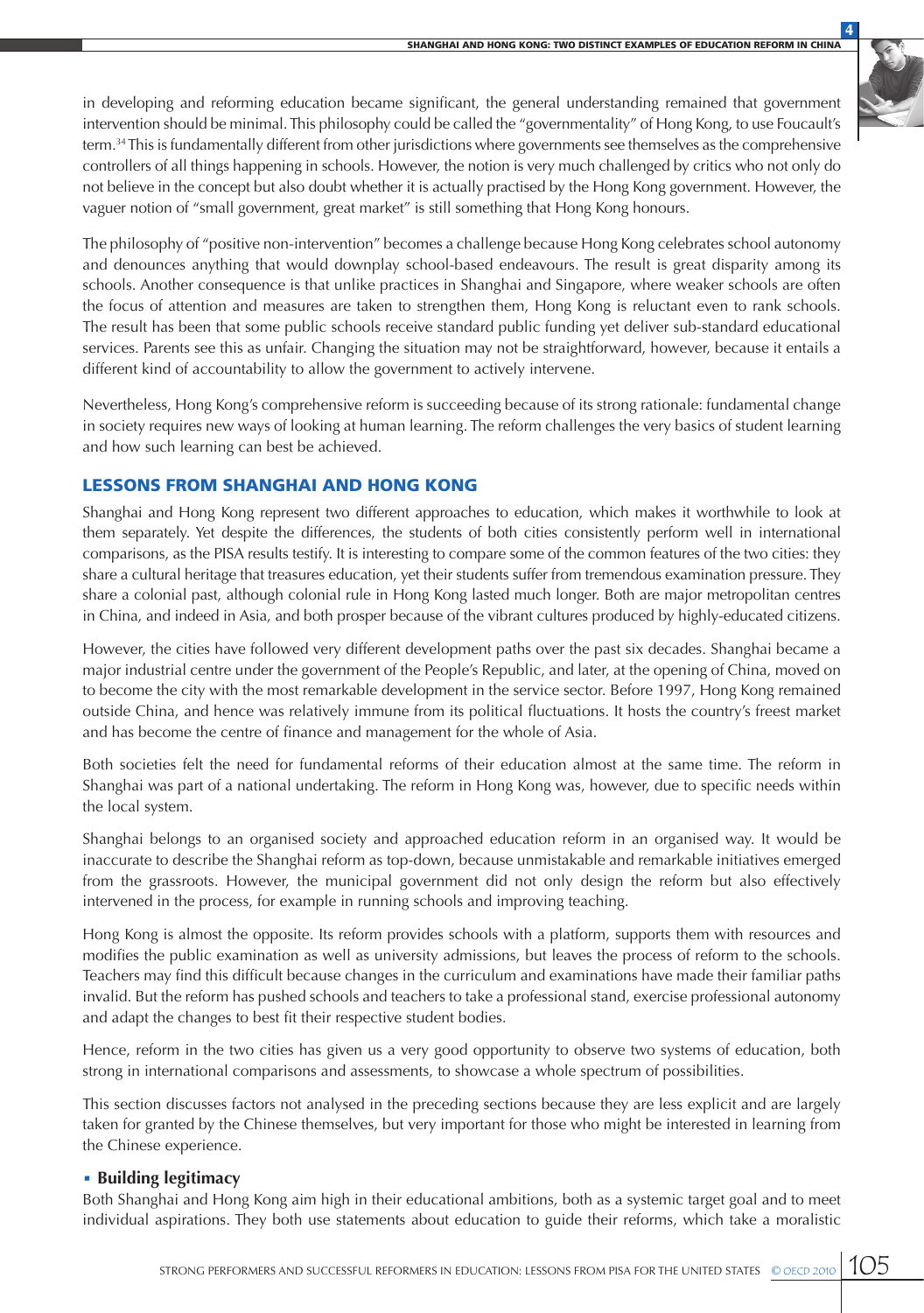approach. In the 1990s, Shanghai used the slogan of "first class city" and added "first class city, first class education". Although the definition of "first class" remains vague, the concept drives the development of education and keeps education high on the policy agenda.

Hong Kong has always felt insecure in international competitions, and much of its competitive edge is being challenged by mainland China and by other jurisdictions in the vicinity, such as Singapore, Malaysia, and even Macao. Hong Kong has identified "six pillars" for its further development, and building an "education hub" is one of them.<sup>35</sup>

The sustained emphasis on education carried in these statements attracts the attention and support of the entire society. It underpins the allocation of substantial government resources to education and helps mobilise community resources. And as good education cannot be achieved only by teachers, the statement is an appeal to support from all parts of society. In other words, a consistent continuous movement creates and reinforces the legitimacy of educational development.

A recent example is China's *Outline of the Medium and Long Term Plan for Development and Reform of Education*  (Ministry of Education of the PRC, 2010b), a blueprint for education in 2020 and perhaps beyond. The initial "consultation" draft, published in February 2010, took more than 18 months to produce. The process involved thousands of professionals and experts and more than 23 000 seminars and forums for brainstorming, and was accompanied by technical reports totalling more than five million words. It received 2.1 million submissions from all walks of society.

After the consultation draft launch in February, further discussion and revisions included provisional plans for interpretation and implementation. The exercise was chaired by Prime Minister Wen Jiabao and went through the State Council and then received endorsement from the Central Committee of the Chinese Communist Party and eventually the Politbureau, just to make sure of its high priority in the political arena. Such a strong effort in legitimacy-building is unusual, but will guarantee that the educational reform movement will carry huge momentum.

However, legitimacy means very different things in other societies and systems. There are diverse ways that governments can build and enhance the legitimacy of their policies. While the approaches in Shanghai and Hong Kong may not apply to other societies, the attention they gave to building legitimacy for education is of crucial importance.

#### *•* **Reform to break ranks with tradition**

It is difficult to say which of the factors observed are due to cultural heritage and which are due to policy interventions and practices. They are intertwined. However, in both Shanghai and Hong Kong, deep cultural influences in values surrounding education (such as the emphasis on exams) have been perceived as problems and have provoked a reaction in order to modernise the system: moving from elite to massive popular education, from emphasis on teaching to emphasis on learning, from fact memorisation to development of learning capacities, and from economic needs to individual needs. In both cases, the change in the nature and orientation of the entire education system involves struggles against the culture.

Hence, if we really want to understand anything useful from the two systems in Shanghai and Hong Kong, the first is the sense of *reform* as a value. Both Shanghai and Hong Kong have resorted to fundamental and comprehensive reforms in education, and without much mutual communication they started almost at the same time. This sense of *reform* is also shared by Singapore (Chapter 7), which started its comprehensive education reforms in the late 1990s. It was also the intention of the reforms in Japan (Chapter 6) and South Korea<sup>36</sup> in the mid-1980s. The degree of success in these reforms varies, but intolerance of the ill effects of cultural heritage was a common factor.

#### *•* **Root and branch reform versus superficial improvement**

These experiences show us that reform is not equivalent to improvement. "Improvement" means doing what the system has been doing all along, but more and better. "Reform" involves paradigm shifts. In other words, the notion of a *reform* entails an awareness that further development of education is not only a matter of remedying perceived shortcomings; it is an understanding that more fundamental issues exist where education has to catch up with changes in society. Without such an understanding, any "improvement" of the system and practices only reinforces what might have gone wrong. This is perhaps the problem with education policies in many other systems. Often, worries surround students' under-performance in visible areas such as language and mathematics but pay no attention to the fact that the entire curriculum and pedagogy could be obsolete. "Improvement" would then mean the repetition and reinforcement of obsolete approaches to education.

So the legitimate questions a country could ask itself are: *Education for all, but for what purpose? Quality assurance in education, but what quality is expected?*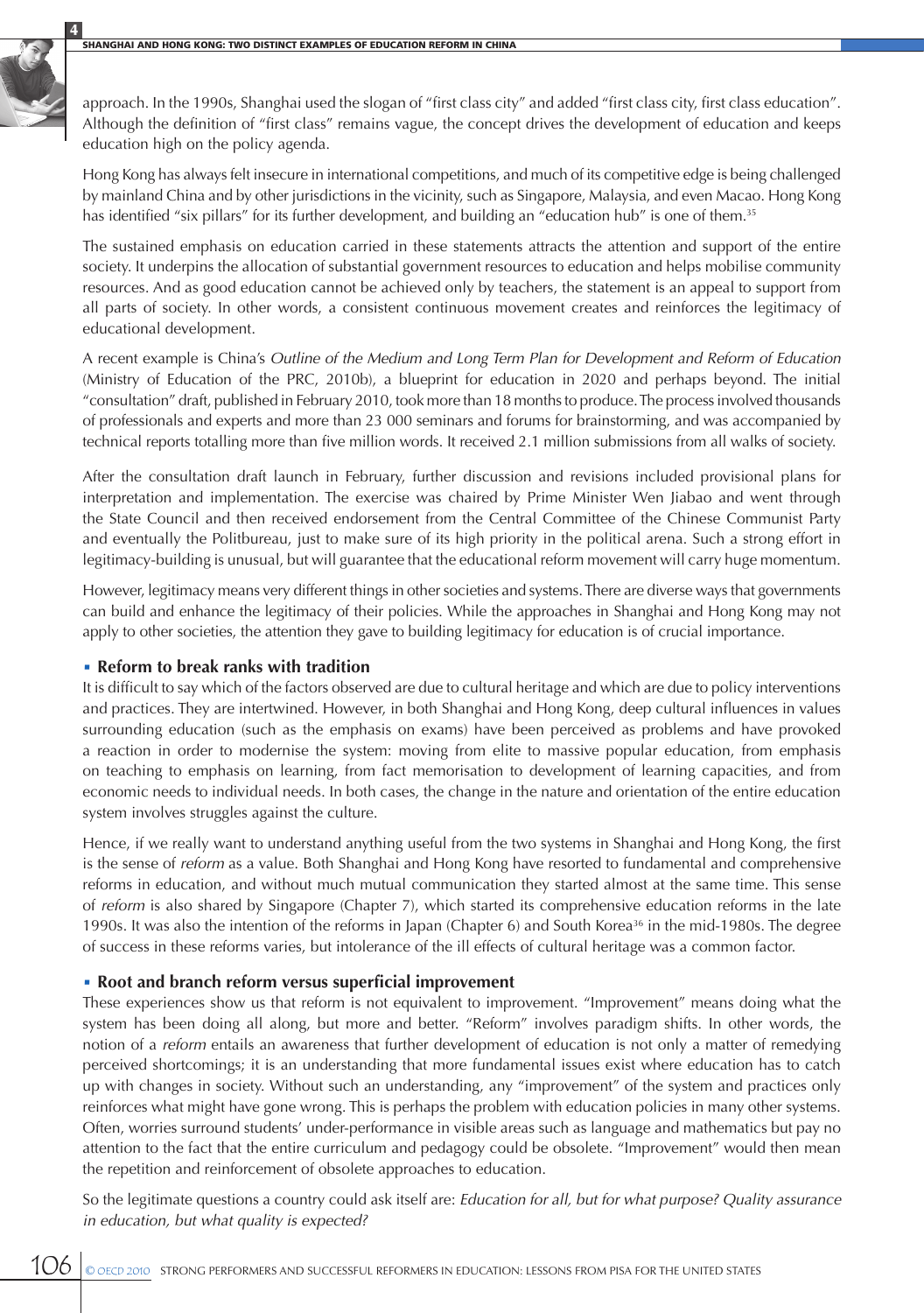#### *•* **The importance of instruction for learning**

A key factor behind the accomplishment of the two cities' systems is that they took *learning* as the core concern in their educational reforms. It might sound odd that we should remind educators and policy-makers that learning should be the core business of education. However, reforms in some other systems emphasise systemic planning or finance, school management or accountability, without actually looking at the causes, environments and processes of student learning. It is easy to forget that structure, policy, standards, finance and so on make no difference at all unless they affect the instruction that students get and what they ultimately learn. In this sense, both systems are to be congratulated for moving away from the tradition in which education (based on examination preparation) is reaffirmed without actually understanding the process of learning.

The core position of *learning* comes into play only when one understands how the changes in society and the economy affect the function of education. In a typical industrial society, the prime function of education is to prepare manpower and provide the relevant credentials. Once in the workplace, individuals are protected by orders, procedures, rules and regulations, regardless of their personal knowledge and characteristics. This function is now diminishing as the pyramidal structure collapses, replaced by small work units where individuals have to face clients, to solve problems, to design products or solutions, to endure risks and to face moral and ethical dilemmas. Knowledge and personality are of prime importance, and education has to prepare young people for this.

It is noticeable that in both Shanghai and Hong Kong, the attention to learning is not so much a matter of puritan educational ideals but rather an awakening to the future needs of society. Attention to social change and attention to learning are two sides of the same coin. Hence, to reinforce the point made in the last section, genuine reform in education has to start with an analysis of society and its changes.

By the same token, both systems have made tremendous efforts to understand human learning. This includes *i)* a body of scholars concentrating on the "sciences of learning"; *ii)* a framework based on learning that shapes the curriculum; *iii)* professional discussions among educators in the form of debates, seminars, forums, conferences and experiments, where theories of learning are interpreted and translated into grassroots practices; *iv)* effective methods of dissemination (such as slogans in Shanghai) among grassroots teachers; and *v)* perception management to convince parents and the media of the value of the changes. All these dimensions have to be strategically coordinated and synchronised, and this in turn requires champions who are committed to the concepts.

Because of the usual confusion between learning, study and education, it is often essential to roll out the education reforms in phases. The beauty of a campaign is that there are milestones and phased targets, so that reform activities do not deteriorate in bureaucratic hands that might turn them into administrative routines. This could also explain many failures of education reform elsewhere which, despite a dramatic start, quickly become conventional.

#### *•* **Reform that looks at the whole system and the whole student**

Both Shanghai and Hong Kong have engaged in comprehensive approaches to education reform.

Reforms in the two cities do not concentrate only on certain aspects of education. Students are complex human beings, and the improvement in their educational achievement can be accomplished only when all the complex contextual factors are considered and changed. The reforms perceived education as the development of the student as a whole. Students' academic achievements are not separate from the other aspects of their personal development physical, cultural, spiritual, and so on. Extra-curricular experiences, for example, are treated in both systems as an essential element of students' comprehensive learning experiences and holistic development.

The reforms also try to mobilise all sectors of society and are seen as an undertaking that concerns everyone. As mentioned earlier, they started with different frameworks: The Shanghai reform was launched as "first-rate city, firstrate education" and regarded education as part of a comprehensive aim of building a world-class city. Education reform was sold as a way to increase Shanghai's competitiveness in the global arena. The Hong Kong reform started with the awareness that "society has changed" and young people had to be prepared for a totally new society and precarious future developments. But both societies positioned education as a core element in the city's future. Hence, the reforms not only received priority consideration on the governments' agenda, but all sectors of society are expected to participate and give support.

#### *•* **A capable centre with authority and legitimacy to act**

Decentralisation is the overwhelming focus for the current literature on education planning and governance, but the subject may deserve a more nuanced look. Without suggesting that centralisation is a virtue, finding a balance between central and local control, or choosing a degree of decentralisation, is perhaps something all governments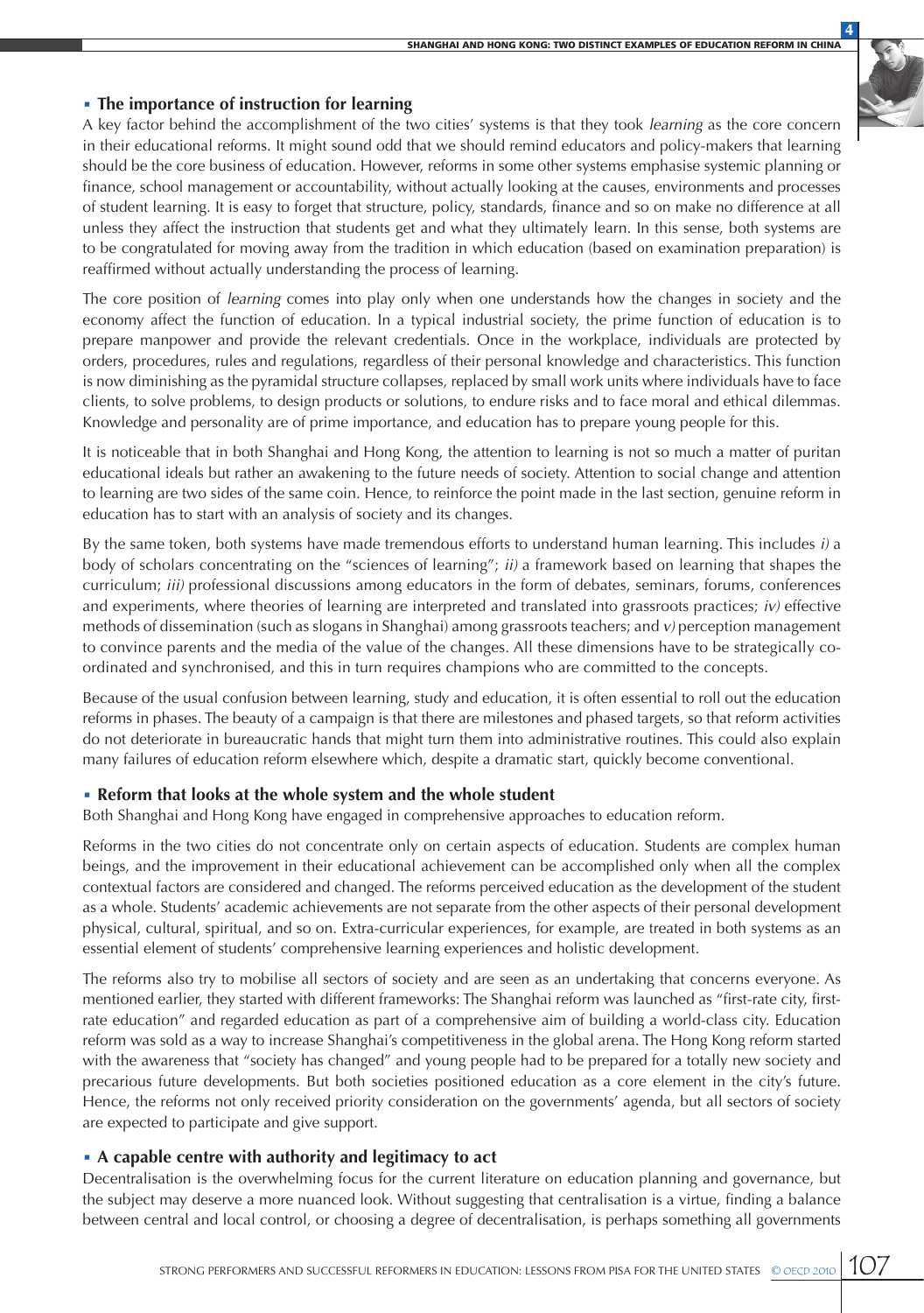must handle carefully. Education is no exception. Such a balance is perhaps contingent on the specific circumstances and popular beliefs of societies at particular times of social development. This is reflected in the two contrasting set-ups in Shanghai and Hong Kong. A single government organ, the Education Bureau, co-ordinates all matters concerning education in Hong Kong and administers more than 1 000 schools. This centralised set up has the advantage of equal distribution of research funding and equal student unit expenditures. Schools are also not left on their own or in small clusters where reforms might not be straightforward. Shanghai, whose population is larger than Hong Kong, is divided into city districts that each runs its own schools using local finance. However, the municipal government retains its policy-making and co-ordinating authority, and maintains strong monitoring to ensure parity among schools. Each approach appears to have its unique virtues.

#### *•* **The public examinations: a positive way to facilitate learning**

Policy makers and curriculum reformers see attitudes towards the public examinations as a major hurdle in opening doors for broader learning experiences for students. Hence, as discussed earlier, much of the reform effort seeks to counteract the adverse effects of the public examination.

Nevertheless, it is also true that the exam provides a basic infrastructure for learning, especially imparting knowledge, without which schools and teachers and even parents would feel bewildered. It might be over-simplistic to argue that public examinations are a necessary evil, but ways might be found to explore the positive function of public assessments. The PISA exercises and reformed public examinations in Shanghai, Hong Kong and Singapore all provide experimental ground for using public examinations in a positive way to facilitate learning.

The question is how assessments and evaluations can be revised to monitor the output of education *as a system*, as well as ensuring the quality of student learning. For example, public examinations could be coupled with school-based assessments, one-off examinations could be augmented by comprehensive and time-sensitive student portfolios and so forth. Many such dimensions are being experimented with in many systems, Shanghai and Hong Kong included.

#### *•* **Accountability**

The term accountability is pervasive in the literature on education policies. Sometimes packaged as quality assurance, it is on every government's agenda. However, often people may have taken procedures of quality assurance as assurance of quality. This could be a gross misunderstanding. First, as noted above, defining quality and the standards we expect should precede methods for assuring this quality. In other words, if we set a rather low quality standard, any quality assurance mechanism will only assure low quality. Second, quality assurance works only in a culture that has internalised high quality as a norm. This is the only way that there will be active efforts towards and understanding of quality across the board.

Shanghai and Hong Kong both have social norms which value quality in education. First, both have systems of quality assurance in the managerial sense, as understood elsewhere. There is no shortage of performance indicators and appraisal mechanisms, and there is no phobia of such technicalities in these societies. Second, both education systems are basically transparent. Parents in these societies are not used to intervening in school activities as they do in many Western societies. However, parents have very powerful influence on schools, either through their choice of schools or through the media, which run constant reports on schools (often their discrepancies). The vibrant cyber-community has added to the tremendous pressures on schools to maintain a high quality of education. In Shanghai, schools and parents have very close relations, to the extent that information flows both ways on cell phones. In Hong Kong, most leading newspapers have education pages that deal on a daily basis with policy debates as well as disputes in schools.

Principals and teachers therefore face a constant daily struggle to balance administrative accountability, client accountability and professional accountability. Dealing with the larger environment is not seen as an extra chore but as an integral part of professional responsibilities. This sense of accountability is built into programmes of teacher preparation, teachers' continuing professional development and training for school leadership. Hence, unlike in other cultures, accountability in Shanghai and Hong Kong is not regarded as a separate machinery to assure quality. Instead, accountability is built into the system as social expectations, as fundamental in school leadership, as well as an essential part of teachers professionalism. It is not about procedures and indicators.

#### Final observations

China entered the global economy very late in the game, but has been making progress at breakneck speed ever since. It is hardly surprising that one can find almost everything somewhere in China, from examples of preindustrial agricultural society to some of the most advanced industrial production sites in the world.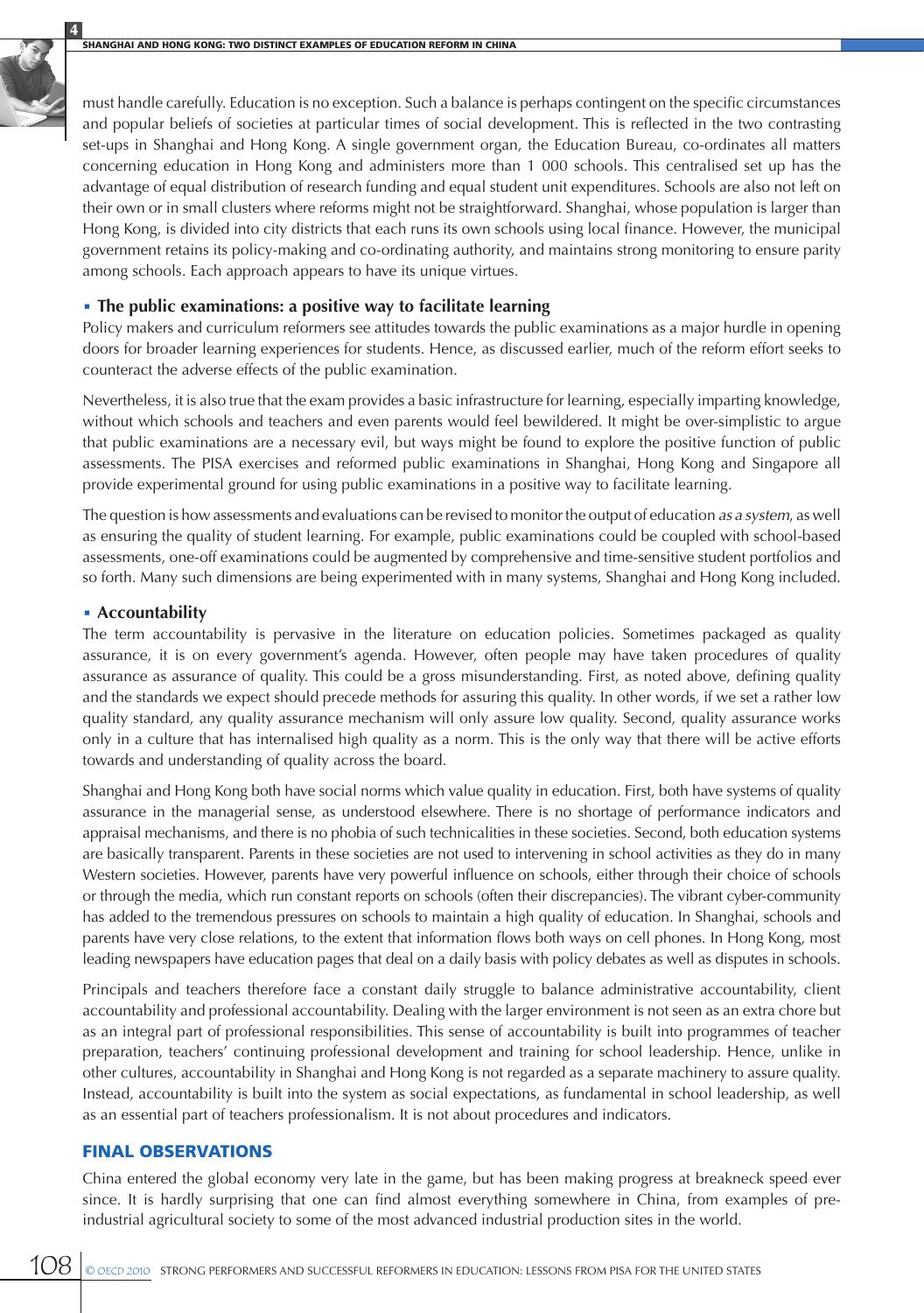This chapter reflects this compressed development progression (see Chapter 1) in its account of the recent history of China's education system. The cultural background shared by the two case study societies no doubt explains elements of their common success. Yet both societies have been dissatisfied with some of the problems caused by that culture and both have sought to overcome them in their own ways. Both societies aim high and aspire to perform well in many areas of social development. Their ambitions are augmented by their prospering economic and financial sectors. However, both societies also regard human resources as the only resources they can rely on, and hence they have made substantial investments in education. This is a virtuous circle. Their spectacular reforms in education have made possible a no less spectacular economic success, which has in turn made it possible to continue to ratchet up the quality of their education systems. Their cultural heritage has played an important role in these successes, but that heritage has been constantly modernised.

In all these ways, the Chinese experience reflects the kind of progression in education development that appears to be taking place worldwide as the economy globalises, but the rate of these changes appears to be faster in China than in most other parts of the world.

| Language(s)                                                                                            | Official: Standard Mandarin (Shanghai)<br>Standard Cantonese; English (Hong-Kong)                                                                                                                                                                                                                                                          |  |
|--------------------------------------------------------------------------------------------------------|--------------------------------------------------------------------------------------------------------------------------------------------------------------------------------------------------------------------------------------------------------------------------------------------------------------------------------------------|--|
| Population                                                                                             | 1328 million (2008) <sup>37</sup><br>12 million (2007) <sup>38</sup> (Shanghai)<br>6 977 million (2008) <sup>39</sup> (Hong Kong)                                                                                                                                                                                                          |  |
| Youth population                                                                                       | 20.5% <sup>40</sup> (OECD 18.7%; World 27.4%)                                                                                                                                                                                                                                                                                              |  |
| Elderly population                                                                                     | 7.9% <sup>41</sup> (OECD 14.4%; World 7.4%)                                                                                                                                                                                                                                                                                                |  |
| Growth rate                                                                                            | 0.63% <sup>42</sup> (OECD 0.68%; World 1.19%)                                                                                                                                                                                                                                                                                              |  |
| Foreign-born population                                                                                | $0.1\%$ Immigrants $(2010)^{43}$                                                                                                                                                                                                                                                                                                           |  |
| GDP per capita                                                                                         | USD 5 962 (2008) <sup>44</sup><br>USD 11 361 (2009) <sup>45</sup> (Shanghai)<br>USD 39 062 (2008) <sup>46</sup> (Hong-Kong)                                                                                                                                                                                                                |  |
| <b>Economy-Origin of GDP</b>                                                                           | Manufacturing, mining, utilities and construction 48.6%; Services 40.1%; Agriculture, forestry, fishing 11.3% (2008) <sup>47</sup><br>Manufacturing, auto making, chemical processing, steel manufacturing, biomedicine (Shanghai) <sup>48</sup><br>Manufacturing, finance, trade, other services, other sectors (Hong Kong) <sup>49</sup> |  |
| Unemployment                                                                                           | 5.7% <sup>50</sup> (OECD average 6.1%) <sup>51</sup>                                                                                                                                                                                                                                                                                       |  |
| <b>Expenditure on education</b>                                                                        | 3.3% of GDP (OECD average $5.2\%$ ) <sup>52</sup><br>3.3% of GDP (Hong Kong) <sup>53</sup><br>16.3% of total government expenditure (OECD average 13.3%) <sup>54</sup><br>23% of total government expenditure (Hong Kong) <sup>55</sup>                                                                                                    |  |
| Enrolment ratio, early childhood education                                                             | 44% (2008) (regional average 49%) <sup>56</sup>                                                                                                                                                                                                                                                                                            |  |
| Enrolment ratio, primary education                                                                     | 113% (2008) (regional average $110\%$ ) <sup>57</sup>                                                                                                                                                                                                                                                                                      |  |
| Enrolment ratio, secondary education                                                                   | 76% (2008) (regional average 77%) <sup>58</sup>                                                                                                                                                                                                                                                                                            |  |
| Enrolment ratio, tertiary <sup>59</sup> education                                                      | 23% <sup>60</sup> (regional average missing)                                                                                                                                                                                                                                                                                               |  |
| Students in primary education, by type<br>of institution or mode of enrolment <sup>61</sup>            | Public: 93.8% (OECD average 89.6%)<br>Government-dependent private: 6.2% (OECD average 8.1%)<br>Independent, private (included in "Government-dependent private" figure) (OECD average 2.9%)                                                                                                                                               |  |
| Students in lower secondary education,<br>by type of institution or mode<br>of enrolment <sup>62</sup> | Public 92.9% (OECD average 83.2%)<br>Government-dependent private: 7.1% (OECD average 10.9%)<br>Independent, private (included in "Government-dependent private" figure) (OECD average 3.5%)                                                                                                                                               |  |
| Students in upper secondary education,<br>by type of institution or mode<br>of enrolment <sup>63</sup> | Public: 85.9% (OECD average 82%)<br>Government-dependent private: 14.1% (OECD average 13.6%)<br>Independent, private (included in "public" figure) (OECD average 5.5%)                                                                                                                                                                     |  |
| Students in tertiary education, by type<br>of institution or mode of enrolment <sup>64</sup>           | Tertiary type B education: missing data <sup>65</sup><br>(OECD average public: 61.8%<br>Government-dependent private: 19.2%<br>Independent-private: 16.6%)                                                                                                                                                                                 |  |
|                                                                                                        | Tertiary type A education: missing data <sup>66</sup><br>(OECD average Public: 77.1%<br>Government-dependent private: 9.6%<br>Independent-private: 15%)                                                                                                                                                                                    |  |
| Teachers' salaries                                                                                     | Average annual starting salary in lower secondary education: no data (OECD average USD 30 750) <sup>67</sup><br>Ratio of salary in lower secondary education after 15 years of experience (minimum training) to GDP per capita: no data<br>(OECD average: 1.22) <sup>68</sup>                                                              |  |
| Upper secondary graduation rates                                                                       | Data missing (OECD average 80%) <sup>69</sup>                                                                                                                                                                                                                                                                                              |  |

# *•* Figure 4.3 *•* Shanghai-China and Hong Kong-China: Profile data

**StatLink 115** http://dx.doi.org/10.1787/888932366674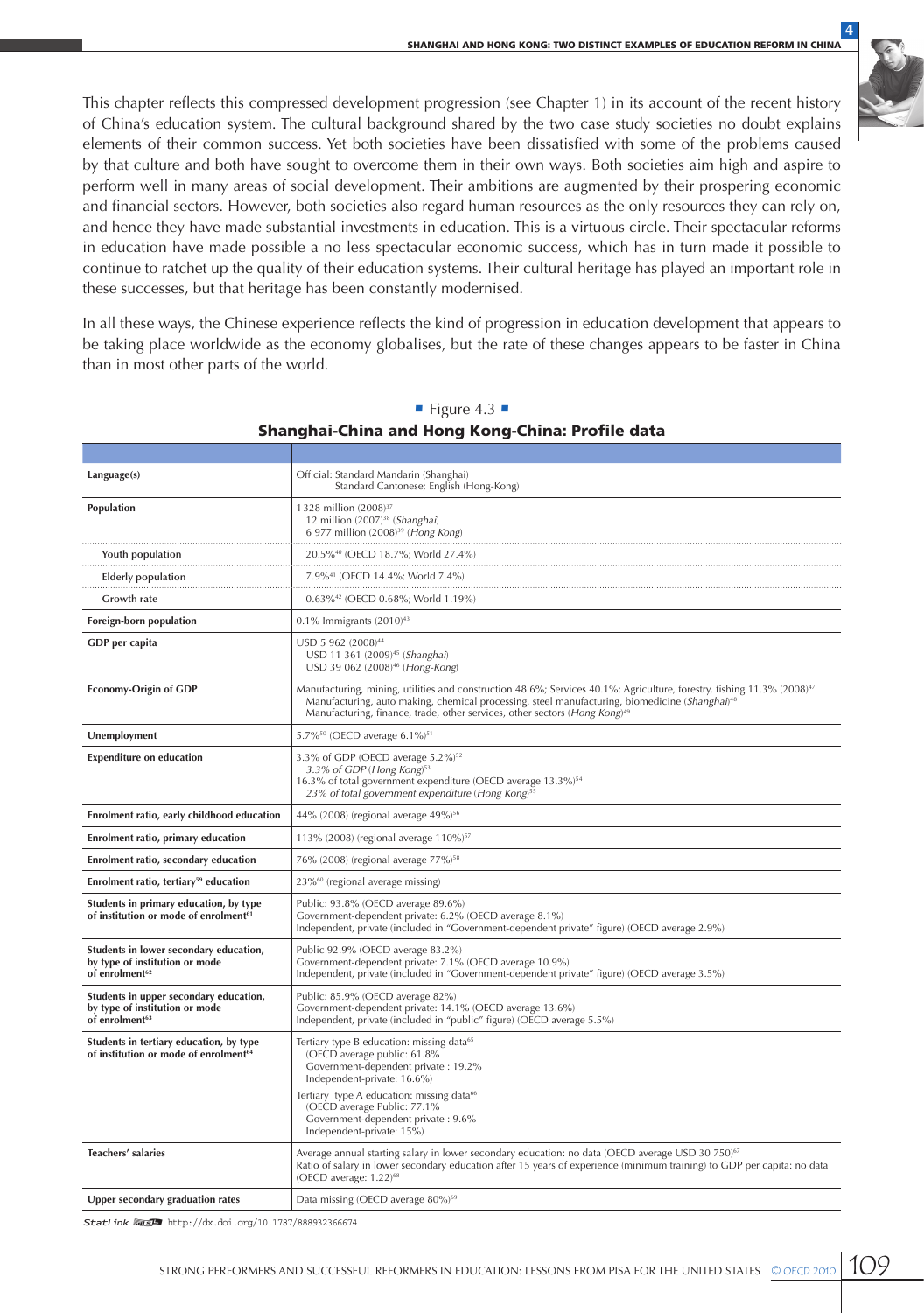### *Interview partners (Shanghai)*

#### *Shanghai Academy of Educational Science*

4

Lu Jing, Associate professor, Vice director, Shanghai Institute for Basic Education Research and Shanghai PISA Centre, Shanghai Academy of Educational Sciences.

Gu Ling-yuan, professor, master teacher, former vice director of Shanghai Academy of Educational Sciences. He was honoured Shanghai Education Hero in 2003.

Dr. Wang Jie, Associate Professor, Director of Teacher Education Centre, Shanghai Academy of Educational Sciences.

#### *Interviews at China Pu Dong Cadre College*

*Shen Zu-yun*, Director of Shanghai Educational News Centre.

*Wang Mao-gong*, Director of Education Bureau in Xuhui District, a central district in Shanghai.

*Yin Hou-qin,* Vice director general, Shanghai Municipal Education Commission.

*Zhang Min-sheng*, professor, Shanghai Education Society, former Vice Director General of Shanghai Municipal Education Commission.

Dr. *Zhang Min-xuan*, Professor, Vice Director General, Shanghai Municipal Education Commission, PGB and NPM of Shanghai PISA 2009.

*Zhu Jian-wei,* Director of Education Bureau in Minhang District, a suburb district in Shanghai.

#### *Shanghai Teaching Research Institute*

*Tan Yi-bin*, Assistant Director, master teacher, teaching researcher in Chinese, Shanghai Teaching Research Institute, Leading Expert of PISA 2009 Reading Expert Group in Shanghai.

*Xu Dian-fang*, Director, Shanghai Teaching Research Institute.

#### *Teachers and Principals*

*Bai Bin*, principal, Chinese teacher, Wen Lai Middle School, PISA School Co-ordinator in PISA 2009 Field Trial, which is held on April 25, 2008.

*Ding Yi*, Vice Principal, Middle School affiliated to Jing 'an Teacher Education College.

*Li Xiao-yu*, vice principal charges on teaching, Chinese teacher, Qibao High School.

*Qiu Zhong-hai*, Master teacher and master principal, Shanghai Qibao High School, he was honoured Shanghai Education Hero in 2008.

*Shi Ju*, mathematics teacher, Wen Lai Middle School.

*Wang Hong*, Chinese teacher, Wen Lai Middle School.

*Xu Feng*, vice principal, politics teacher, Wen Lai Middle School.

*Mr Zhou*. Vice Principal, Wen Lai High School.

*Zhou Ming-jun*, English teacher, Wen Lai Middle School.

#### *(Hong Kong)*

The material for the section on Hong Kong is based on the experience of Professor Kai-ming Cheng, Chair of Education, University of Hong Kong (1995 to present), Senior Advisor to the Vice-Chancellor, University of Hong Kong (2003 to present), and former Vice-Chancelor, University of Hong Kong 1997-2003.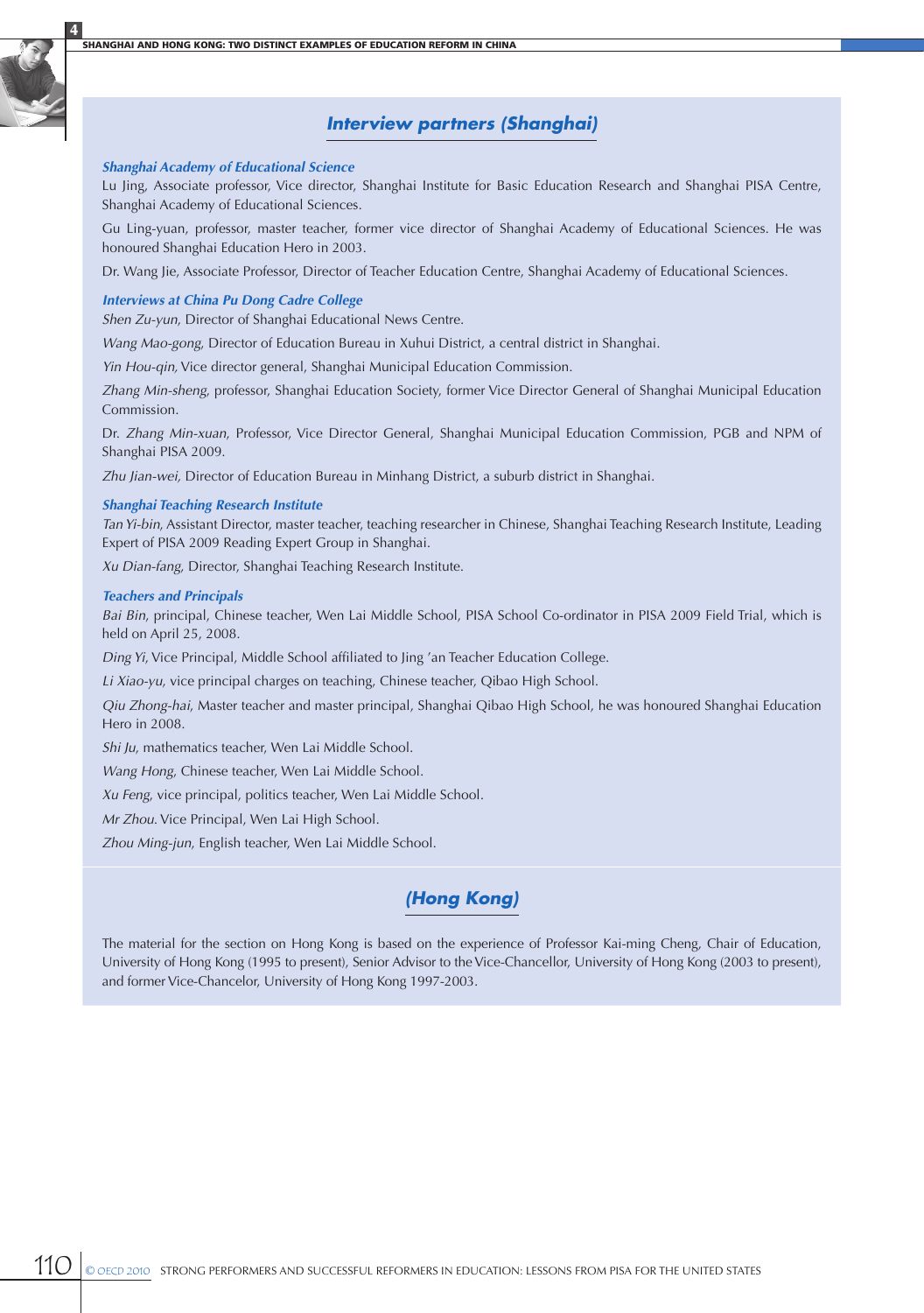# 4

# *References*

**Bransford, J.D.** (ed.) (2000), *How People Learn: Brain, Mind, Experience, and School,* National Academy Press, Washington, DC.

**Bray, M.** (2009), *Confronting the Shadow Education System: What Government Policies for What Private Tutoring?* UNESCO/ International Institute for Educational Planning, Paris.

**Cheng, K.M.** (1987), *The Concept of Legitimacy in Educational Policy-making: Alternative Explanations of Two Policy Episodes in Hong Kong*, PhD Thesis, University of London Institute of Education, London.

**Cheng, K.M.** (1996), *The Quality of Primary Education: A Case Study Of Zhejiang Province, China*, UNESCO/International Institute for Educational Planning, Paris.

**Cheng, K.M.** (1997), "The Meaning of Decentralisation: Looking at the Case of China", in W.K. Cummings & N.F. McGinn (eds.), *International Handbook of Education and Development: Preparing Schools, Students And Nations For The Twenty-first Century*, Pergamon, Oxford.

**Cheng K.M.** (2000), "Education and Development: The Neglected Dimension of Cross-Cultural Studies", in R. Alexander, M. Osborn And D. Philips (eds.), *Learning From Comparing: New Directions in Comparative Educational Research,* Vol 2: Policy, Professionals and Development, Symposium Books, Oxford, pp. 81-92.

**Cheng, K.M.** (2004), "Turning a Bad Master into a Good Servant: Reforming Learning in China", in I. Rotberg (ed.), *Balancing Change and Tradition in Global Education Reform*, Scarecrow Education, Washington, DC.

**Cheng, K.M.** (2007), "Reforming Education Beyond Education", in Y.M. Yeung (ed.), *The First Decade of the HKSAR*, The Chinese University Press, Hong Kong, pp. 251-72.

**Cheng, K.M.** (2010), "Developing education beyond manpower", in UNDP (2010), *Capacity is Development, UNDP,* New York, available at *www.capacityisdevelopment.org/doccs/capdev\_research/Developing%20Education%20Beyond%20Manpower.pdf.*

**Cheng, K.M.** and **H.K. Yip** (2007), *Facing the Knowledge Society: Reforming Secondary Education in Shanghai and Hong Kong*, working paper, World Bank, Washington, DC.

**Curriculum Development Institute** (2001), *Learning to Learn: The Way Forward in Curriculum*, Curriculum Development Institute, Hong Kong, available at *www.edb.gov.hk/index.aspx?langno=1&nodeID=2365.*

**Ding, X.** (2010), *Educational Reform and Development in Shanghai*, paper commissioned by the Shanghai Academy of Education Research for this present study.

**Elman, B.A.** (2000), *A Cultural History of Civil Examinations in Late Imperial China,* University of California Press, Berkeley.

**Fei, H.T.** (1947), *Xiang Tu Zhong Guo* (Earth-bound China), reprinted 2006, Shanghai People's Press, Shanghai. English translation: G.G. Hamilton, and Z Wang (1992), *From the Soil: The Foundations of Chinese Society*, University of California Press, Berkeley.

**Illich, I.** (1971), *Deschooling Society*, Calder and Boyars, London.

**Information Office of Shanghai Municipality and Shanghai Municipal Statistics Bureau** (2010), *2010 Shanghai Basic Facts*, Shanghai Literature and Art Publishing Group, Shanghai.

**Jin, Ke** (2003), *The Project of Standardization of Primary and Secondary Schools was Completed in Three Years and 1569 Schools were Upgraded,* in Chinese, SINA, Beijing, available at *http://sh.sina.com.cn/news/20030102/08432422.shtml.*

**OECD** (2010), *PISA 2009 Volume I, What Students Know and Can Do: Student Performance in Reading, Mathematics and Science*, OECD Publishing.

**Min, W.** (2008), "Higher Education Financing in East Asia: Policy Implications for China", in J.Y. Lin and B. Pleskovic (eds.), *Higher Education and Development*, World Bank, Washington, DC, pp. 41-46.

**Ministry of Education of the PRC** (People's Republic of China) (2010a), *National Statistics of Education Development in China 2009,*  Ministry of Education, Beijing, available at *www.moe.edu.cn/publicfiles/business/htmlfiles/moe/moe\_633/201008/93763.html.*

**Ministry of Education of the PRC** (2010b), *National Outline for Medium and Long-Term Education Reform and Development 2010-2020*, in Chinese, Ministry of Education, Beijing, *www.gov.cn/jrzg/2010-07/29/content\_1667143.htm.*

**Ministry of Education of the PRC** (2001), *Guidelines for Curriculum Reform in Basic Education,* draft, Ministry of Education, Beijing.

**Mullis, I.V.S.** *et al*. (2006), *PIRLS 2006 International Report: IEA's Progress in International Reading Literacy Study in Primary School in 40 Countries,* International Association for the Evaluation of Educational Achievement (IEA), Boston College, Chestnut Hill, MA.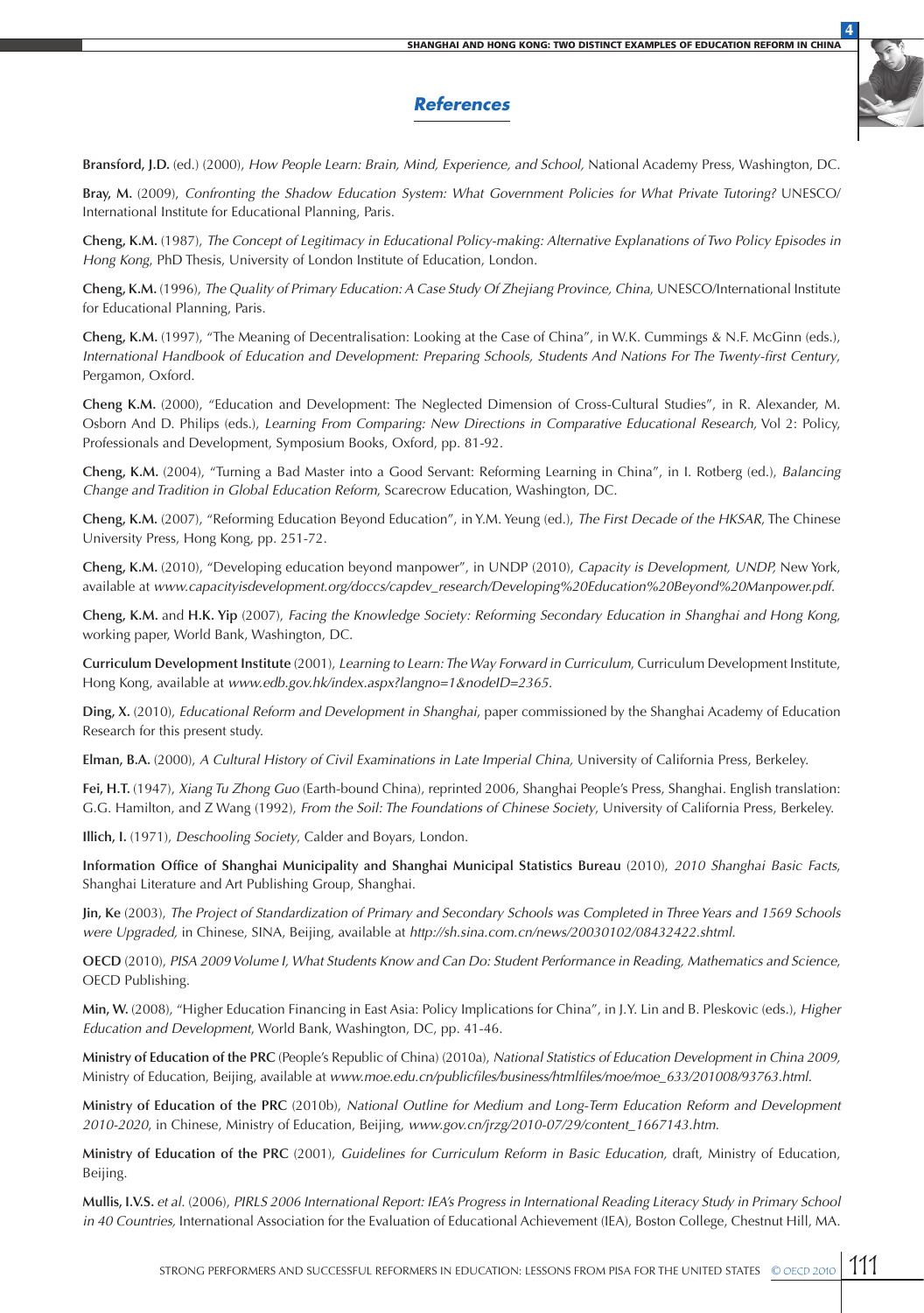**Sawyer, K.** (ed.) (2006), *The Cambridge Handbook of the Learning Sciences,* Cambridge University Press, Cambridge.

**Shanghai Municipal Education Commission** (2004), *Shanghai Education Yearbook 2004,* Shanghai Educational Publishing House, Shanghai.

**Shanghai Municipal Education Commission** (2008), *Shanghai Education Yearbook 2008,* Shanghai Educational Publishing House, Shanghai.

**Shanghai Municipal Government** (2010), *Shanghai Yearbook 2009*, Shanghai Municipal Government, Shanghai.

**Shanghai Municipal Statistics Bureau** (2010), *Shanghai Statistical Yearbook 2010*, China Statistics Press, Shanghai.

**Shao, S.** (2010) "Social Stratification and the Education of Migrant Children: A Sociological Analysis of the Policy Decisions of "Two Mainly", *Research in Education Development,* November 2010, available at *www.cnsaes.org/homepage/html/magazine/ jyfzyj/jyfzyj\_jyysh/2674.html.*

**Solomon, R.H.** (1971), "Confucianism and the Chinese Life Cycle", in *Mao's Revolution and the Chinese Political Culture*, University of California Press, Berkeley, pp. 28-38.

**Stevenson, H.W.** and **J.W. Stigler** (1992), *The Learning Gap: Why Our Schools are Failing and What We Can Learn from Japanese and Chinese Education,* Summit Books, New York.

**Tsang, D.** (2009), *Embracing new challenges. Policy Address 2009-10,* Hong Kong Government, available at *www.policyaddress. gov.hk/08-09/eng/policy.html.*

**UNESCO Institute of Statistics** (2009), *Global Education Digest, 2009: Comparing Education Statistics Across the World,*  UNESCO, Paris.

Yang, R. (2004), "Toward Massification: Higher Education Development in the People's Republic of China since 1949," in J. Smart (ed.) *Higher Education: Handbook of Theory and Research,* Springer, Dordrecht.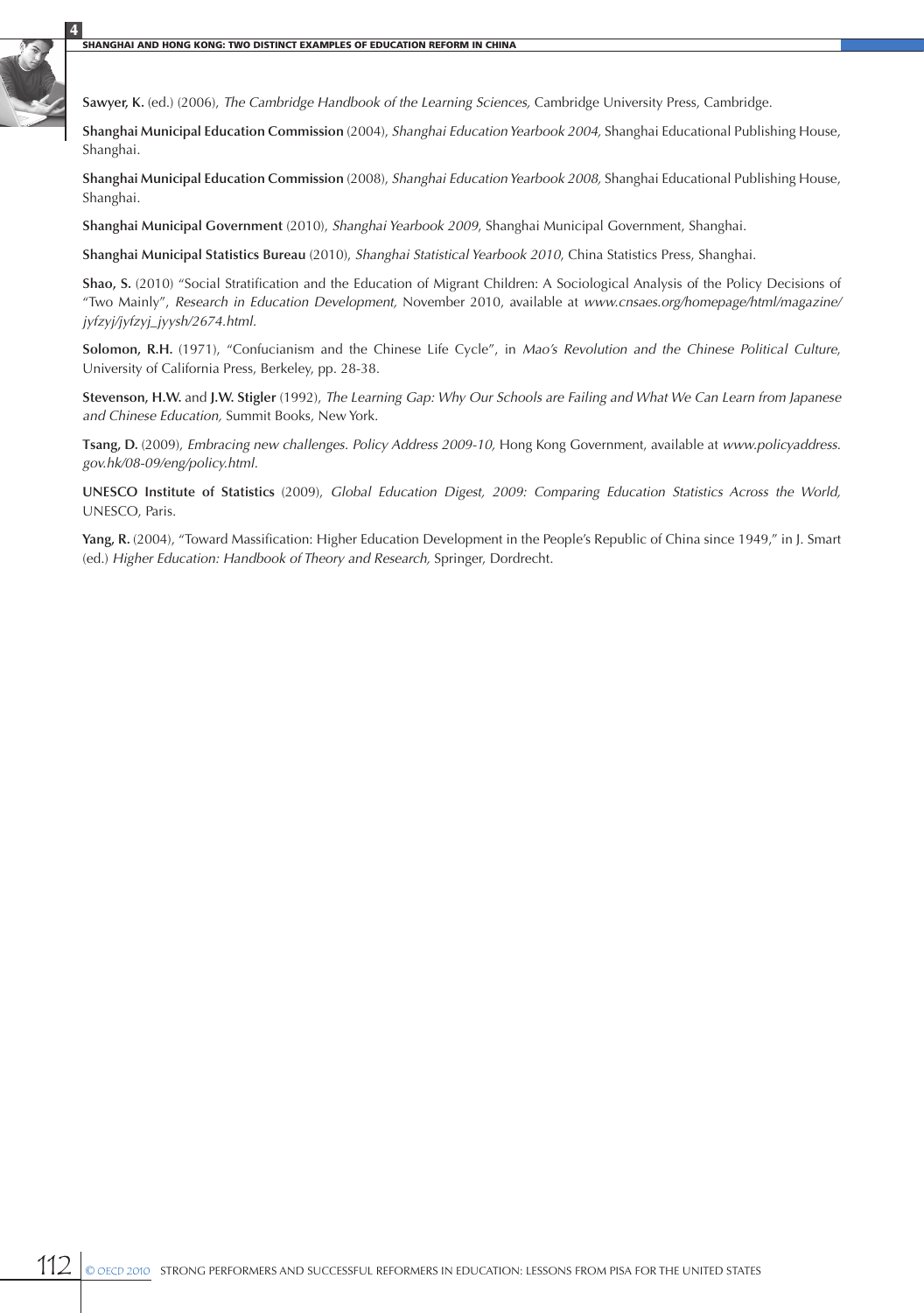#### *Notes*

1. This section describes the general situation in mainland China. The set up in Hong Kong is different and is described in the section on Hong Kong.

2. See detailed discussions in Elman, 2000.

3. South Korea, Japan, Macao, Vietnam and North Korea, though not all of them have the same results.

4. In ancient China, the general understanding of the social hierarchy went from scholars (at the top), to farmers, then artisans and finally merchants.

5. "Massive" is defined by an enrolment ratio of over 25%. The enrolment ratio in 2009 was 23%, very near to the "massive" threshold.

6. Despite minor variations in parts of the nation, 6+3+3 is the basic pattern for primary, junior secondary and senior secondary schooling. Vocational schools of various types normally operate at the senior secondary level.

7. Gross enrolment ratio is used here because of age staggering at that level.

8. An 80% subsidy towards student unit costs from the central government in underdeveloped provinces, 60% for provinces of medium economies and no subsidy for developed provinces.

9. See more detailed discussion in Yang 2004.

10. This is the argument, for example, of Professor Weifang Min, the Party Secretary of Peking University and leading economist of education at the World Bank conference held in 2007 in Beijing.

11. The curriculum reform reduced a class period to 35 minutes for primary school and 40 minutes for secondary school in Shanghai. In most of the other provinces in China, a class period is 40 minutes for primary school and 45 minutes for secondary school (Ding, 2010).

12. This was due to the Nanking Sino-British Treaty of 1842, after China's defeat in the Opium War.

13. This is comparable with South Korea and Japan, where the number of places in higher education exceeds the number of high school graduates.

14. Institutes in Shanghai belong to different categories in terms of their relations with the central and municipal governments, with different degrees of sponsorship from the two authorities. Accordingly, they are assigned admission quotas of different mixes between local and national candidates.

15. To contain such education migrants, national stipulations require migrant children who attend basic education in the hosting city (*e.g.* Shanghai) to return to their places of origin for application to higher education institutions. In other words, they are not allowed to occupy a seat in the Shanghai quota.

16. The best presentation of this cultural assumption is by Fei Hsiao-tung, a student of Malinovsky and the first renowned anthropologist in China. According to Fei, society is perceived by the Chinese in a "hierarchical configuration" that is vertical and structured, as opposed to the Western view of society as an "association configuration" that is flat and *ad hoc*. This was best presented in the lecture series *Earthbound China* (1947).

17. This is also among the observations made by Stevenson and Stigler (1992).

18. This point was made succinctly by Mr Zhang Minsheng, former Director of the Education Commission of Shanghai, during a recent interview.

19. *Ibid.*

20. The following three sections are extracted and modified from a commissioned paper by Ding (2010).

21. See *http://wljy.sherc.net/kgpt/.*

22. This is a policy started in 2002, widely quoted. One of the most recent discussions can be found in Shao, 2010.

23. Interview with Gu Lingwan, former Deputy Director of the Shanghai Academy of Educational Research, a renowned teacher and reformer in mathematics education.

24. These are extracted and modified from Ding (2010)*.*

25. *Ibid.*

26. Data from a group interview with good public school leaders.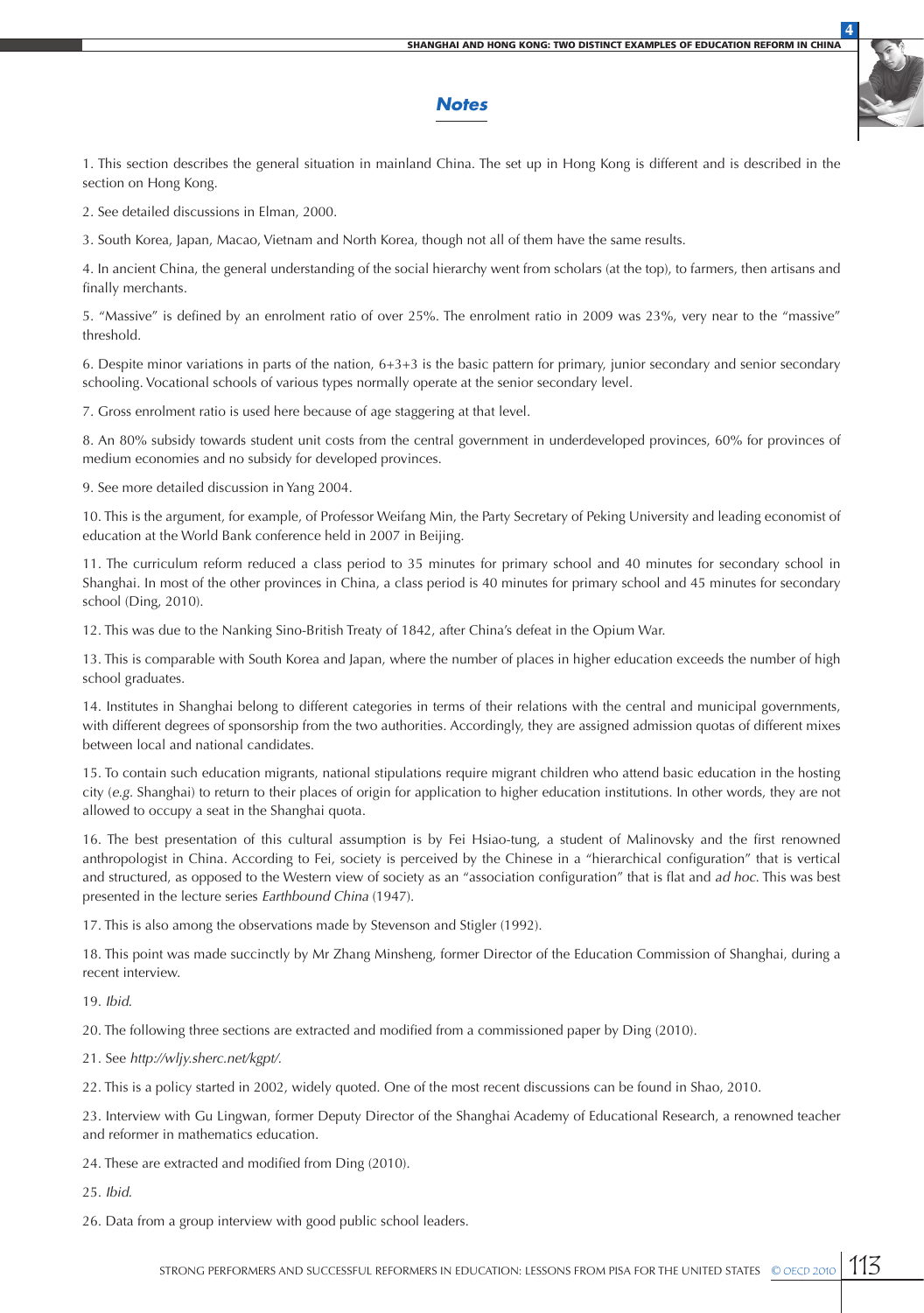27. This is from an interview with Mr Gu Lingyuan, a nationally famous mathematics teacher turned researcher, who is influential in education reforms in Shanghai.

28. USD 42 748 (7th) according to International Monetary Fund; USD 43 957 (4th) according to the World Bank.

29. The gross enrolment ratio in 1965 was actually over 100%. This was due to the staggered ages at which children started school.

30. At this time Hong Kong's legal labour age was 14, one year less than the international norm of 15, so the city was barred from joining major trade treaties. The decision about nine-year compulsory education came almost overnight to rescue Hong Kong from this major trade crisis. See Cheng (1987).

31. The Society of Accountants' representative made the point that what had been taught in universities was not useful in the workplace, and hence graduates have to unlearn what they have learned. They'd rather they were not taught accounting, which they could learn on-the-job in a matter of months. The interview was carried out in 2000.

32. Including a special session with Dr Albert Tuijmann, then member of the OECD education team, in June 2000.

33. For the best summaries of these theories see Sawyer (2006) and Bransford *et al. (*2000).

34. This is a concept development by Foucault in his later years. A brief introduction to the concept can be found in *www.policyaddress.gov.hk/08-09/eng/policy.html.*

35. This is one of the main themes of the Chief Executive's Policy Speech in 2009 (Tsang, 2009).

36. South Korea launched a few reforms in the 1980s which went against the elitist tradition of calling for equalisation of secondary schools and mass admission to higher education. See Cheng 2010.

37. OECD (2010), *OECD Economic Surveys: China 2010*, OECD Publishing.

38. OECD (2010), *OECD Economic Surveys: China 2010,* OECD Publishing. Non-agricultural and total inhabitants (year of reference – 2007).

39. World Bank, World Development Indicators.

40. OECD (2010), *OECD Factbook 2010*, OECD Publishing. Ratio of population aged less than 15 to the total population (data from 2008).

41. OECD (2010), *OECD Factbook 2010*, OECD Publishing. Ratio of population aged 65 and older to the total population (data from 2008).

42. OECD (2010), *OECD Factbook 2010*, OECD Publishing. Annual population growth rate (data from 2007).

43. China is a sending country, with an estimated diaspora of 35 million worldwide (International Organisation for Migration, *www.iom.int*).

44. OECD (2010), *OECD Economic Surveys: China 2010*, OECD Publishing. PPP (data from 2008).

45. National Bureau of Statistics of China, *www.stats.gov.cn/english/.*

46. In current US dollars, derived from World Bank national accounts data, and OECD National Accounts data files. World Bank, World Development Indicators.

47. OECD (2010), *OECD Economic Surveys: China 2010*, OECD Publishing. Percentage of GDP 2008.

48. Shanghai municipal government.

49. Hong Kong Census and Statistics Department, *www.censtatd.gov.hk.*

50. OECD (2010), *Employment Outlook 2010*, OECD Publishing. Measured as a percentage of the estimated urban nonagricultural labour force (data from 2008).

51. OECD (2010), *OECD Factbook 2010*, OECD Publishing. Total unemployment rates as percentage of total labour force (data from 2008).

52. OECD (2010), *Education at a Glance 2010*, OECD Publishing (year of reference – 2007).

53. UIS Statistics in Brief: Hong Kong (China) SAR 2010 (year of reference – 2008).

54. OECD (2010), *Education at a Glance 2010*, OECD Publishing (year of reference – 2007).

55. UIS Statistics in Brief: Hong Kong (China) SAR 2010 (year of reference – 2008).

56. UNESCO-UIS (2010), *UIS Statistics in Brief: China*. Percentage represents gross enrolment rate for MF; 2008 (regional average 49%).